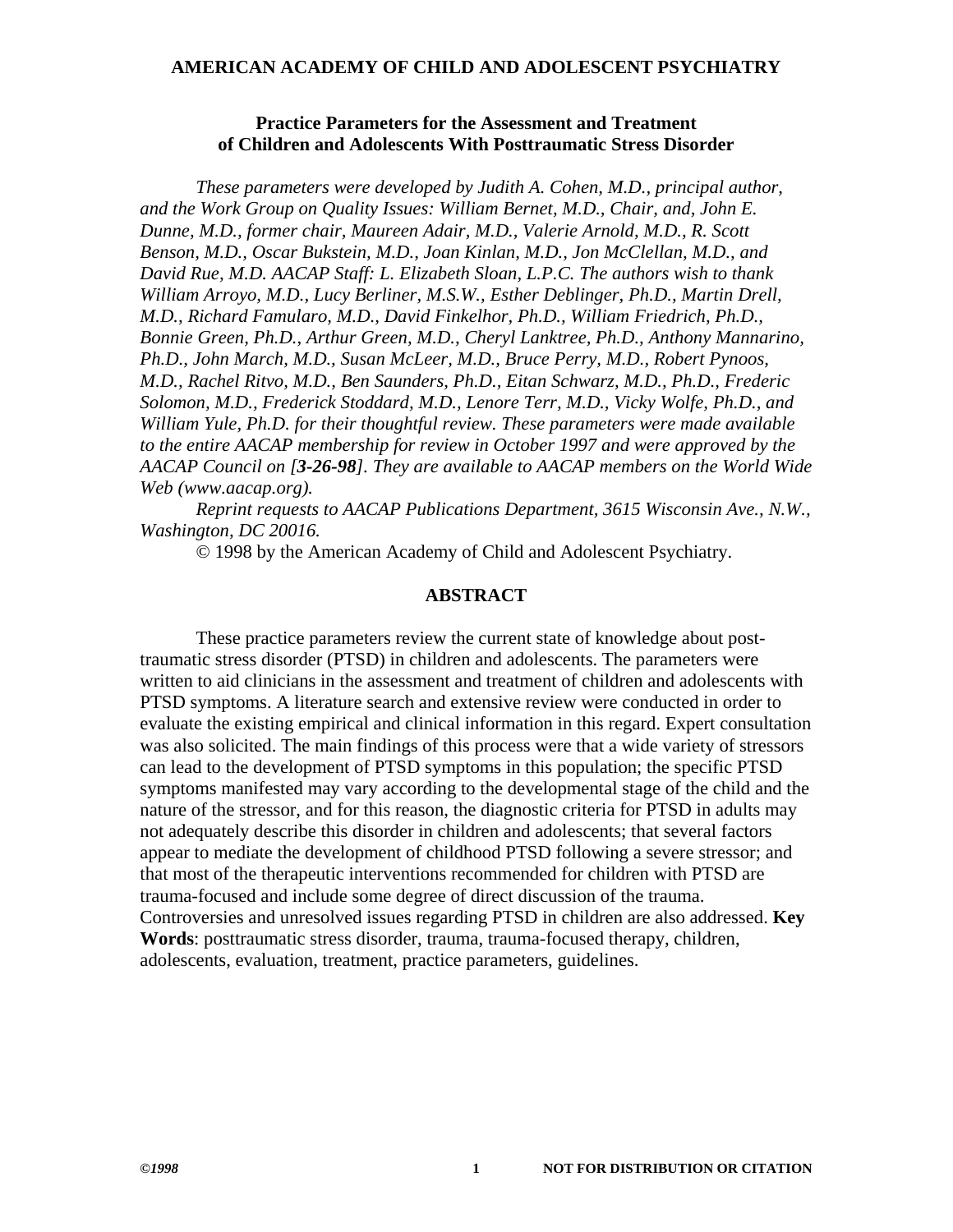Since the introduction of posttraumatic stress disorder (PTSD) as a diagnostic category in *DSM-III* (American Psychiatric Association, 1980), there has been a growing awareness that children and adolescents as well as adults can experience this disorder. Because it is a relatively new diagnosis, because the diagnostic criteria have changed with each DSM revision since 1980, and particularly because developmental factors may significantly impact on the clinical presentation of this disorder, practice parameters can be of value in assisting clinicians in the diagnosis and treatment of childhood PTSD, and as a result, also be of value to the children and families of children who develop this disorder.

These parameters are applicable to the evaluation of children and adolescents and presumes familiarity with normal child development and the principles of child psychiatric diagnosis and treatment (American Academy of Child and Adolescent Psychiatry, 1997). In these parameters, the terms "child" and "children" refer to both children and adolescents unless otherwise noted. The term "parent" refers to the child's primary caretaker, even if not a biological parent.

#### **LITERATURE REVIEW**

The list of references for these parameters was developed by searches of *Medline* and *Psychological Abstracts*, reviewing the bibliographies of book chapters and review articles, and soliciting source materials from colleagues with expertise in PTSD in children. The searches of *Medline* and *Psychological Abstracts* were conducted in February 1997 using the text terms: posttraumatic stress disorder, children, and adolescents. The search covered the period 1992 through January 1997 and yielded approximately 170 articles and chapters. References from the articles and chapters then were reviewed. Twelve full-length books also were reviewed. A search of the National Center on PTSD PILOTS database was conducted in July 1997. In addition, two authors, L.C. Terr and R.S. Pynoos, were researched due to their expertise in this area. Only the most relevant resources were included in this document.

PTSD refers to the development of characteristic symptoms following exposure to a particularly severe stressor. The diagnostic criteria for this disorder have undergone revisions from those originally proposed in *DSM-III* (American Psychiatric Association, 1980). For the purposes of these parameters, the *DSM-IV* (American Psychiatric Association, 1994) criteria and definitions are used unless otherwise noted.

The definition of "traumatic stressor" in *DSM-IV* does not require that the event be outside the realm of normal human experience as suggested by *DSM-III*. This revision occurred in response to recognition that some stressors known to result in PTSD symptoms are not rare (such as rape, child abuse, and exposure to domestic violence, community violence, or conditions of war). The stressor must, however, be "extreme," i.e., it must involve either experiencing or witnessing an event capable of causing death, injury, or threat to physical integrity to oneself or another person; or learning about a significant other being exposed to such an event. This exposure constitutes the first criterion for PTSD. The child's reaction must include intense fear, horror, helplessness, or disorganized or agitated behavior. *DSM-IV* includes a partial list of several events that may fit the definition of an extreme traumatic stressor, but gives the clinician latitude in making this determination depending on the specifics of the situation.

To meet criteria for PTSD, the child's response must include a specific number of symptoms from each of three broad categories: reexperiencing, avoidance/numbing, and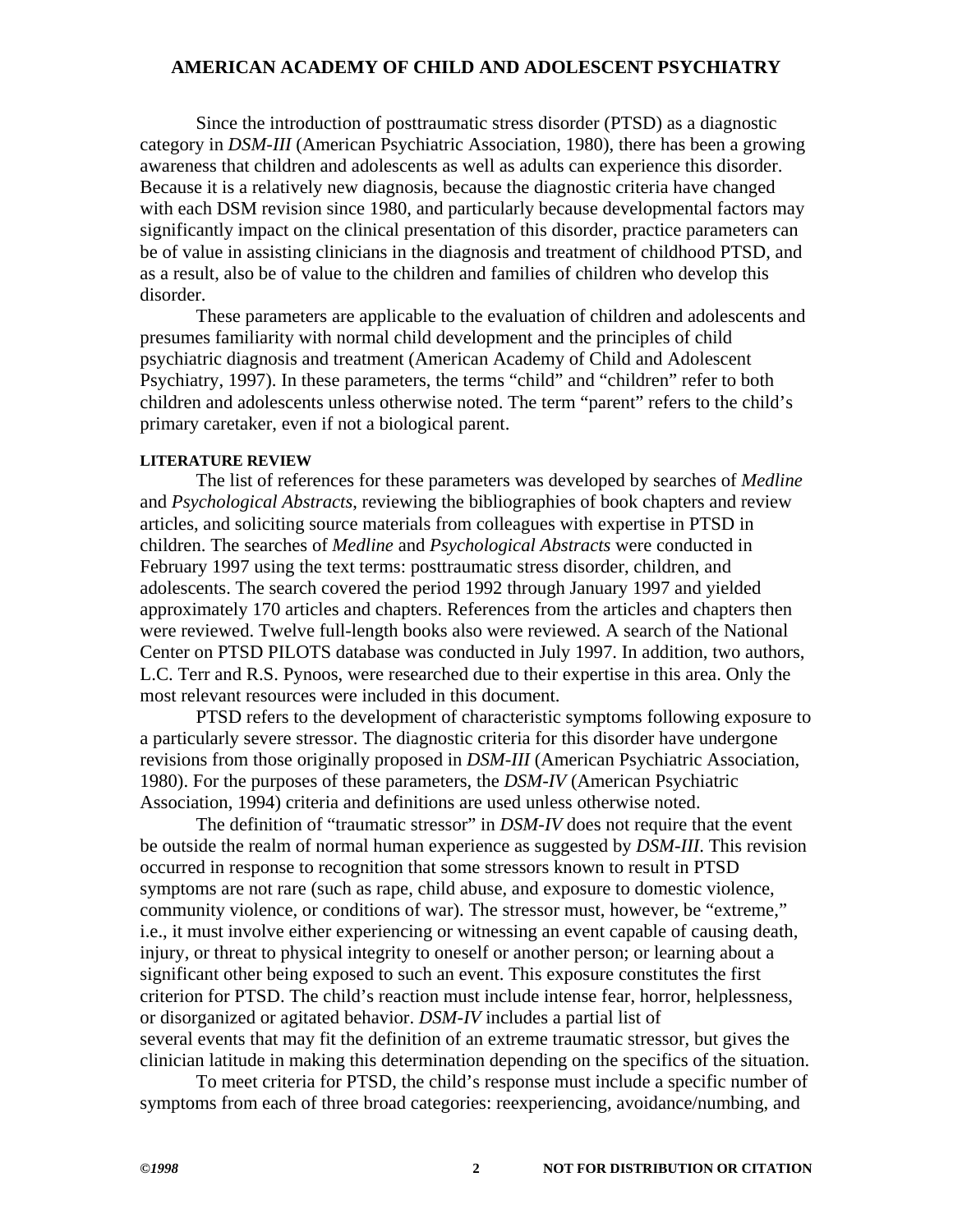increased arousal. There have been revisions in *DSM-III-R* and *DSM-IV* regarding the specific symptoms included under each of these categories, with progressively more attention given in each revision to alternative ways in which children may manifest these symptoms. There also have been changes and ongoing debate on whether the required number of symptoms in each category is appropriate for children (Benedek, 1985; Green, 1991; Green et al., 1991). The current requirements are that the child must exhibit at least one reexperiencing symptom, three avoidance/numbing symptoms, and two increased arousal symptoms to receive a *DSM-IV* PTSD diagnosis. These requirements are based on current diagnostic criteria for adult PTSD, which may require amendment for younger children.

Reexperiencing symptoms include recurrent and intrusive distressing memories of the event, which in young children may be manifested by repetitive play with traumatic themes; recurrent distressing dreams about the trauma or frightening dreams without recognizable content; acting or feeling as if the trauma were recurring, including traumaspecific reenactment (for example, reenacting sexual acts the child experienced during sexual abuse); intense distress at exposure to cues that symbolize or resemble an aspect of the trauma; and physiological reactivity at exposure to such cues.

Avoidance of stimuli associated with the event and numbing of general responsiveness must not have been present prior to the trauma, and may be manifested by efforts to avoid thoughts, feelings, or conversations associated with the trauma; efforts to avoid reminders of the trauma; amnesia for an important aspect of the trauma; diminished interest or participation in normal activities; feeling detached or estranged from others; restricted affective range; and a sense of a foreshortened future (e.g., believing one will not live a normal life span).

Persistent symptoms of increased arousal must be newly occurring since the trauma and include sleep difficulties, irritability or angry outbursts; difficulty concentrating; hyper vigilance; and exaggerated startle response. These symptoms must be present for at least 1 month and must cause clinically significant distress or impairment in functioning.

#### Brief History

Although PTSD was not recognized formally as a mental disorder until 1980, it was described under various other names for at least a century. A fascinating chapter by Herman (1992) reviews the striking pattern of public recognition followed by repudiation that has characterized this condition. Several prominent neurologists/psychiatrists described the symptoms characteristic of PTSD (then called conversion or hysterical neurosis) in the nineteenth century. Freud linked these symptoms in women to histories of sexual exploitation in childhood, although he eventually became convinced that this experience was not as prevalent as evidenced by disclosures of the symptomatic patients he saw.

PTSD next entered public awareness as a result of World War I. During this conflict, many soldiers developed "shell shock," so named because these PTSD-like symptoms were initially attributed to neurological damage secondary to exploding ammunition shells. Eventually it became clear that the disorder originated from psychological rather than physiological trauma, and was renamed "combat neurosis." After the end of World War I, professional and public interest in traumatic stress again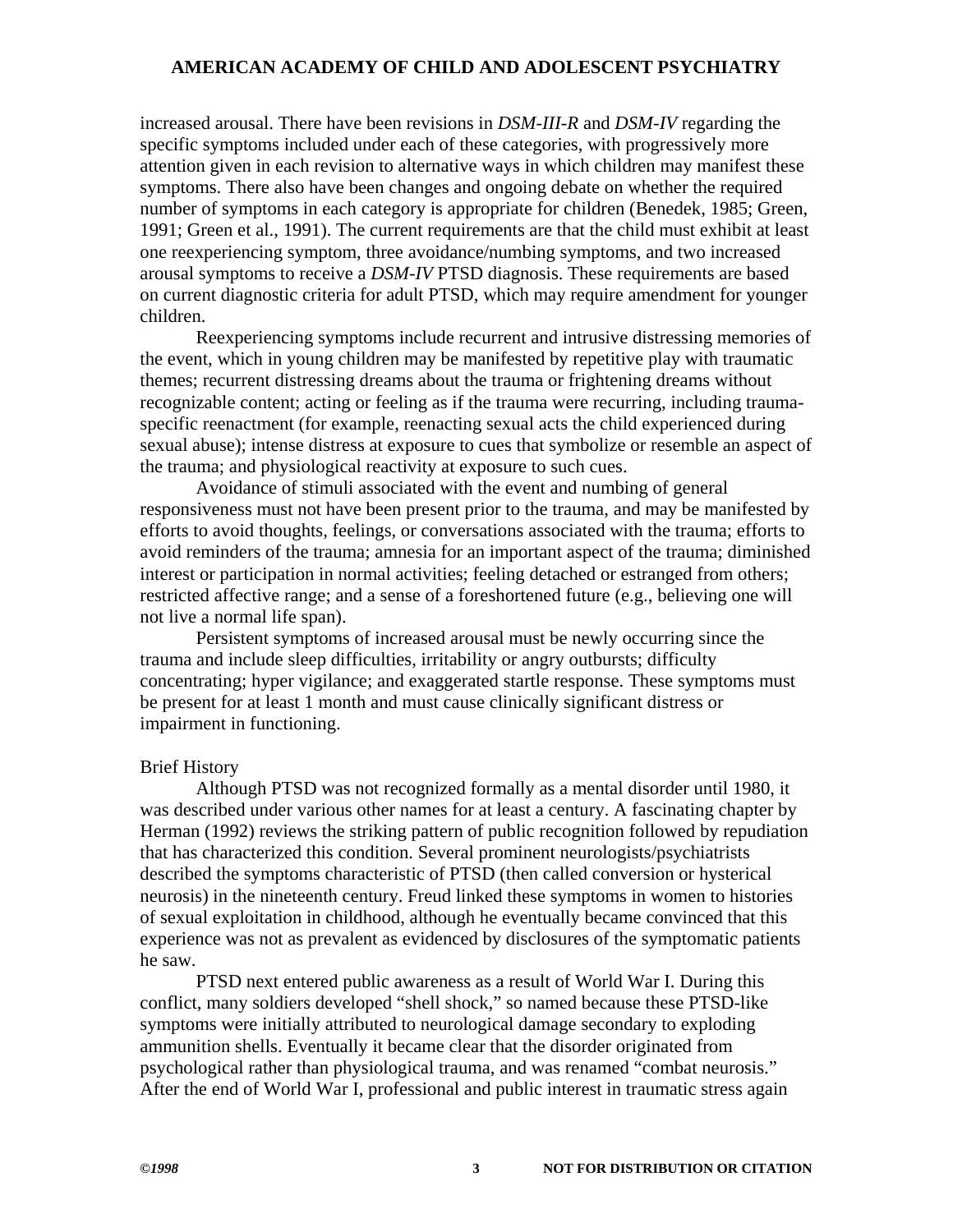waned, to resurface only during World War II. Kardiner (1941) and Kardiner and Spiegel (1947) described the clinical manifestations of "traumatic neurosis" and suggested the importance of consciously reliving and resolving the traumatic memories in therapy in order to recover. Freud and Burlingham (1943) recognized that traumatic stress symptoms also could occur in children exposed to conditions of war.

The most recent public and professional recognition of PTSD occurred as a result of advocacy by Vietnam War veterans and feminists in the 1960s (Herman, 1992). Significant numbers of Vietnam veterans developed PTSD symptoms (Figley, 1978) and activists in antiwar veterans groups demanded greater attention to the psychological damage caused by the war. This resulted in the first large scale empirical studies of PTSD commissioned by the Veterans Administration (Egendorf et al., 1981). At the same time, grassroots feminist groups opened rape crisis centers in recognition of the many women experiencing "rape trauma syndrome" as a result of childhood sexual abuse, rape, and domestic violence. Empirical studies were conducted to document the frequency of these experiences in the general population (Russell, 1983) as well as the PTSD-type symptoms frequently occurring in response to these experiences (Frank et al., 1980; Kilpatrick et al., 1985).

In response to growing recognition of the traumatic etiology of these symptoms, PTSD was formally recognized as a psychiatric diagnosis in *DSM-III* (American Psychiatric Association, 1980). However, even when PTSD was acknowledged as a valid adult psychiatric disorder, there was initial skepticism that children could also suffer from it. The initial adult response to the impact of trauma on children is often denial (Handford et al., 1986; Malmquist, 1986; Rigamer, 1986; Sack et al., 1986). Parents and teachers may minimize traumatic impact in their desire to reassure themselves that children are not "damaged" or to relieve vicarious distress over the child's experience. Adults, including mental health professionals, also have rationalized that children are too young to remember traumatic events, or too developmentally immature to be traumatized (Benedek, 1985). Children themselves may contribute to this misperception, often trying to protect their parents from knowing how badly the trauma has affected them (Yule and Williams, 1990).

Coinciding with the introduction of PTSD in *DSM-III*, several studies of children traumatized by various catastrophic situations began to appear. Terr (1979; 1983) published a landmark study of children traumatized by the kidnapping and underground burial of their school bus. Newman (1976) and Green et al. (1991) described PTSD symptoms in children experiencing the 1972 Buffalo Creek dam collapse, and Pynoos et al. (1987) documented PTSD in children exposed to a sniper attack in their school yard. The 1980s also witnessed a marked increase in empirical studies regarding PTSD and other psychological difficulties experienced by sexually abused children (Conte and Schuerman, 1987; Friedrich et al., 1986; Goodwin, 1988; Mannarino et al., 1989). As the clinical descriptive and empirical literature expanded, it became clear that PTSD as defined by *DSM-III* did not adequately describe childhood variants of that disorder (Garmezy, 1986). Clinical experts in childhood PTSD contributed to the preparation of *DSM-III-R* (American Psychiatric Association, 1987), resulting in the addition of several notes to the criteria for variations in symptom presentation in children. In *DSM-IV*, the PTSD criteria reflect ongoing revisions based on increased understanding of the varied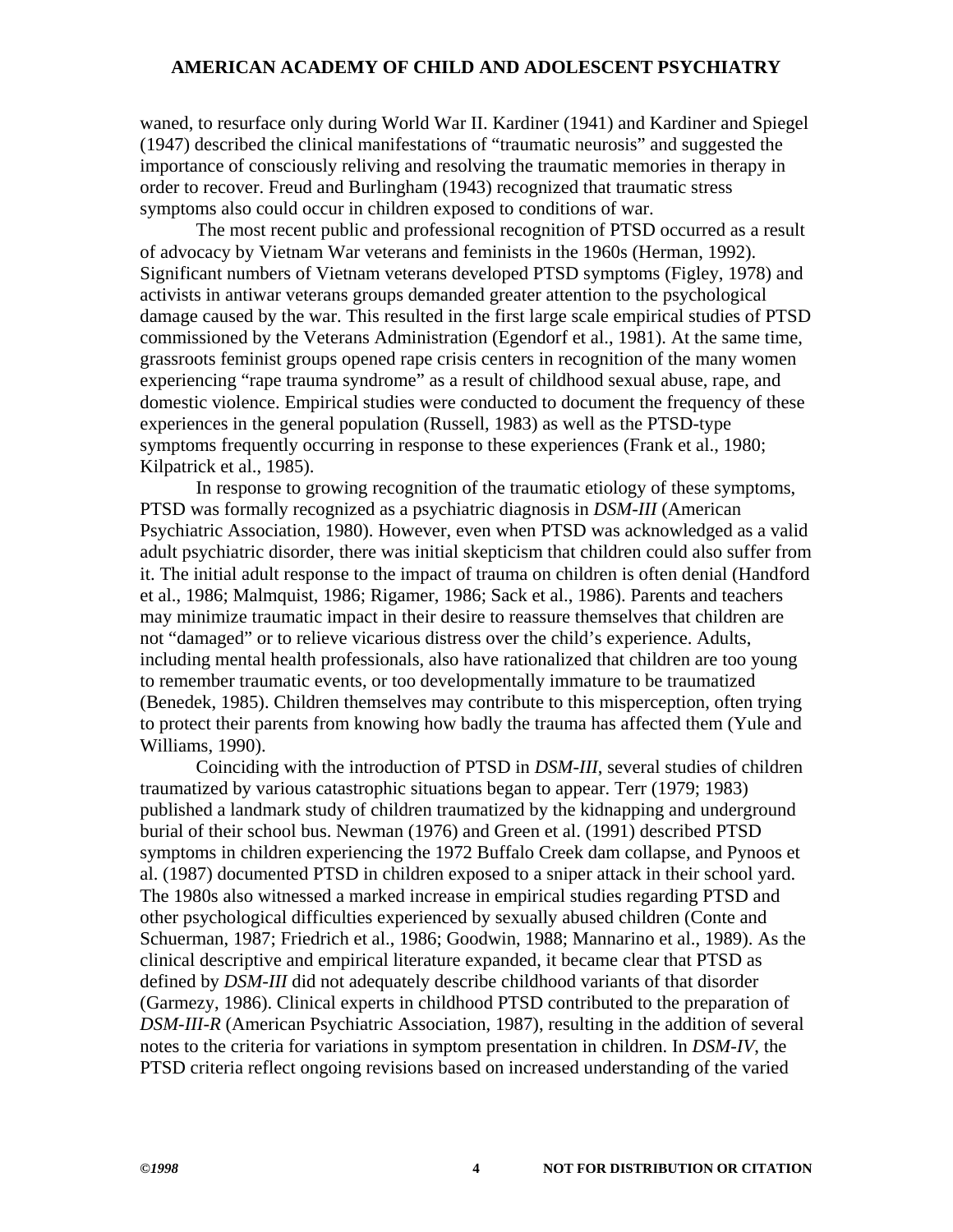clinical manifestations of PTSD in children. It is anticipated that these criteria will be refined further to more accurately reflect developmental variations.

#### **EPIDEMIOLOGY**

The evolution of diagnostic criteria for PTSD has complicated the task of determining the prevalence of PTSD. Community-based studies have revealed a lifetime prevalence of 1% to 14% (American Psychiatric Association, 1994). However, it is probably less meaningful to examine PTSD prevalence in the general population than in a cohort exposed to traumatic events. Studies of at-risk child populations have yielded PTSD prevalence rates varying from 3% (Garrison et al., 1995) to 100% (Frederick, 1985), depending on the methods used to assess PTSD, the population sampled, and the nature of and time passed since the traumatic event. Two community studies indicate that PTSD may be a fairly prevalent disorder among children and teens exposed to traumatic events. One random sample of non-referred urban youth exposed to community violence revealed that 34.5% met full criteria for PTSD (Berman et al., 1996); another study of a similar cohort demonstrated that 24% met PTSD criteria (Breslau et al., 1991).

Although some researchers have documented gender differences in the development of PTSD symptoms following exposure to a traumatic event (Berton and Stabb, 1996; Brent et al., 1995; Garbarino and Kostelny, 1996; Green et al., 1991; Shannon et al., 1994; Shaw et al., 1996), others have not (Berman et al., 1996; Burton et al., 1994; Nader et al., 1990; Pynoos et al., 1987; Sack et al., 1995; Shaw et al., 1995). Some studies have indicated that girls develop more severe and long-lasting PTSD symptoms when exposed to traumatic events, but that boys are more likely to be exposed to such events (Helzer et al., 1987). While some studies have found that the age of the child at the time of exposure significantly mediates development of PTSD symptoms (Davidson and Smith, 1990; Hoffman and Bizman, 1996), these findings have not been consistent (Garrison et al., 1995; Green et al., 1991) and may reflect developmental differences in the clinical manifestation of PTSD rather than age-mediated differences in prevalence. Studies of PTSD in adults have indicated the possibility of a genetic predisposition for developing PTSD (True et al., 1993); no studies have examined this theory in children.

Numerous studies have evaluated children of diverse ethnic backgrounds, and have documented that PTSD occurs across cultural and ethnic groups, although cultural factors may affect how PTSD is manifested (Ahmad and Mohamad, 1996; Diehl et al., 1994; DiNocola, 1996; Jenkins and Bell, 1994; Manson et al., 1996). For example, children of Latin American descent may manifest PTSD symptoms as *susto*, which is described as a culture bound syndrome in *DSM-IV* (American Psychiatric Association, 1994).

Numerous studies have examined mediating factors regarding the development of PTSD in children. Most authors acknowledge that, while every person will experience psychological distress if the stressor is severe enough, the development of PTSD is multifactorial (Berliner, in press; Yehuda and McFarlane, 1995). A review of 25 studies indicates that three factors have been found to consistently mediate the development of PTSD in children: the severity of the trauma exposure, parental trauma-related distress, and temporal proximity to the traumatic event (Foy et al., 1996). However, these authors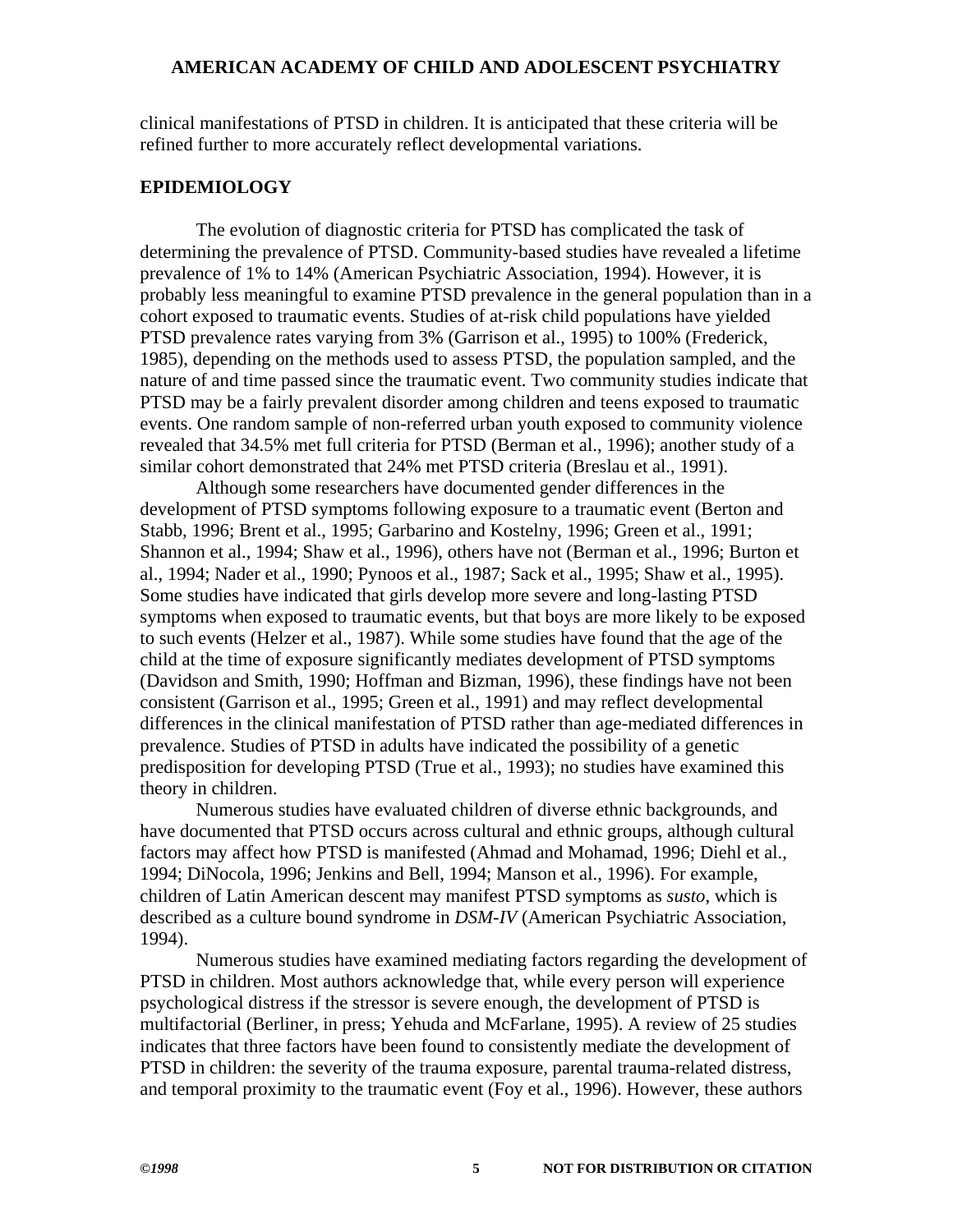conclude that additional research is needed to confirm these findings and to identify other possible mediating factors.

Studies documenting a positive relationship between self-reported exposure and children's PTSD symptoms include studies of exposure to community violence (Berton and Stabb, 1996; Boney-McCoy and Finkelhor, 1996; Breslau et al., 1991; Burton et al., 1994), peer suicide (Brent et al., 1995), natural disasters (Goenjian et al., 1995; LaGreca et al., 1996; Lonigan et al., 1994; Newman, 1976; Vernberg et al., 1996), war (Macksoud and Aber, 1996; Realmuto et al., 1992), man-made disasters (March et al., 1997; Milgram et al., 1988; Nader et al., 1990; Pynoos et al., 1987), and sexual abuse (Mannarino et al., 1991; Wolfe et al., 1994). Other studies have found that the severity of exposure does not mediate symptom formation (Earls et al., 1988) or that the impact is variable (Finkelhor, 1990). Rutter (1987) postulated that the accumulation of multiple stressors in children dramatically increases the risk of permanent developmental damage and the emergence of PTSD symptoms.

Several studies have documented the impact of familial support and parental emotional reaction to the trauma on the child's PTSD symptoms. These include studies of natural disasters (Bloch et al., 1956; Green et al., 1991; LaGreca et al., 1996; McFarland, 1987), community violence (Breslau et al., 1991; Burton et al., 1994; Wyman et al., 1992); parental homicide (Burman and Allen-Meares, 1994), physical abuse (Anthony, 1986; Kolko, 1996), sexual abuse (Cohen and Mannarino, 1996c), serious medical illness such as cancer and severe burns (Armstrong et al., 1994; Butler et al., 1996; Koocher and O'Malley, 1981; Meyer et al., 1994; Nir, 1985; Rizzone et al., 1994; Stoddard, 1996; Stuber et al., 1991), and war (Freud and Burlingham, 1943; Garbarino and Kostelny, 1996; Kinzie et al., 1986; Laor et al., 1997; Sack et al., 1995). In all of these studies, familial support mitigated the development of PTSD in children, or parental distress about the trauma and/or the presence of parental psychiatric disorders predicted higher levels of PTSD in the child. In contrast, Parker et al. (1995) found no relationship between child and parent PTSD symptoms after a roof blew off of an elementary school building and killed one of the students. Lyons (1987) postulated that the single best predictor of positive outcome for children surviving a traumatic event is the ability of parents and other significant adults to cope with the trauma.

Although most studies indicate that some children spontaneously recover from PTSD over time, there is evidence that PTSD symptoms can persist for many years.

#### **CLINICAL PRESENTATION**

PTSD can present with a wide variety of clinical features. Developmental factors clearly play a strong role in these variations (Amaya-Jackson and March, 1995; Pynoos et al., 1995).

In general, as children mature, they are more likely to exhibit adult-like PTSD symptoms. Thus, adolescents with PTSD may meet strict *DSM-IV* criteria with reexperiencing symptoms such as intrusive thoughts and nightmares; avoidance of discussion of the traumatic event and places or people psychologically associated with the event; amnesia for an important aspect of the trauma; withdrawal from friends or usual activities; detachment from others and sense of foreshortened future; and hyper arousal, such as sleep difficulties, hyper vigilance, and increased startle response.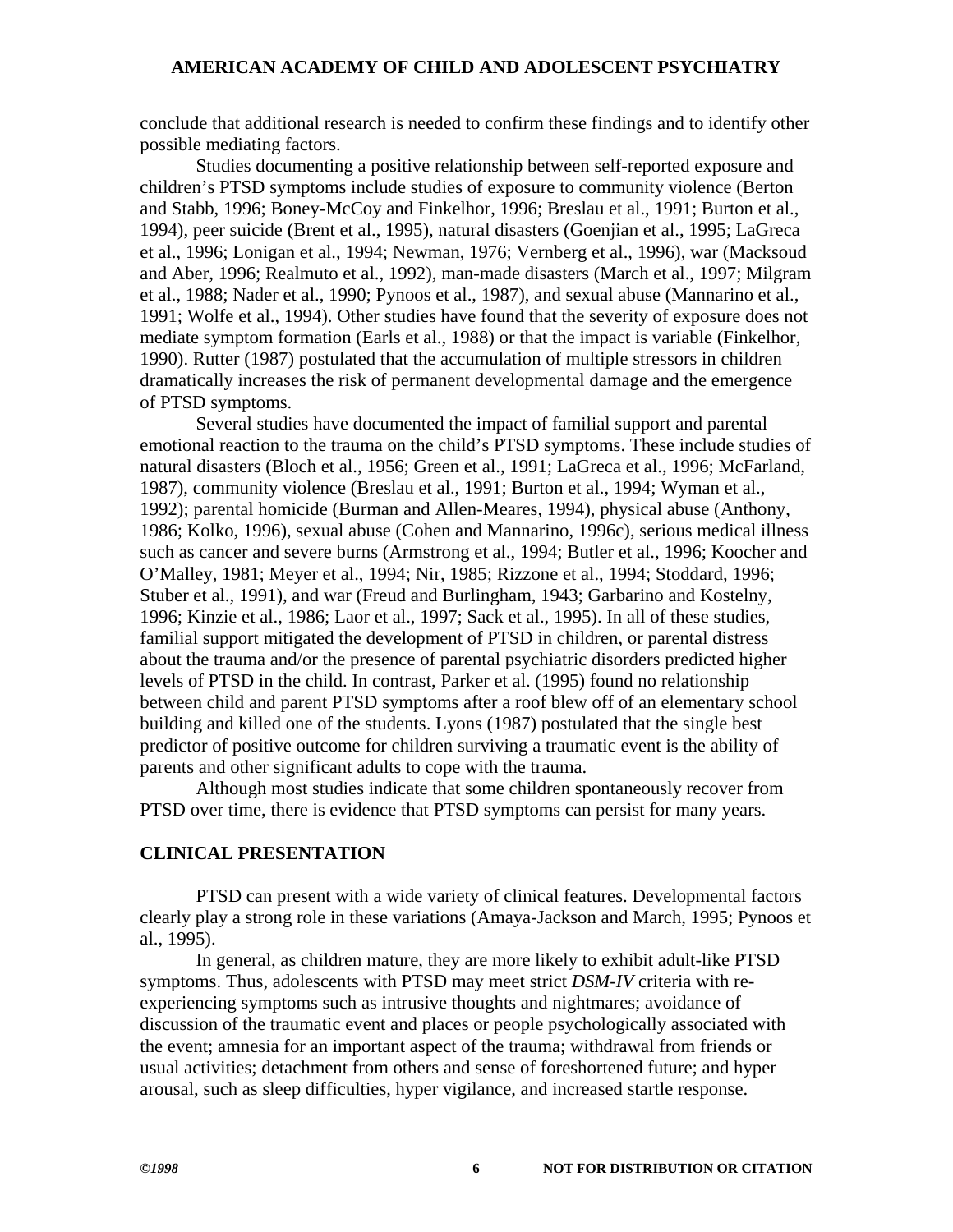Adolescents with chronic PTSD who have experienced prolonged or repeated stressors may present with predominantly dissociative features, including derealization, depersonalization, self-injurious behavior, substance abuse, and intermittent angry or aggressive outbursts (Goodwin, 1988; Hornstein, 1996; Terr, 1991).

Clinical reports have suggested that some elementary school-aged children may not experience amnesia for aspects of the trauma, and with acute PTSD may not have avoidant or numbing symptoms (Terr, 1985). They also may or may not have visual flashbacks (Terr, 1985). Children in this developmental stage may show frequent posttraumatic reenactment of the trauma in play, drawings, or verbalizations. They also may have a skewed sense of time during the

traumatic event. Sleep disturbances may be especially common in prepubertal children (Benedek, 1985). Terr (1983) also has described a high prevalence of "omen formation" in these children, i.e., they come to believe that certain "signs" were warnings of the traumatic event approaching and that if they are alert enough, they will be able to see "omens" predicting future disasters. Due to the general inability of younger children to have a future time perspective, questions about foreshortened future may be meaningless in this age group.

Very young traumatized children may present with relatively few *DSM-IV* PTSD symptoms. In part this may be because, as Scheeringa et al. (1995) point out, eight out of 18 *DSM-IV* criteria "require verbal descriptions from patients of their experiences and internal states....limited cognitive and expressive language skills [in young children] make inferring their thoughts and feelings difficult" (p. 191). Infants, toddlers, and preschoolers therefore may present with generalized anxiety symptoms (separation fears, stranger anxiety, fears of monsters or animals), avoidance of situations that may or may not have an obvious link to the original trauma, sleep disturbances, and preoccupation with certain words or symbols that may or may not have an apparent connection to the traumatic event, rather than more typical *DSM-IV* manifestation (Drell et al., 1993). Scheeringa et al. (1995) have proposed an alternative checklist to *DSM-IV* criteria for detecting PTSD in young children. These authors differentiate between posttraumatic play (which is compulsively repetitive, represents part of the trauma, and fails to relieve anxiety) and play reenactment (which also represents part of the trauma, but is less repetitive and more like the child's pre-trauma play). Either of these may fulfill the reexperiencing criteria, as can non-play recollections of the trauma (which are not necessarily distressing) or nightmares. Scheeringa et al. (1995) also suggest that in the avoidance/numbing category, only one of the following be required: constriction of play (with or without posttraumatic play), social withdrawal, restricted range of affect, or loss of acquired developmental skills. These authors further suggest that only one symptom of increased arousal be required to diagnose PTSD in very young children, but suggest requiring at least one item from an added category, new fears and/or aggression. Thus, there is no clear consensus regarding the "typical" clinical presentation of PTSD in very young children. Almquist and Brandell-Forsberg (1997) demonstrated that formal and objective assessment of play content aided in the diagnosis of PTSD in preschoolers. This area of investigation may benefit future attempts to standardize the assessment of PTSD in this age group.

#### Physiologic Findings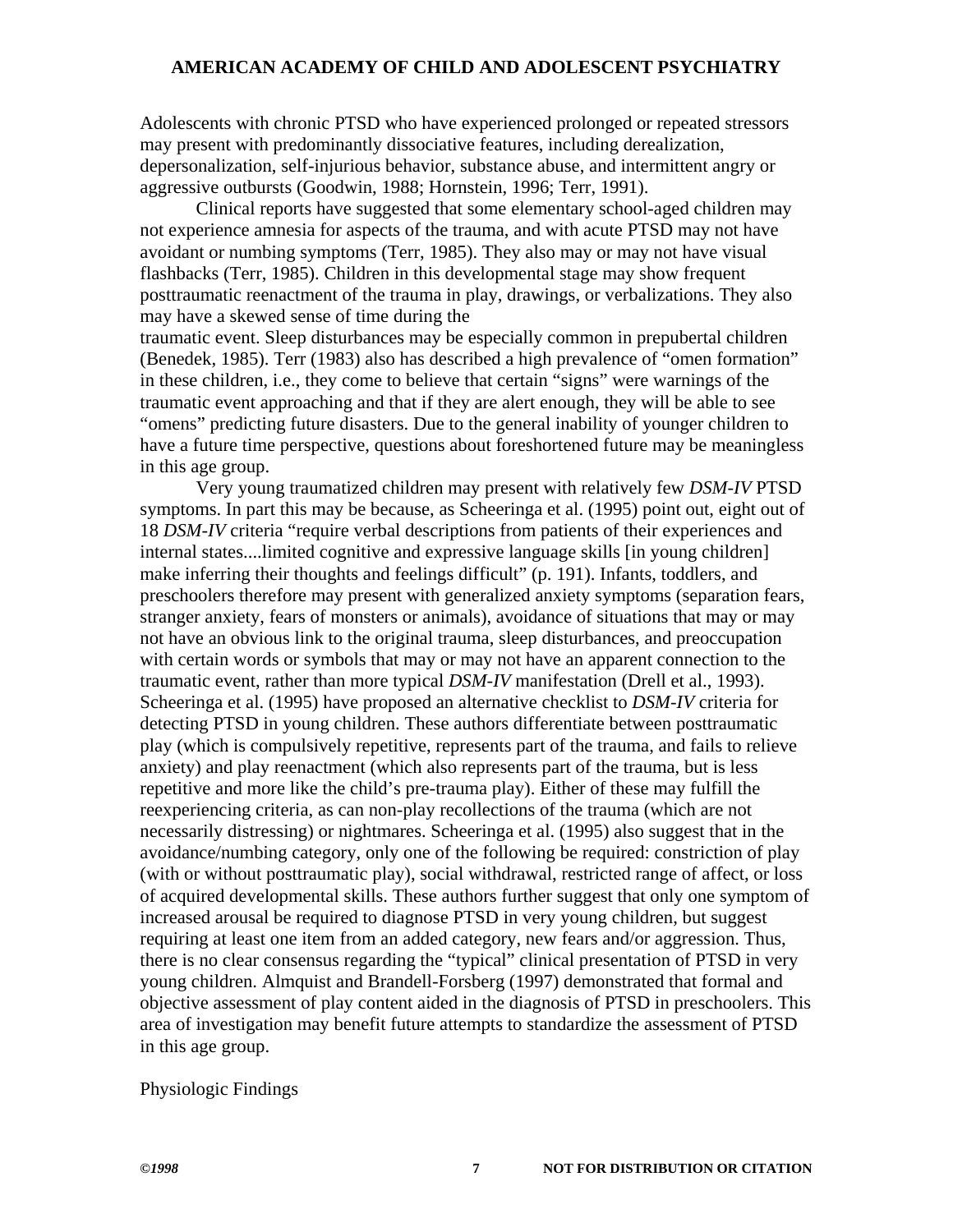Although several authors have postulated a variety of neurophysiological changes that may explain the development and maintenance of PTSD in children (Charney et al., 1993; Perry, 1994), very few studies have empirically evaluated these theories. DeBellis and colleagues (1994a, 1994b) reported changes in the hypothalamic-pituitary-adrenal axis and catecholamine excretion of severely sexually abused girls; the changes were similar to those seen in Vietnam veterans with PTSD and in some adults with major depressive disorder (MDD). However, only one of these girls had a diagnosis of PTSD, leading the authors to hypothesize that the findings may have been due to the effects of severe stress rather than being specific to sexual abuse or PTSD. Ornitz and Pynoos (1989) demonstrated that children with PTSD had a marked loss in the normal inhibitory modulation of the startle response, suggesting a possible long-term change in brain stem function in these children. Brent et al. (1995) and Stoddard et al. (1989) have noted the significant overlap between PTSD and MDD symptoms, suggesting the possibility of similar underlying psychophysiologic mechanisms in the two disorders. New research findings in adults have demonstrated that there may be two distinct neurobiological subgroups of PTSD patients, one with dysregulation of the noradrenergic system and the other with dysregulation of the serotonergic system (Southwick et al., 1997). This hypothesis has not been empirically evaluated in children.

#### Natural Course

There have been no well controlled studies examining the natural course of PTSD in children. Several authors and researchers have addressed the question of symptom persistence versus spontaneous remission, but none have adequately controlled for the impact of treatment, other intervening stressors, or other factors as opposed to the mere passage of time. Several investigators have performed longitudinal evaluations of PTSD symptoms in children. For example, Famularo et al. (1996) found that while 40% of severely maltreated children met full PTSD criteria soon after being removed from their parents' care, this percentage decreased to 33% 2 years later. Green et al. (1991) documented that 2 years after the Buffalo Creek dam collapse, 37% of the children evaluated met "probable" *DSM-III*-R PTSD criteria. A follow-up study (Green et al., 1994) indicated that 7% of those re-evaluated 17 years later continued to meet full PTSD criteria. LaGreca et al. (1996) evaluated children 3 months, 7 months, and 10 months after exposure to Hurricane Andrew and found at least moderate PTSD symptoms in 86%, 76%, and 69% of these children respectively. Shaw et al. (1995) found no differences in severity of PTSD symptomatology between 8 weeks and 32 weeks following exposure to Hurricane Andrew. Laor et al. (1997) found a significant decrease of PTSD symptoms in children displaced from their homes during SCUD missile attacks, from 6 months to 30 months post-exposure. McFarland (1987) studied children exposed to Australian bush fires, and found no decrease in PTSD symptoms from 8 months to 26 months after the fires. Milgram et al. (1988) evaluated children after a school bus disaster and found that 50% of the children at the accident scene met full PTSD criteria 1 month later but only 20% continued to meet criteria 9 months later. Pynoos et al. (1987) found that 50% of children exposed to a fatal school ground sniper attack had PTSD 1 month later. Although the entire cohort was not reevaluated, a follow-up study by Nader et al. (1990) indicated that 74% of the highly exposed children continued to have high rates of PTSD 14 months later.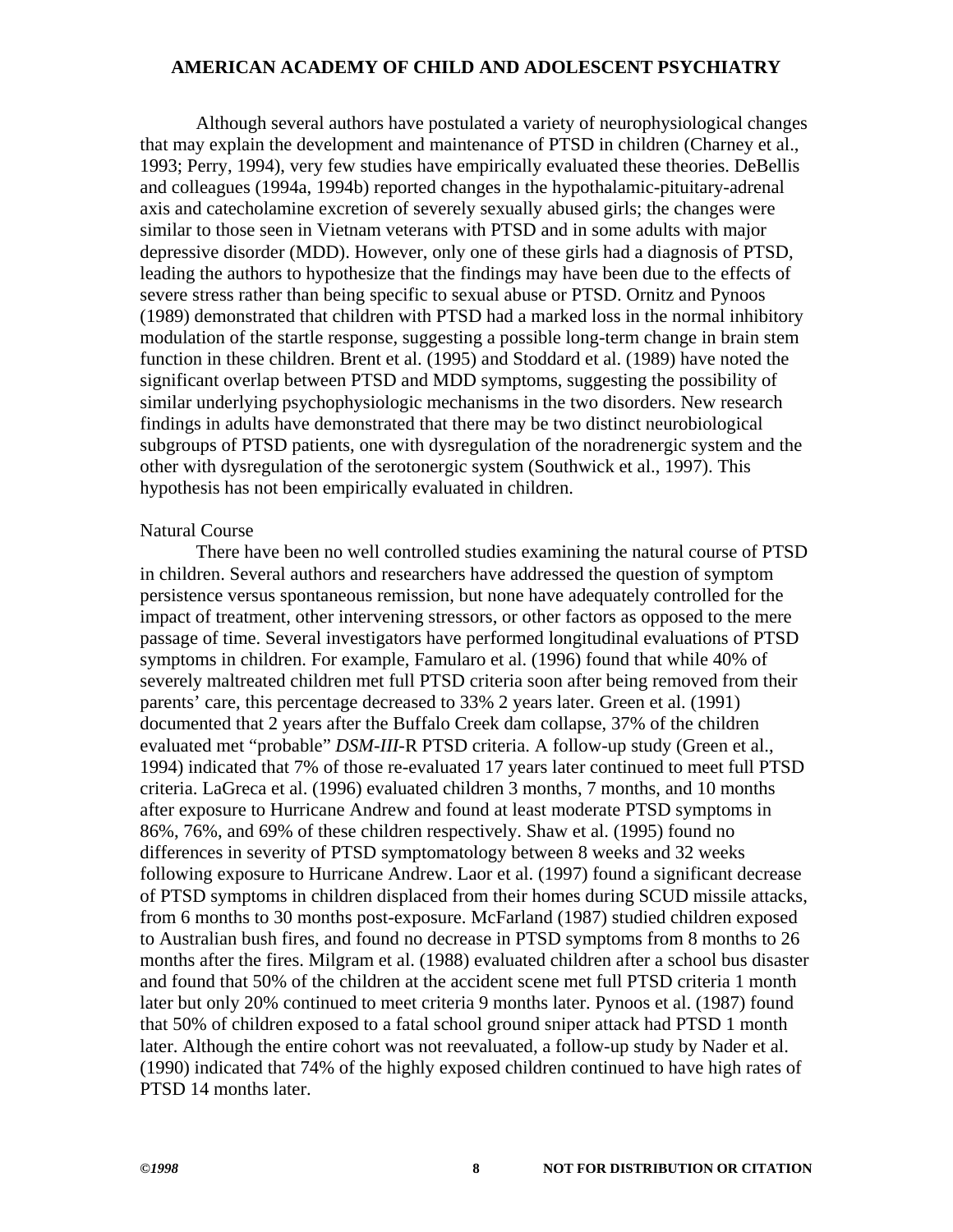Several other authors have evaluated PTSD in children long after exposure to a traumatic event to examine the persistence of these symptoms. Green (1985) found that 50% of physically abused children had persistent PTSD symptoms, which he attributed to his findings that "the anticipation of the trauma (reoccurring) might be as traumatic as the original event" (p. 145). Stoddard et al. (1989) found that 27% of severely burned children had persistent PTSD symptoms on readmission to the hospital for reconstructive surgery several years after the burns occurred. McLeer et al. (1992) found that 44% of referred sexually abused children met full *DSM-III-R* PTSD criteria, and found no relationship between the presence of this diagnosis and the length of time since the most recent abusive episode. Hubbard et al. (1995) found that 15 years after exposure to Pol Pot forced labor camps in Cambodia, 24% of youth aged 17 to 24 years met criteria for PTSD. In a study of a similar cohort, Kinzie et al. (1986) found that 50% of Cambodian adolescents exposed to these conditions met PTSD criteria 4 years post-exposure. Macksoud and Aber (1996) also found that 43% of Lebanese children exposed to war conditions met PTSD criteria, although the identified traumatic event had occurred up to 10 years previously. Schwarz and Kowalski (1991b) found that 27% of children exposed to a fatal school shooting met *DSM-III-R* PTSD criteria when assessed 8 to 14 months after exposure. Terr (1983) also documented the persistence of PTSD symptoms in children 4 years after their school bus was kidnapped. Boyle et al. (1995) followed 200 (50%) of the child survivors of the sunken ship *Jupiter.* While 50% developed PTSD soon after exposure, there was a gradual decrease in numbers of children experiencing PTSD symptoms over time. At 5 to 7 years post-exposure, 15% continued to meet PTSD diagnostic criteria. Taken together, these studies can be interpreted to indicate that while PTSD symptoms spontaneously remit in a proportion of children, they persist for long periods of time in a substantial proportion of children exposed to traumatic stressors. Research has not consistently demonstrated protective or risk factors in this regard. LaGreca et al. (1996) summarize current knowledge in this regard by stating "the course of PTSD symptoms in children over time and their associated outcomes are not yet known" (p. 722).

#### Clinically Relevant Subtypes

 *DSM-IV* specifies three subtypes of PTSD. In the acute type, the duration of symptoms is less than 3 months. In the chronic type, the symptoms have lasted for 3 months or longer. In the delayed onset type, at least 6 months have passed between the traumatic event and the onset of symptoms. Due to the difficulty in eliciting some PTSD symptoms from children, and the tendency of some parents to minimize PTSD symptomatology in their children (which may contribute to a delay in having the child evaluated), a careful history should be taken before using the delayed onset specified in children. It also should be noted that if PTSD symptoms have appeared within 1 month after exposure to an extreme traumatic stressor but have not lasted beyond 1 month, a diagnosis of Acute Stress Disorder (ASD) should be made. If symptoms then extend beyond 1 month, the diagnosis should be changed to PTSD.

Terr (1991) has conceptualized a different framework of PTSD subtypes, determined by the type of trauma experienced. She suggested that Type I traumas ("one sudden blow" trauma, such as a motor vehicle accident or sniper attack) result in the classic DSM symptoms of reexperiencing, avoidance, and increased arousal, whereas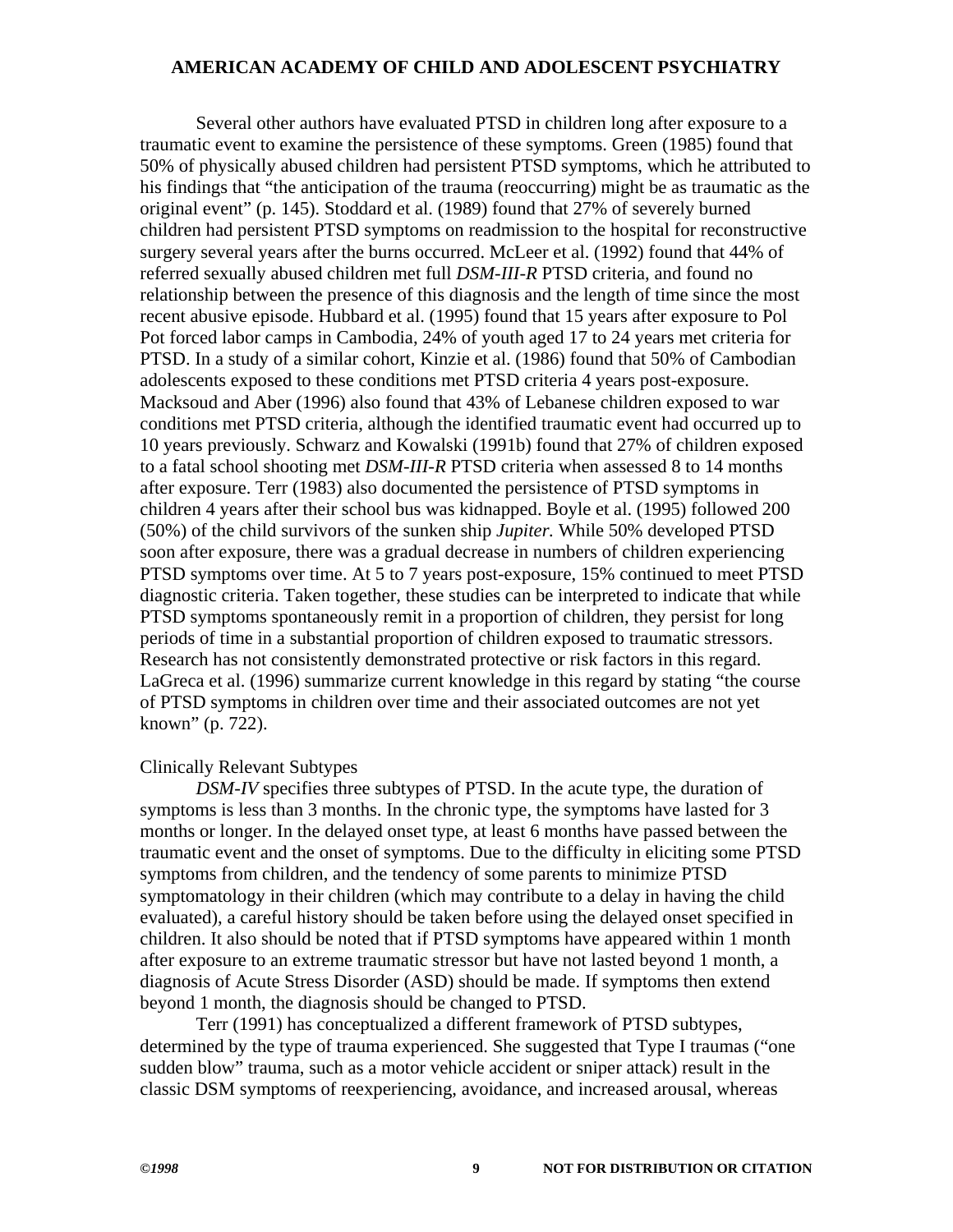children experiencing Type II traumas (variable, multiple, longstanding traumas such as ongoing child physical or sexual abuse) result in denial, numbing, dissociation, and rage. Famularo et al. (1996) also described distinct symptomatology between acute and chronic types of PTSD, with the acute subtype having a predominance of sleep difficulties, physiologic hyper arousal, and reexperiencing, and the chronic subtype having dissociation, restricted affect, sadness, and detachment as more prominent symptoms. Spiegel (1984) discussed the prevalence of dissociative symptoms in children with PTSD who had experienced specific types of trauma. Although these differences have not been consistently empirically documented, clinicians should be aware that subtypes of PTSD may present with very different clinical features. Finally, it should be noted that although the *International Classification of Diseases*, Tenth Revision (ICD-10) includes the same three subtypes of PTSD as *DSM-IV*, it takes a different stance on some of the symptom requirements and thus there is imperfect overlap in diagnostic criteria for PTSD between the two classification systems.

#### Comorbidity

Several studies have documented significant comorbidity of childhood PTSD with other psychiatric disorders. Brent et al. (1995) noted that there is a large overlap in symptom criteria between PTSD and MDD, and went on to suggest that the "core features" of PTSD may be much narrower than the *DSM-IV* criteria suggest. That study as well as others (Goenjian et al., 1995; Green, 1985; Hubbard et al., 1995; Kinzie et al., 1986; Kiser et al., 1991; Looff et al., 1995; Singer et al., 1995; Stoddard et al., 1989; Weine et al., 1995; Yehuda and McFarlane, 1995; Yule and Udwin, 1991) have noted comorbidity between PTSD and depressive disorders (MDD and dysthymic disorder). Several authors have hypothesized that PTSD precedes and predisposes to the onset of MDD (Goenjian et al., 1995; Yehuda and McFarlane, 1995) rather than the reverse. Several investigators have documented comorbidity between PTSD and substance abuse in children (Arroyo and Eth, 1985; Brent et al., 1995; Clark et al., 1995; Looff et al., 1995; Sullivan and Evans, 1994). Comorbidity between PTSD and other anxiety disorders (*DSM-III-R* overanxious disorder, agoraphobia, separation anxiety disorder, and generalized anxiety disorder) has also been described (Brent et al., 1995; Clark et al., 1995; Goenjian et al., 1995; Kiser et al., 1991; Lonigan et al., 1994; Singer et al., 1995; Yule and Udwin, 1991).

The theoretical relationship between PTSD and externalizing behavioral disorders may seem obscure. However, authors such as Malmquist (1986) have noted that numbing or avoidance may take many forms in children, including restlessness, hyper alertness, poor concentration, and behavioral problems. Anxiety in young children may be manifested by hyperactivity, distractibility, and impulsivity, which are hallmarks of attention-deficit/hyperactivity disorder (ADHD). This may explain why comorbidity has also been found between PTSD and ADHD (Cuffe et al., 1994; Glod and Teicher, 1996), and why traumatized children may present with ADHD symptoms rather than PTSD (DeBellis et al., 1994a; Looff et al., 1995; McLeer et al., 1994). It also may explain why PTSD is sometimes misdiagnosed as ADHD in younger children. Conversely, it is possible that children with preexisting ADHD may be more vulnerable to developing PTSD following a traumatic experience. High prevalence of other externalizing disorders, such as conduct disorder and oppositional-defiant disorder, have also been noted in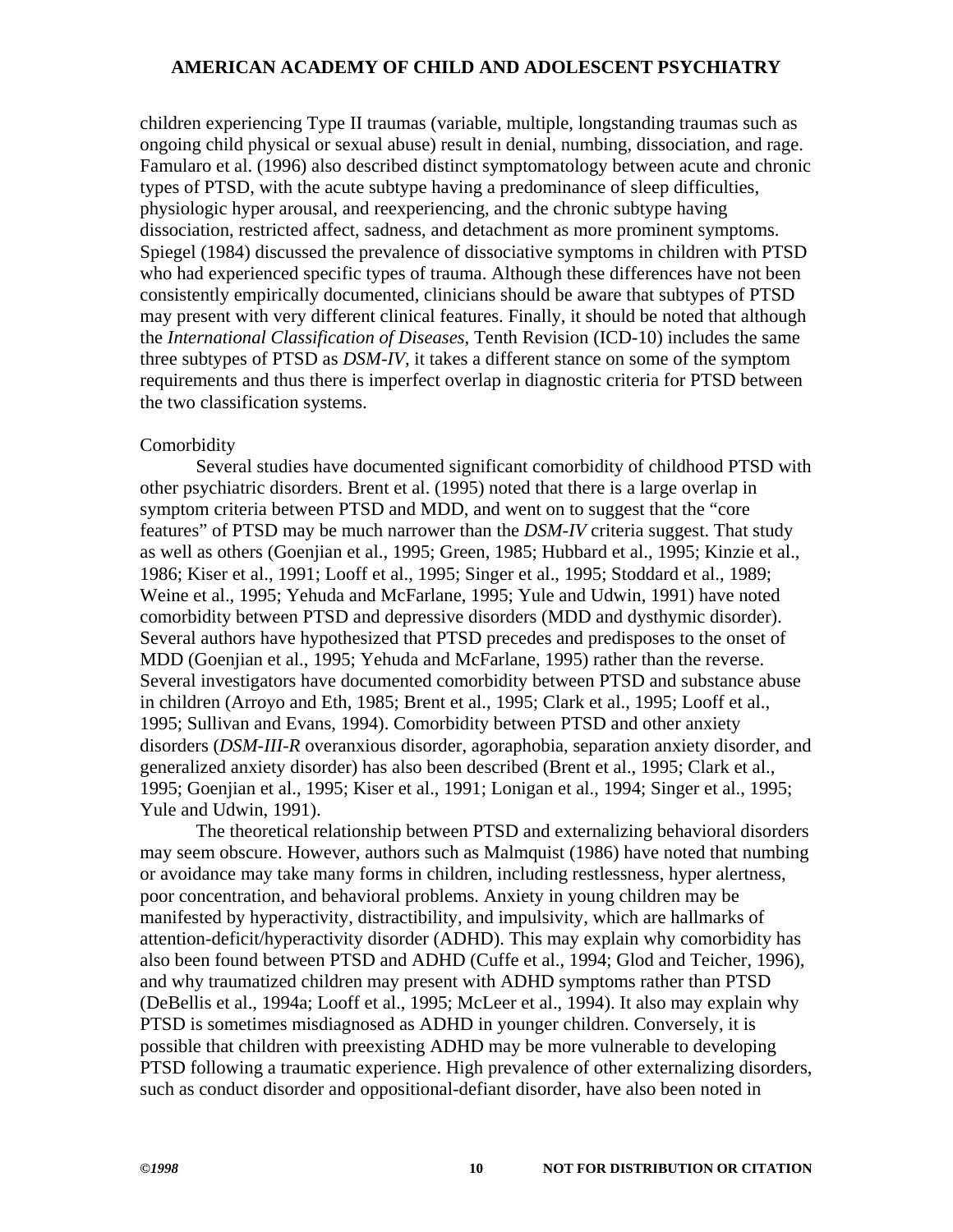children with PTSD (Arroyo and Eth, 1985; Green, 1985; Steiner et al., 1997; Stoddard et al., 1989). Steiner et al. (1997) suggest that PTSD may result in loss of impulse control and diminished control of aggression and anger, which may explain this comorbidity. Pelcovitz et al. (1994) hypothesize that externalizing symptoms may be an initial response to ongoing stressors such as physical abuse, and that there may be a "sleeper" effect in the emergence of PTSD symptoms.

Finally, although not empirically documented, there may be comorbidity between PTSD and borderline personality disorder (BPD), particularly in sexually abused adolescents. Studies have indicated that 60% to 80% of females diagnosed as having BPD report a history of childhood sexual abuse (Herman et al., 1989; Stone, 1990). Goodwin (1985) and Herman and van der Kolk (1987) have suggested that BPD may represent a very severe and chronic manifestation of PTSD. Other authors have indicated the predominance of dissociative and interpersonal problems associated with chronic PTSD (Famularo et al., 1996; Spiegel, 1984; Terr, 1991). For these reasons, Goodwin (1985) recommends that diagnosis of personality disorders should be deferred until PTSD symptoms have resolved.

#### Differential Diagnosis

In PTSD, the stressor must be of an extreme nature, although the clinician has some latitude in determining whether a particular stressor is "extreme." In contrast, the stressor can be of any severity in an adjustment disorder. *DSM-IV* (American Psychiatric Association, 1994) specifies that an adjustment disorder diagnosis should be given if the response to an extreme stressor does not meet criteria for PTSD, or in situations in which a PTSD symptom pattern occurs in response to a non-extreme stressor (such as the birth of a sibling, moving to a new neighborhood, or starting a new school).

If avoidance, numbing, and increased arousal symptoms were present prior to exposure to a traumatic event, a diagnosis of PTSD may not be appropriate after the stressor. It is possible that the child was exposed to undetected stressors prior to developing the symptoms; routine screening for exposure to domestic or community violence, child abuse, and other common stressors is essential in making this determination. Other diagnoses (e.g., a mood disorder or another anxiety disorder) should be considered instead of PTSD if the stressor did not clearly precede the PTSD symptoms. If the symptom pattern in response to this stressor meets criteria for another mental disorder, such as MDD, ADHD, or mixed substance abuse, these diagnoses should be given instead of PTSD. On the other hand, if the stressor clearly preceded the onset of PTSD symptoms and the symptom pattern meets criteria for both PTSD and another mental disorder, both diagnoses should be given.

ASD is distinguished from PTSD because the symptom pattern in ASD must both occur and resolve within 4 weeks of the traumatic event.

Recurrent intrusive thoughts occur in obsessive compulsive disorder (OCD) but are not related to an experienced traumatic event as in PTSD. In OCD, the intrusive thoughts are generally experienced as inappropriate. Flashbacks in PTSD are distinguished from other intrusive thoughts or memories of the trauma in that they involve a feeling of actually reliving the event, with some degree of dissociation. Flashbacks should be distinguished from illusions, hallucinations, and other perceptual disturbances occurring in psychotic disorders unrelated to exposure to an extreme stressor.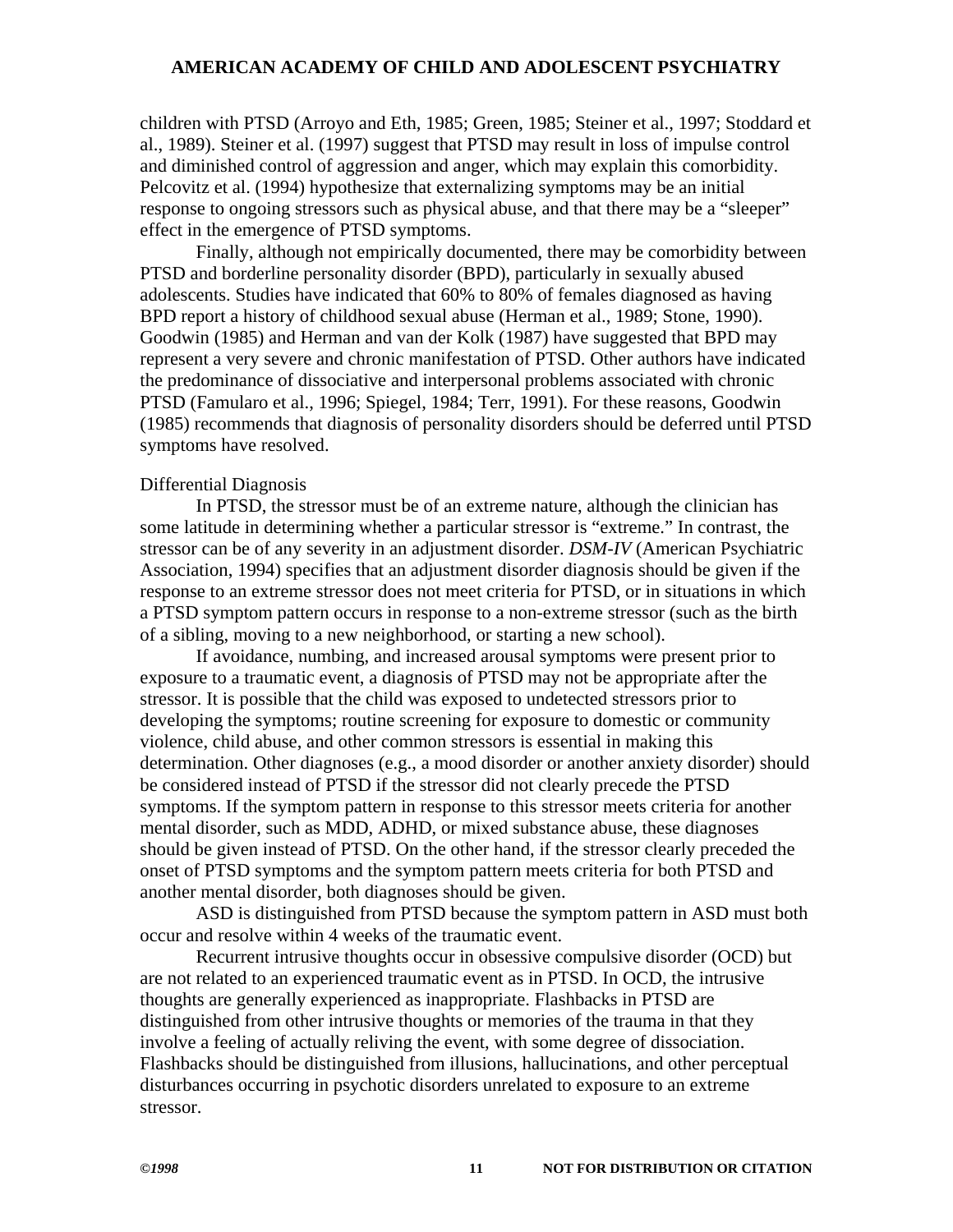As with all other child and adolescent psychiatric disorders, the diagnostic criteria for PTSD include symptoms that may be reported as the result of contagion, suggestibility, malingering, or for personal gain. It is highly unlikely that such factors would cause a child to meet full criteria for PTSD. These factors should be considered, however, when PTSD-like symptoms are observed without a discernible history of trauma.

#### **ASSESSMENT**

The assessment of PTSD in children depends first and foremost on careful and direct clinical interviews with the child and the parents. If a parent is the alleged perpetrator of the child abuse or domestic violence that is the identified traumatic event, the non-offending parent or another caretaker should be interviewed. Specific guidelines for conducting this type of diagnostic interview are included in the outline following this text. Briefly, both parents and child should be asked directly about the traumatic event, and about PTSD symptomatology in detail. Specific questions related to reexperiencing, avoidant, and hyperarousal symptoms as described in *DSM-IV* should be asked. Particular attention should be given to the use of developmentally appropriate language when asking the child about these PTSD symptoms. The clinician should be aware of developmental variations in the presentation of PTSD symptomatology, particularly with preschool children (Scheeringa et al., 1995), and should include questions about developmentally-specific symptoms when interviewing young children.

There are many unanswered questions regarding how to assess children for the presence of PTSD. Although several questionnaires and semi-structured interviews purport to measure this disorder, there is no single instrument accepted as a "gold standard" for making this diagnosis or monitoring its symptom course. In part, the assessment of PTSD is complicated by the requirement of having a certain number of symptoms from each of three categories (reexperiencing, avoidance/numbing, and increased arousal). As a result, a single score on any instrument is not sufficient to categorically diagnose PTSD (since a child could have extremely high levels of symptomatology in one category but none in another, etc.). Parent reports tend to minimize the child's PTSD symptomatology (Handford et al., 1986; Malmquist, 1986; Rigamer, 1986; Sack et al., 1986) and it is difficult to ascertain avoidant and numbing symptoms from child self-reports, resulting in a significant risk of underdiagnosing this disorder. Teachers and other adults may not observe or be aware of many salient PTSD symptoms because they may not be manifested at school (e.g., sleep problems or hypervigilance) or may not be obvious to the untrained observer. Physiologic measures of hyperarousal are not adequately standardized in children; nor would such measures adequately assess reexperiencing or avoidant symptoms. Thus, there are considerable limitations inherent in assessing PTSD in children.

On the other hand, there is concern that some clinicians overdiagnose PTSD due to a lack of awareness of the specific diagnostic criteria required, and a misperception that the presence of reexperiencing and anxiety symptoms alone following exposure to an extreme stressor are adequate to diagnose PTSD. This concern has led to recent attempts to more rigorously educate clinicians regarding this disorder.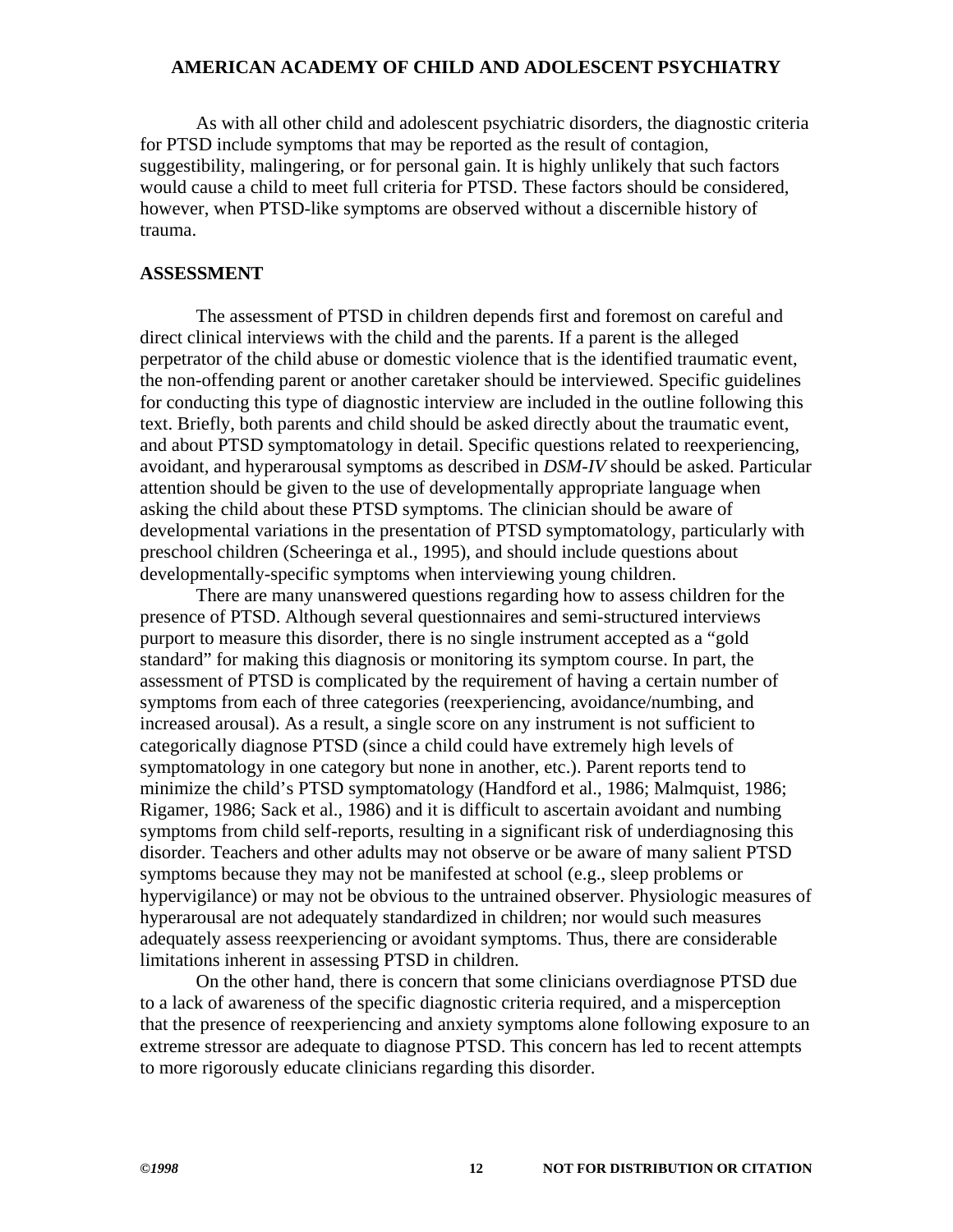One area of agreement among experts in assessing PTSD in children relates to the need to directly ask the child about PTSD symptoms as they relate to the stressor. As Wolfe et al. (1994) note, "Most children cannot report their psychological reactions to the trauma unless they are specifically asked about aspects of the trauma"(p. 48). Pynoos and Eth (1986) also state that an open discussion specifically about the trauma is necessary to adequately assess as well as to resolve PTSD symptoms. Often clinicians do not directly ask children about the traumatic event and its impact on the child, either for fear of upsetting the child, because of the clinician's own avoidance of painful discussions, or in some cases, for fear of "tainting" the child's description of the trauma (for example, if the child will be testifying in court against the perpetrator in an abuse situation) (Benedek, 1985). It is likely that such clinicians will miss important PTSD symptoms. Almqvist and Brandell-Forsberg (1997) have documented that information provided by young children regarding their trauma-related symptoms significantly increased the prevalence of PTSD diagnoses over that obtained from relying solely on parental reports of symptomatology. Thus, there is empirical evidence to support the importance of asking children directly about the traumatic event, as well as a strong clinical consensus that if children are not asked, they are less likely to discuss their PTSD symptoms.

Pynoos and Eth (1986) describe a clinical interview with the child designed to assess PTSD symptoms as well as to provide an initial intervention. They report that in use with more than 200 children aged 3 to 16 years, this interview format was helpful in diagnosing PTSD. No empirical data are presented on inter-rater reliability of diagnosis using the suggested format.

Several semi-structured interviews are available to assess PTSD in children. These are summarized in Table 1.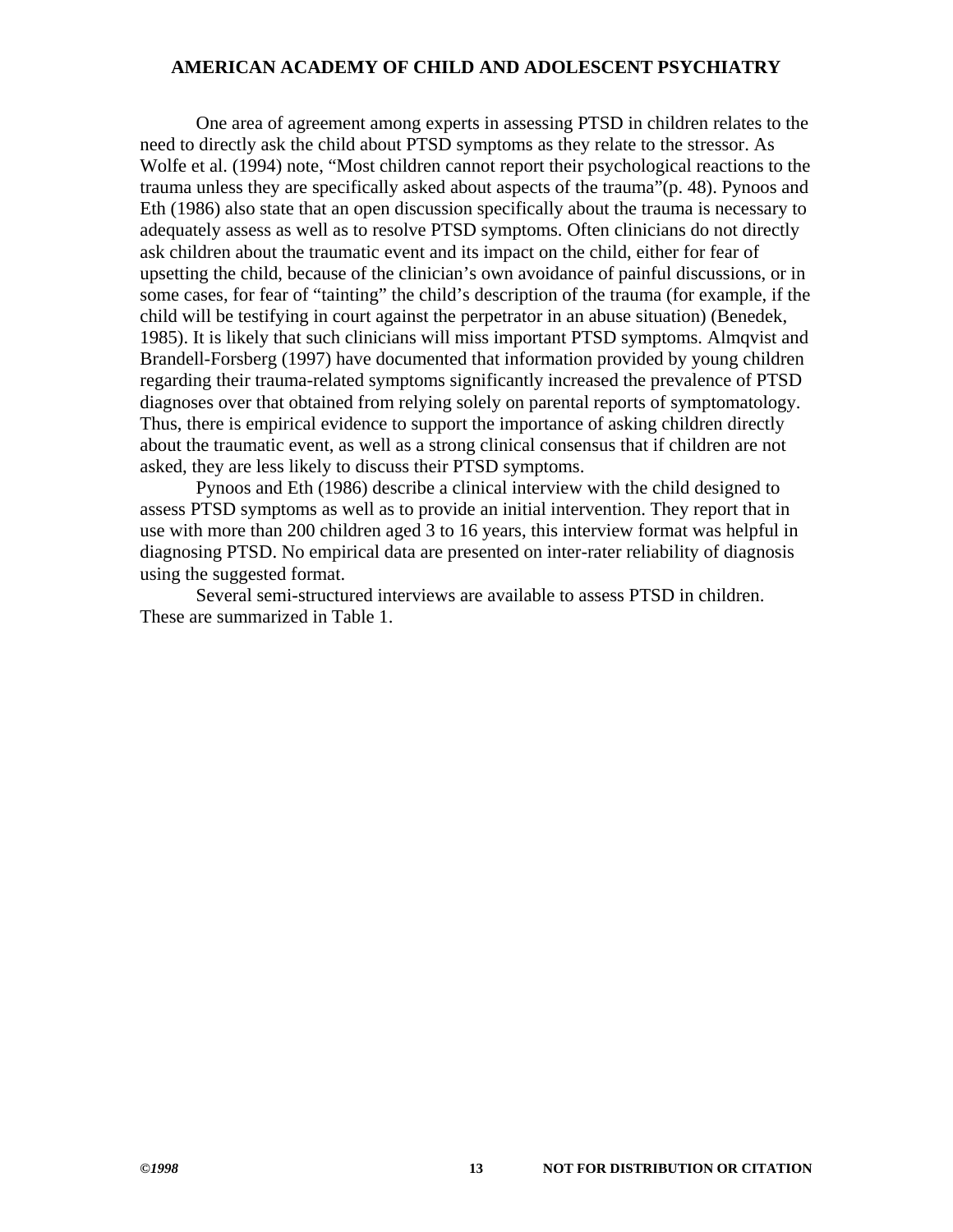# TABLE 1

Semi-Structured Interviews Used to Assess PTSD in Children and Adolescents

| Measure (Source)                                                                                                      | <b>DSM</b><br>Version<br>Used | Reliability &<br><b>Validity Data</b>                                           |
|-----------------------------------------------------------------------------------------------------------------------|-------------------------------|---------------------------------------------------------------------------------|
| Schedule for Assessment of Depression and<br>Schizophrenia - Present and Lifetime Version<br>for Children -PTSD Scale | DSM-IV                        | High inter-rater<br>reliability, good test-retest<br>reliability                |
| (Kaufman et al., 1997)<br>Diagnostic Interview for Children and                                                       | $DSM-III-R$                   | None                                                                            |
| <b>Adolescents - PTSD</b><br>(Famularo et al., 1996)                                                                  |                               |                                                                                 |
| Diagnostic Interview Schedule - PTSD<br>(Garrison et al., 1995)                                                       | DSM-III-R                     | None                                                                            |
| Structured Clinical Interview for <i>DSM-III</i> -<br><b>PTSD</b>                                                     | DSM-III                       | None                                                                            |
| (Hubbard et al., 1995)                                                                                                |                               |                                                                                 |
| Clinician-Administered PTSD Scale for<br>Children and Adolescents, DSM-IV Version<br>(Nader et al., 1996)             | DSM-IV                        | Currently being evaluated                                                       |
| Childhood PTSD Interview-Child Form<br>(Fletcher, 1997a)                                                              | DSM-IV                        | High inter-rater<br>reliability, strong<br>construct and convergent<br>validity |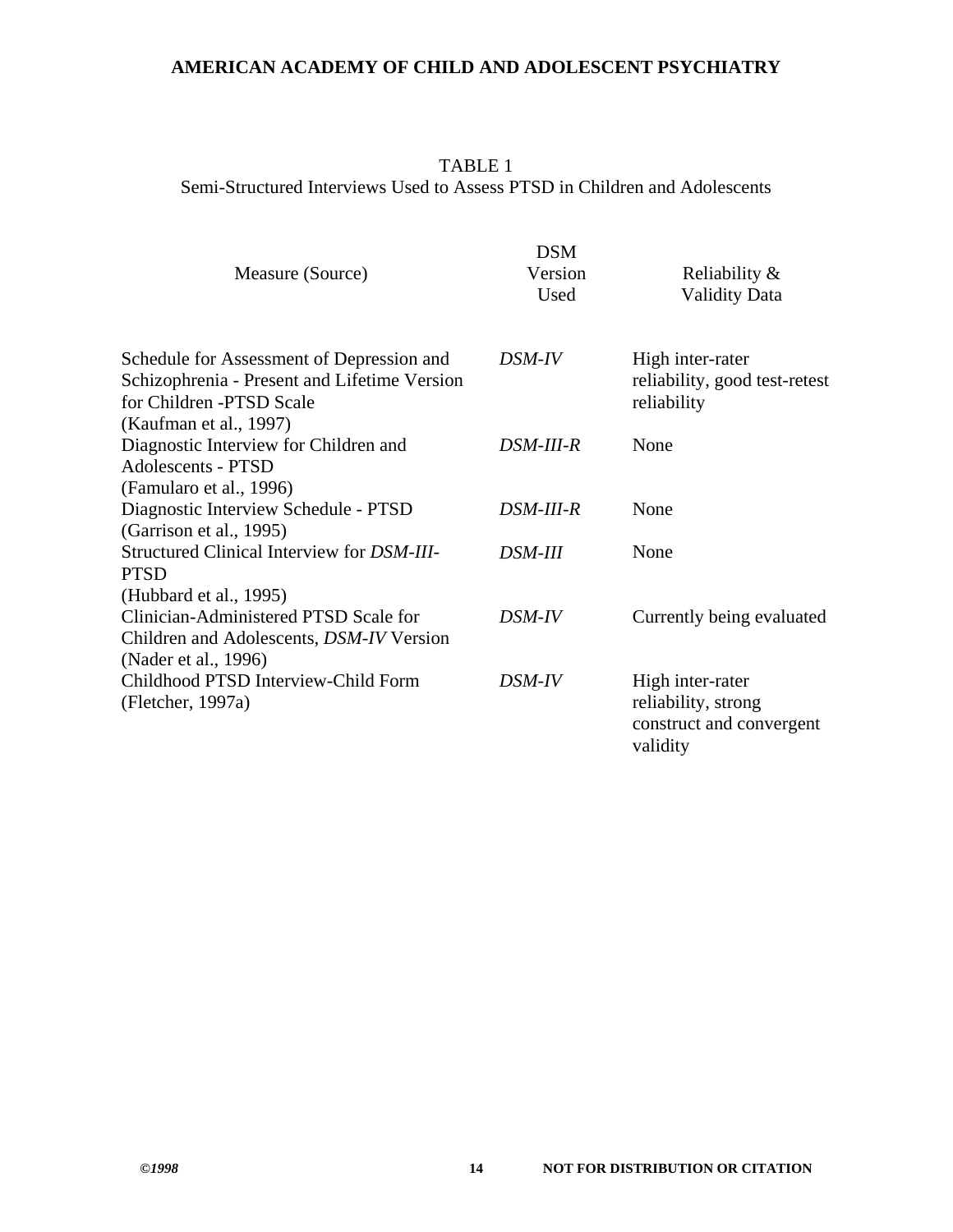Several self- and parent-report instruments that measure PTSD symptoms in children, although none generate a single score that indicates the presence or absence of this disorder. These instruments are described in Table 2 and Table 3.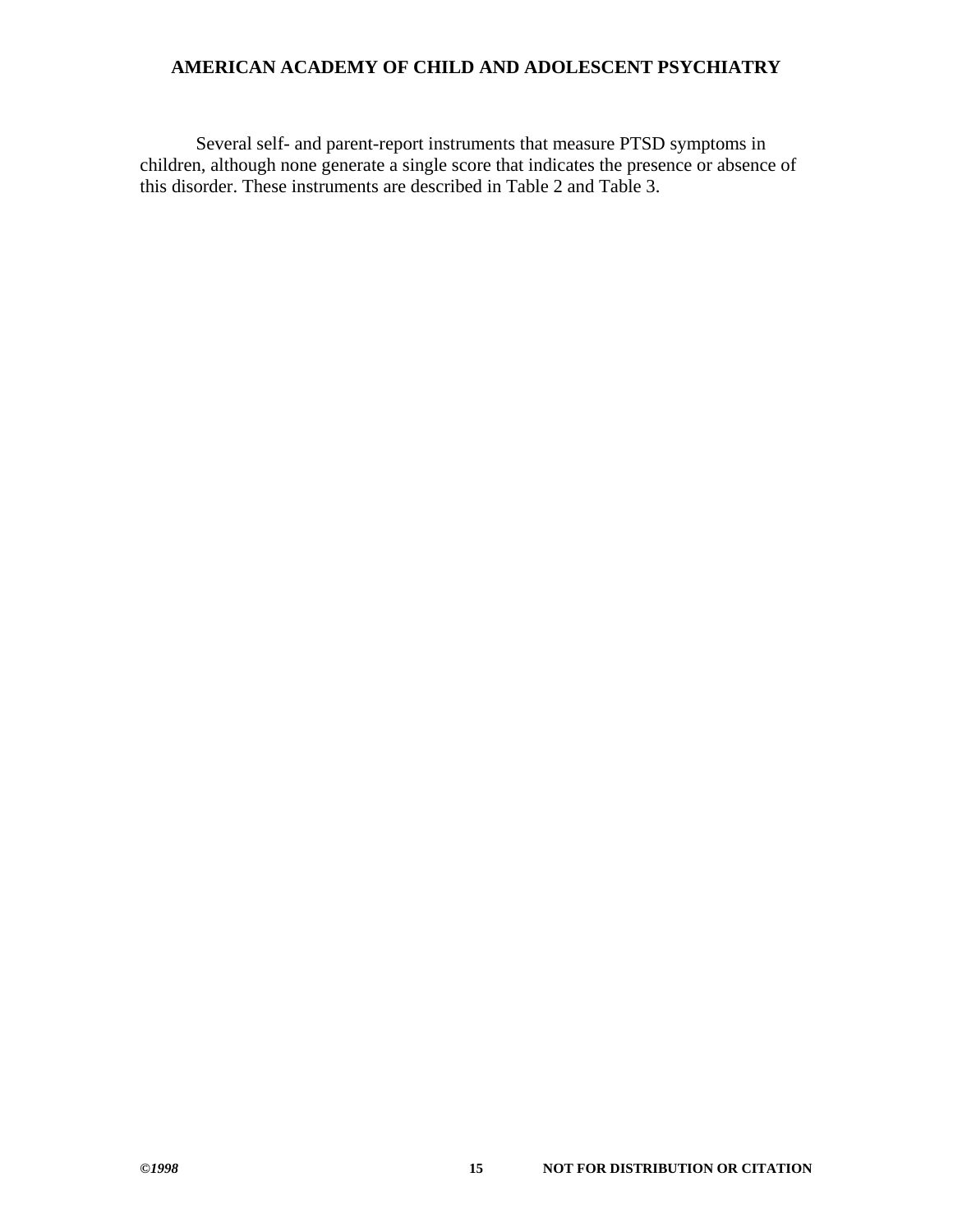# TABLE 2 Instruments That Measure All PTSD Symptoms in Children and Adolescents

| Measure (Source)                                                                                    | Format                                                                                                                    | <b>DSM</b><br>Version<br>Used | Reliability &<br><b>Validity Data</b>                                                                                           | Age           | Comments                                                                                                                                                        |
|-----------------------------------------------------------------------------------------------------|---------------------------------------------------------------------------------------------------------------------------|-------------------------------|---------------------------------------------------------------------------------------------------------------------------------|---------------|-----------------------------------------------------------------------------------------------------------------------------------------------------------------|
| <b>PTSD Reaction Index</b><br>(Friedrich, 1985;<br>Goenjian et al., 1995;<br>Pynoos et al., 1987)   | 20-item self-report<br>(may also be used<br>as semi-structured<br>interview)                                              | DSM-III                       | High correlation with<br>clinical diagnosis                                                                                     | Not specified | Adapted from adult<br>version<br>Most commonly used<br>instrument in published<br>research studies<br>Composite score indicates<br>severity of PTSD<br>symptoms |
| Child PTSD Symptom<br>Scale<br>(Johnson et al., 1996)                                               | 17-item self-report                                                                                                       | DSM-IV                        | High internal<br>consistency, test-retest<br>reliability and<br>convergent validity<br>with RI                                  | Not specified | Based on adult scale<br>(Foa et al., 1995)<br>Currently being field tested<br>Specifically designed for<br>research as well as clinical<br>use                  |
| Children's PTSD<br>Inventory<br>(Saigh, 1988, 1989;<br>March, in press)                             | Self-report with<br>five subscales<br>(exposure,<br>reexperiencing,<br>avoidance,<br>hyperarousal,<br>degree of distress) | $DSM-IV$                      | High inter-rater<br>reliability, sensitivity<br>and specificity of<br>diagnosis, high<br>correlation with<br>clinical diagnosis | Not specified | Only instrument that<br>provides discrete diagnosis<br>of no PTSD or acute,<br>chronic, or delayed-onset<br><b>PTSD</b>                                         |
| <b>Checklist for PTSD</b><br>Symptoms in Infants and<br>Young Children<br>(Scheeringa et al., 1995) | Clinician rated<br>symptom inventory                                                                                      | DSM-IV                        | None                                                                                                                            | $0-3$ years   | Alternative symptom<br>checklist for diagnosing<br>PTSD in infants and<br>toddlers                                                                              |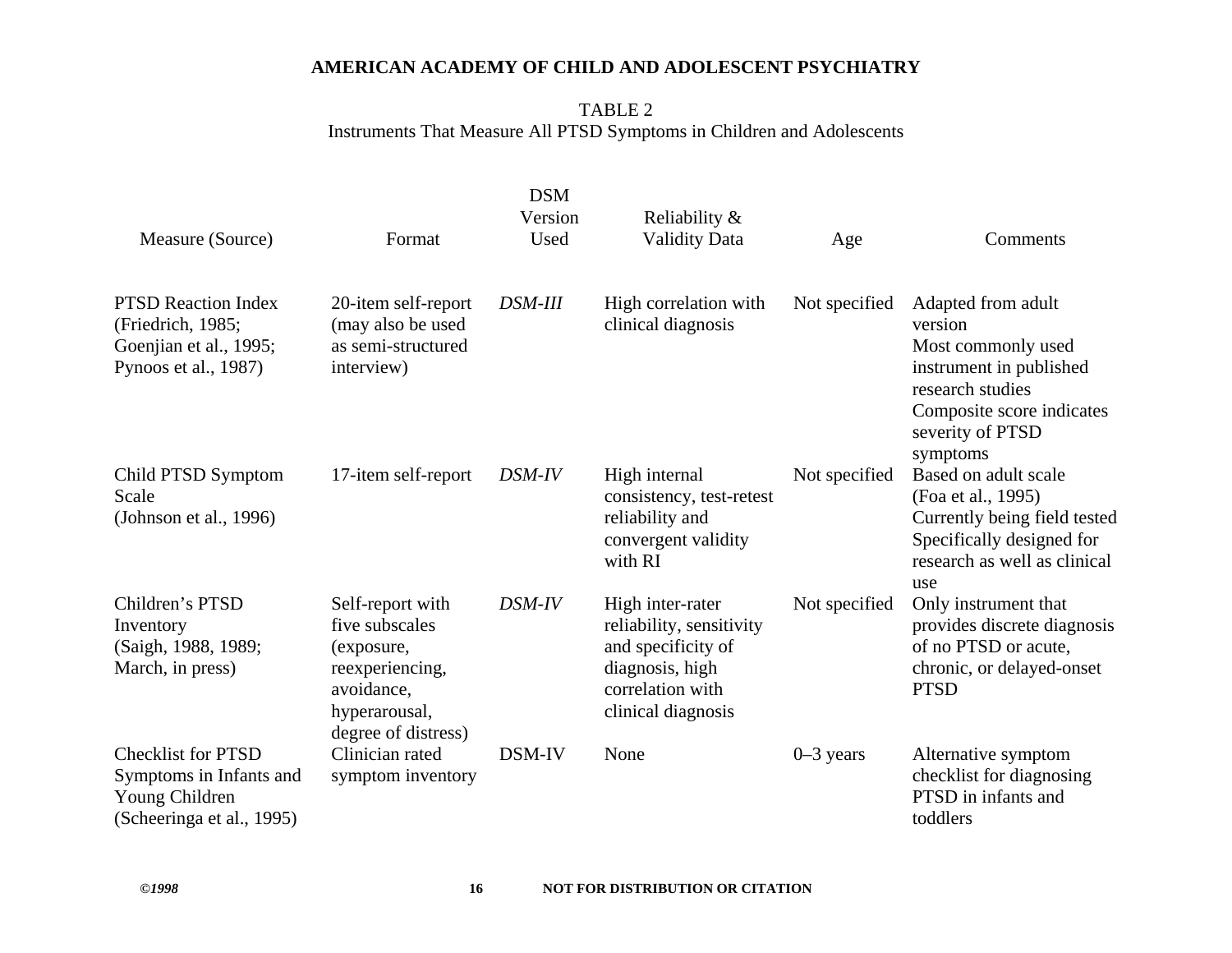| <b>Posttraumatic Stress</b><br><b>Inventory for Children</b><br>(Eisen, 1997)      | 30-item interview                                                                                                   | DSM-IV      | High internal<br>consistency,<br>preliminary<br>convergent validity                                           | 4–8 years     | Specifically designed for<br>use in younger children                                        |
|------------------------------------------------------------------------------------|---------------------------------------------------------------------------------------------------------------------|-------------|---------------------------------------------------------------------------------------------------------------|---------------|---------------------------------------------------------------------------------------------|
| When Bad Things<br>Happen Scale<br>(Fletcher, 1997b)                               | 95 item self-report                                                                                                 | DSM-IV      | High internal<br>consistency and<br>convergent validity                                                       | 3rd grade     | Includes a parent report<br>version (Parent Report of<br>Child's Reaction to Stress)        |
| PTSD Checklist/Parent<br>Report<br>(Ford et al., 1996)                             | 17-item parent<br>report                                                                                            | DSM-IV      | High internal<br>consistency, good<br>inter-rater reliability,<br>strong convergent and<br>construct validity | Not specified | Standardized on pediatric<br>medical trauma population                                      |
| <b>Checklist of Child</b><br>Distress Symptoms<br>(Martinez and Richters,<br>1993) | 25-item self-report                                                                                                 | $DSM-III-R$ | High inter-rater and<br>concurrent validity                                                                   | $6-17$ years  | Specifically designed for<br>use in children<br>Has a parallel parent-report<br>version     |
| <b>CCDS-Parent Report</b><br>(Richters and Martinez,<br>1990)                      | 28-item parent-<br>report                                                                                           | $DSM-III-R$ | High inter-rater and<br>concurrent validity                                                                   | $6-17$ years  | Parallels child version                                                                     |
| "Levonn"<br>(Richters et al., 1990)                                                | 40-item self-report<br>pictorial/visual<br>thermometer rating<br>scale in response to<br>questions read to<br>child | $DSM-III-R$ | None                                                                                                          | $<6$ years    | Only self-report instrument<br>for preschoolers                                             |
| <b>Child Stress Reaction</b><br>Checklist<br>(Saxe et al., 1997)                   | 35-item parent,<br>teacher or medical<br>staff report                                                               | DSM-IV      | High preliminary<br>inter-rater reliability<br>and construct validity                                         | Not specified | Standardized on acutely<br>burned children<br>Also measures Acute<br><b>Stress Disorder</b> |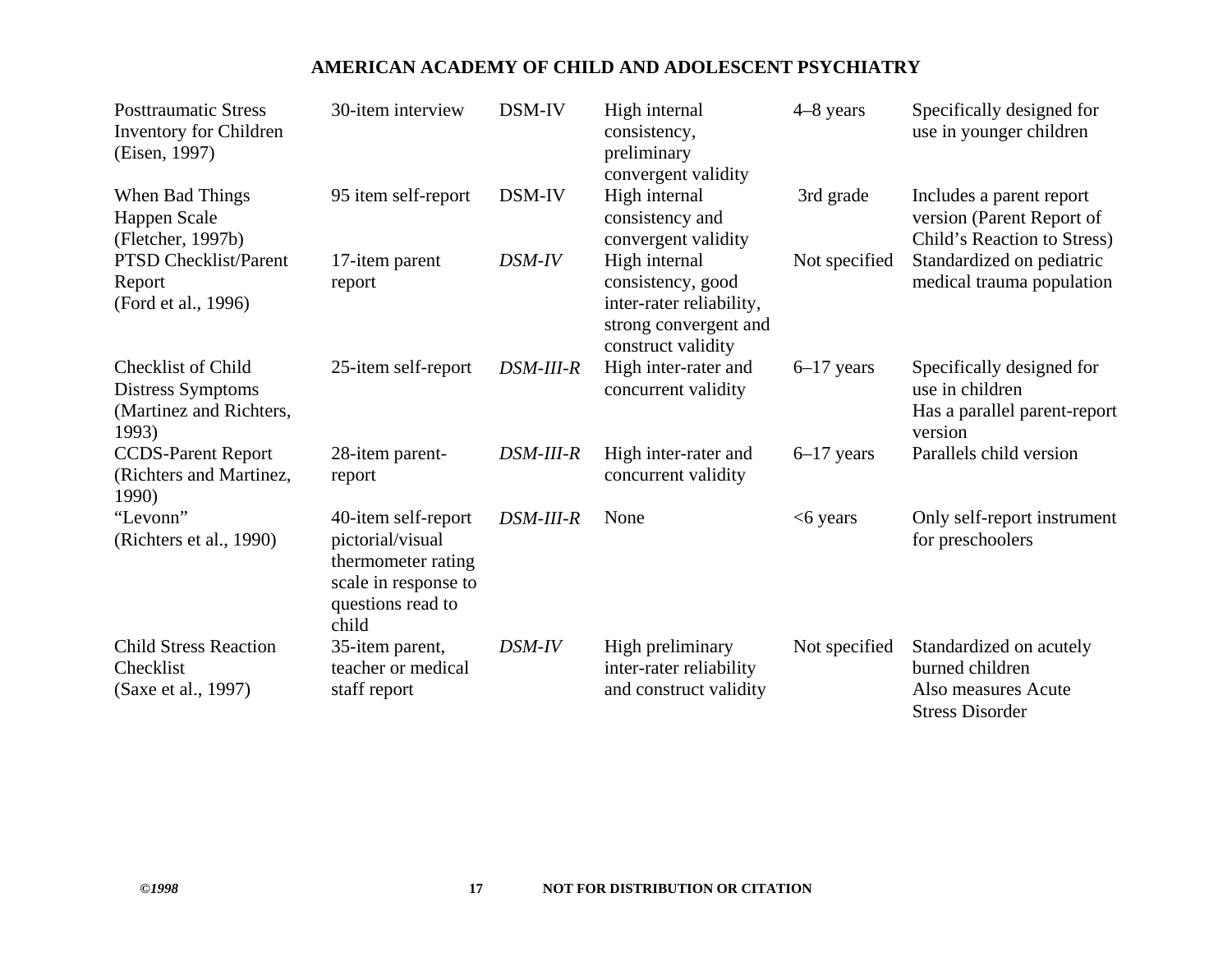#### Trauma Symptom Checklist for Children(Briere, 1995) 54-item self-report *DSM-IV* High test-retest reliability and internal consistency of subscales 8–17 years Measures sequelae of trauma on six subscales PTSD subscale primarily measures reexperiencing Sensitive to treatment effects (Deblinger et al., 1996; Lanktree and Briere, 1995) Age and gender specific norms available Children's Impact of Traumatic Event Scale (Wolfe et al., 1989) 52-item self-report *DSM-III-R* High internal consistency and independence of subscales Not specified Particularly applicable to sexually abused children Child Sexual Behavior Inventory (Friedrich et al., 1992) 45-item self report N/A High test-retest reliability and internal consistency 2–18 years Measures repetitive sexualized behaviors Specifically applicable to sexually abused children Age and gender specific norms available Sensitive to treatment effects Weekly Behavior Report (Cohen and Mannarino, 1996b) 22-item parent report *DSM-IV* High test-retest reliability, convergent validity and internal consistency 3–7 years Measures anxiety, avoidance, sleep problems and pre-occupation with sexual abuse-related words and behaviors Specifically applicable to sexually abused young children Sensitive to treatment effects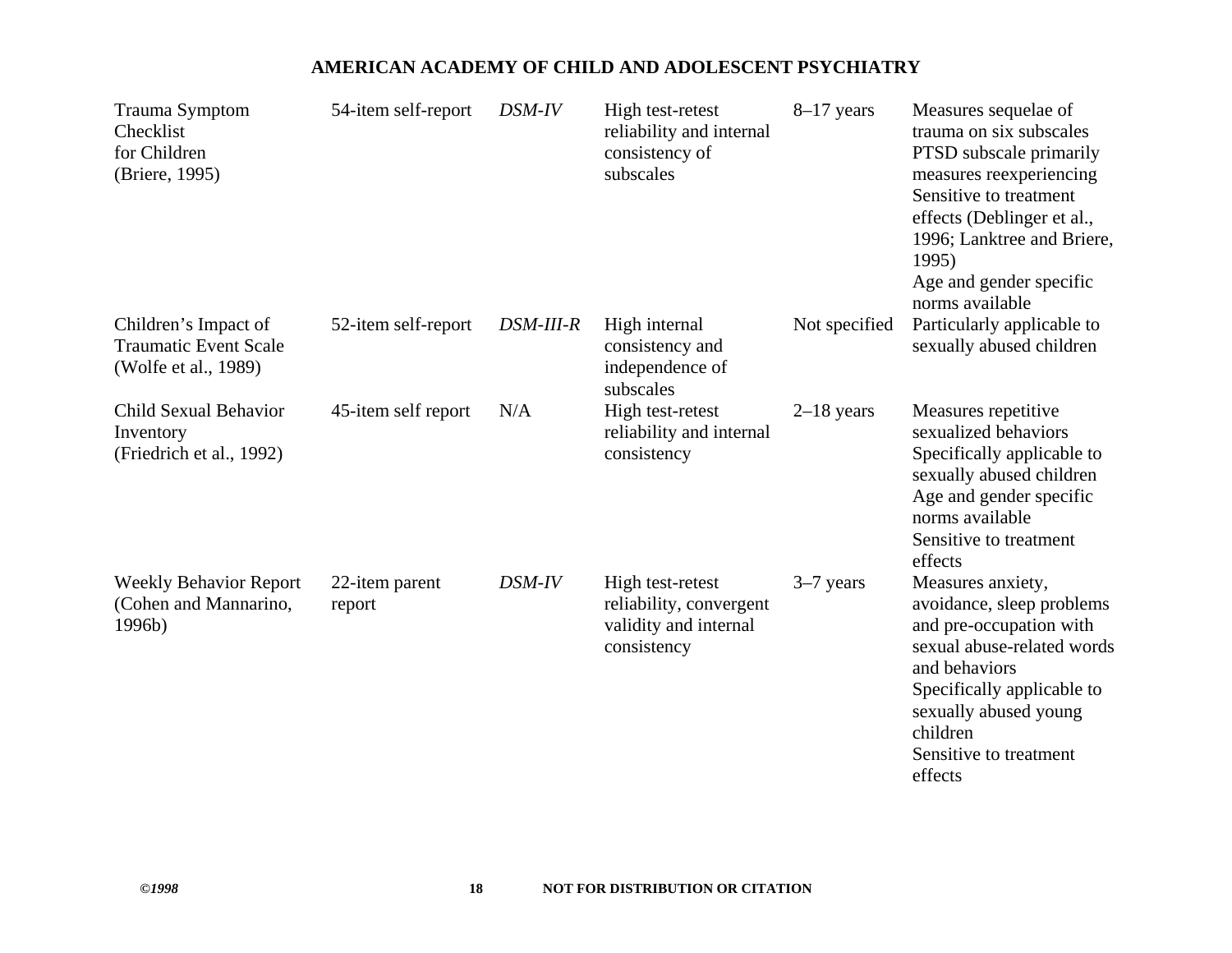# TABLE 3 Instruments That Measure Specific Aspects of PTSD in Children and Adolescents

| Measure (Source)                                                             | Format              | <b>DSM</b><br>Version<br>Used | Reliability &<br><b>Validity Data</b>                                       | Age           | Comments                                                                                                                                                                                                                                           |
|------------------------------------------------------------------------------|---------------------|-------------------------------|-----------------------------------------------------------------------------|---------------|----------------------------------------------------------------------------------------------------------------------------------------------------------------------------------------------------------------------------------------------------|
| Trauma Symptom<br><b>Checklist for Children</b><br>(Briere, 1995)            | 54-item self-report | DSM-IV                        | High test-retest<br>reliability and internal<br>consistency of<br>subscales | $8-17$ years  | Measures sequelae of<br>trauma on six subscales<br>PTSD subscale primarily<br>measures reexperiencing<br>Sensitive to treatment<br>effects (Deblinger et al.,<br>1996; Lanktree and Briere,<br>1995)<br>Age and gender specific<br>norms available |
| Children's Impact of<br><b>Traumatic Event Scale</b><br>(Wolfe et al., 1989) | 52-item self-report | DSM-III-R                     | High internal<br>consistency and<br>independence of<br>subscales            | Not specified | Particularly applicable to<br>sexually abused children                                                                                                                                                                                             |
| <b>Child Sexual Behavior</b><br>Inventory<br>(Friedrich et al., 1992)        | 45-item self report | N/A                           | High test-retest<br>reliability and internal<br>consistency                 | $2-18$ years  | Measures repetitive<br>sexualized behaviors<br>specifically applicable to<br>sexually abused children<br>Age and gender specific<br>norms available<br>Sensitive to treatment<br>effects                                                           |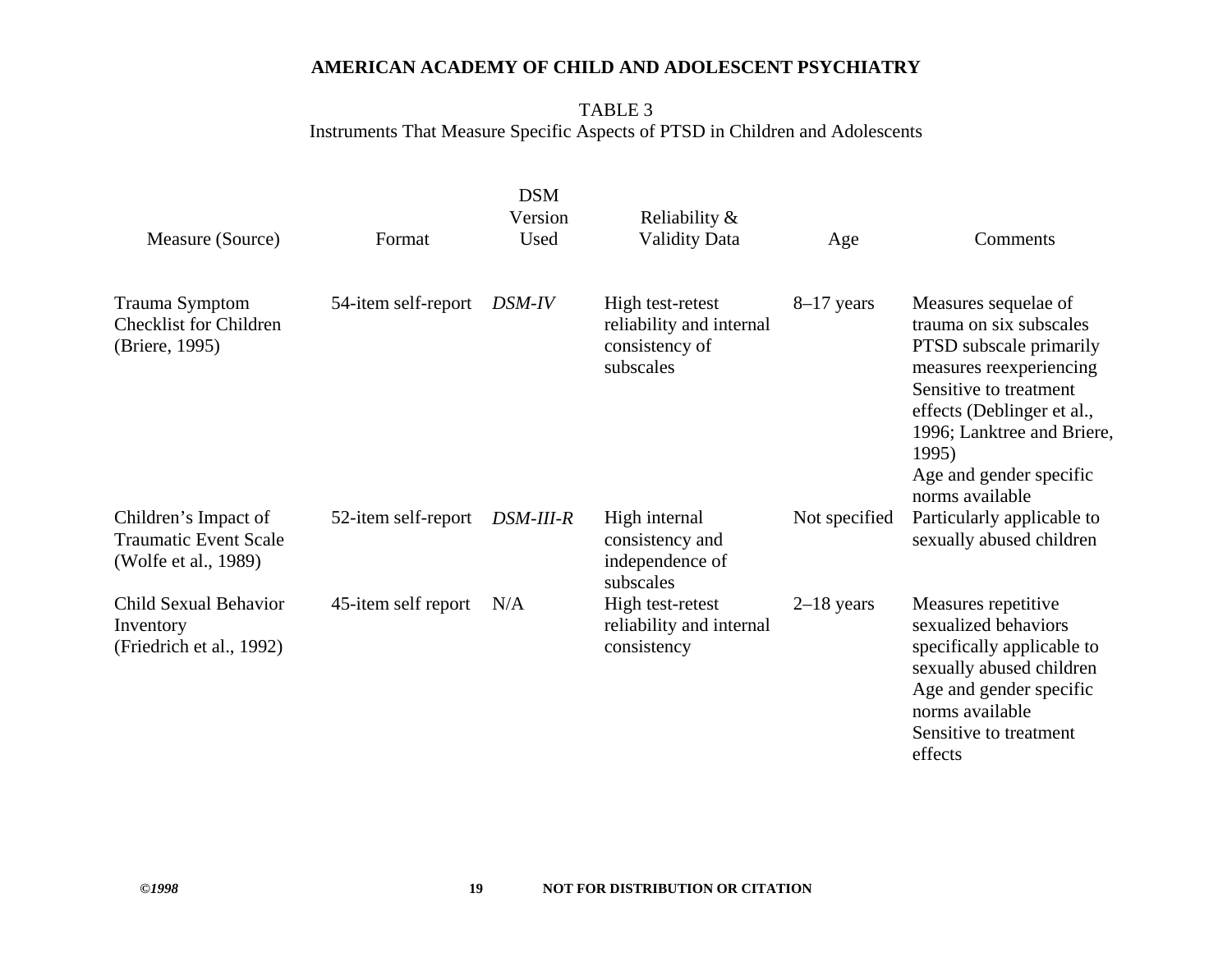Weekly Behavior Report (Cohen and Mannarino, 1996b)

22-item parent report

*DSM-IV*

 High test-retest reliability, convergent validity and internal consistency

3–7 years Measures anxiety, avoidance, sleep problems and pre-occupation with sexual abuse-related words and behaviors Specifically applicable to sexually abused young children Sensitive to treatment effects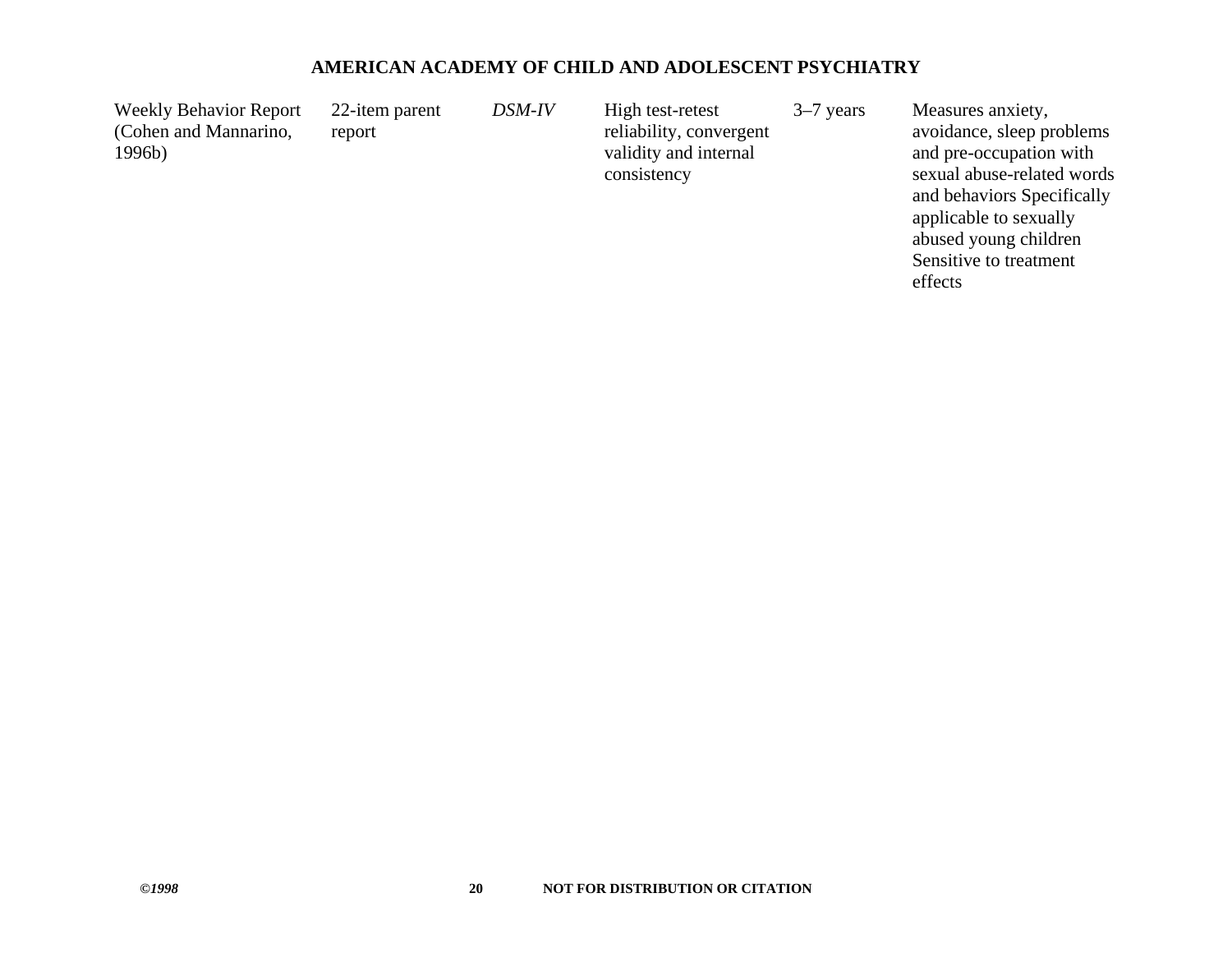In summary, although there are several instruments available for assessing PTSD related symptoms, none of the existing self- or parent-report measures is optimal. Saigh et al. (1996) and Kratochwill (1996) emphasize the need for multi source, multi score assessment instruments that measure PTSD across different areas of functioning. Although instruments may have great value in evaluating and following the clinical course of children with PTSD, instruments cannot take the place of a careful and direct clinical interview in assessing PTSD diagnostic criteria. The use of semi-structured interviews with documented reliability and validity of the PTSD section, although cumbersome and time-consuming to administer, may be of value to clinicians who lack extensive clinical experience in assessing children for PTSD symptoms. However, to date, only three of these semi-structured interviews has been modified to correspond to *DSM-IV* criteria and none has been extensively psychometrically evaluated with regard to *DSM-IV* clinical PTSD diagnosis. Assessment of PTSD symptoms therefore continues to rely primarily on the clinical interview of the child and parents.

PTSD is unique among psychiatric disorders because diagnosing it requires the presence of an etiologic event (Koverola, in press). Historically, clinicians have never had to prove exposure of the patient to the trauma to diagnose PTSD, beyond ascertaining the patient's self-reported exposure. Self-report has been the standard for establishing the presence of the traumatic event in adults with PTSD, and most empirical studies have depended upon self-reported exposure in studying PTSD. Although many studies of PTSD in children have also solicited parent- and/or teacher-report of symptomatology, and the parent's perception of the child's traumatic experience, most have relied on the child's own report regarding trauma exposure. At least one empirical study has indicated that development of PTSD is predicted by self-reported exposure to violence rather than by objective measures of actual levels of criminal violence (Berton and Stabb, 1996). Reliance on self-reported exposure to trauma has not been called into question until recently. Concerns that patients may be vulnerable to suggestive influences, whether in or out of psychiatric settings, has led to the idea that the child's self-reported exposure to the traumatic event should be investigated or proven prior to diagnosing or treating PTSD. Parent reports in this regard may not be reliable, either because the parent is unaware that the trauma occurred or because (in the case where a parent is the alleged perpetrator) the parent has a strong motivation not to corroborate the child's traumatic experience.

There are several important differences between clinical and forensic evaluations (Appelbaum, 1997; Greenberg and Shuman, 1997; Strasburger et al., 1997). These practice parameters apply to clinical rather than forensic assessments. In some situations it may be optimal for a child to receive an independent forensic evaluation prior to receiving a clinical evaluation and treatment, and such a forensic assessment may directly address the issue of the child's credibility regarding self-reported exposure to traumatic events (American Academy of Child and Adolescent Psychiatry, 1997) . However, there is strong consensus that the roles of forensic evaluator and treating clinician should remain separate. It should be emphasized that practitioners in either clinical or forensic roles must comply with state reporting requirements with regard to child abuse allegations.

One area of controversy relates to the number of symptoms from each category (reexperiencing, avoidance, and increased arousal) that need to be present to diagnose PTSD in children (Saigh, 1988). Perhaps an even more basic issue is whether children who meet full diagnostic criteria are different in some significant way from children who meet "partial" PTSD criteria (i.e., exhibit several PTSD symptoms but do not meet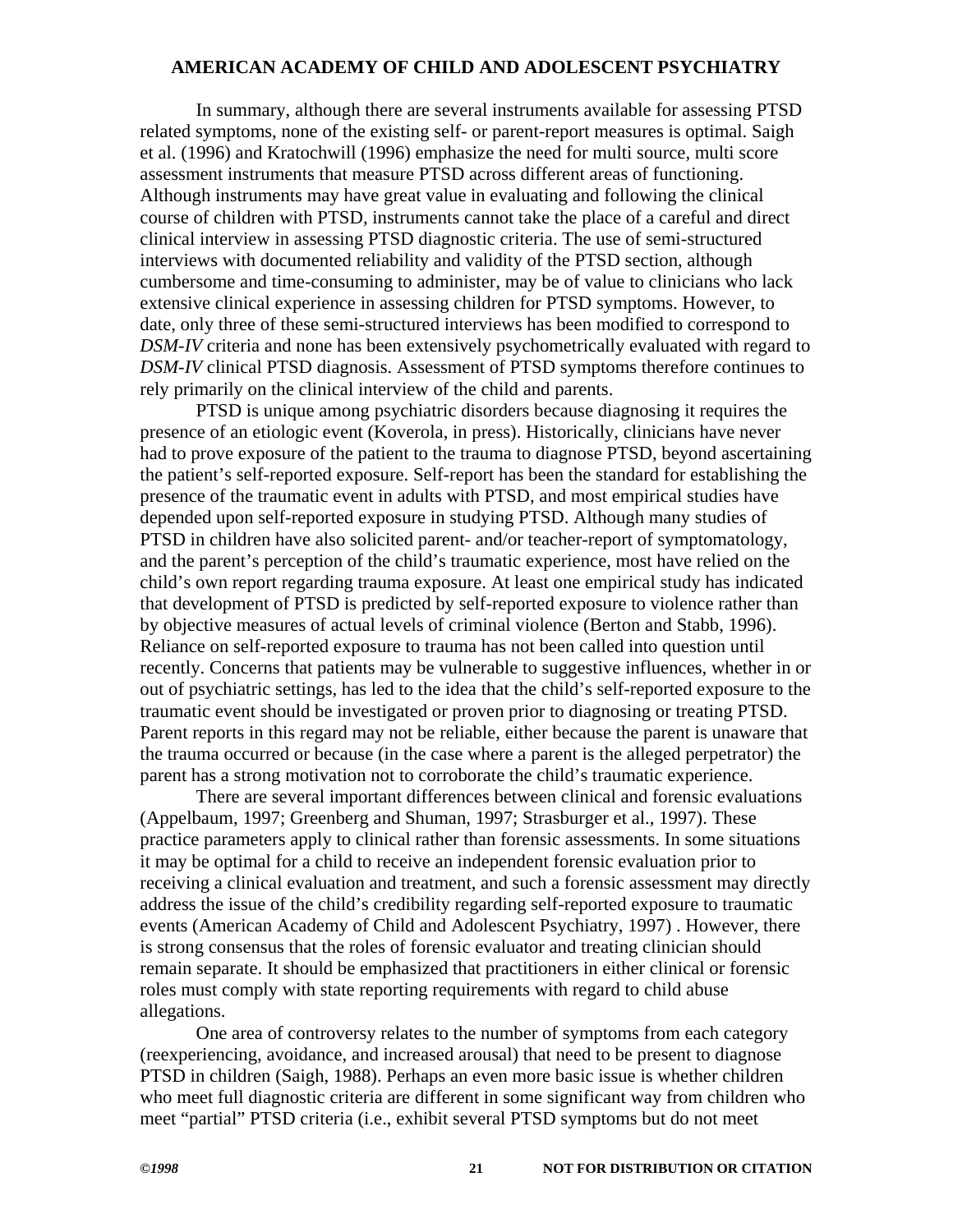criteria as defined by *DSM-IV*). Is PTSD at full criteria a discrete disorder in any functional way, or do PTSD symptoms occur on a continuum of frequency and severity, with "full" criteria representing an arbitrary cut-off point rather than a clinically meaningful dividing point (Terr, 1991)? Empirical data to directly address these issues are lacking, although it has been documented that the percentage of children diagnosed with PTSD varies greatly depending on which DSM criteria (III, III-R, or IV) are used (Schwarz and Kowalski, 1991a) and whether a liberal or conservative threshold is used to define "persistent" symptoms (Schwarz and Kowalski, 1991b; Stoddard et al., 1989). Several authors have suggested that the adult PTSD diagnostic criteria "may not be wholly appropriate for children's anxiety reaction to stress" (Garmezy, 1986, p. 391). For example, it has been pointed out that while reexperiencing and avoidant symptoms may occur in close temporal proximity, they are in many ways opposite symptoms, and thus, children may experience long periods of reexperiencing alternating with long periods of avoidance and numbing, rather than experiencing both at the same time (Horowitz, 1976; Miller and Veltkamp, 1988; Rigamer, 1986; Schwarz and Kowalski, 1991a). Significant under diagnosis of PTSD in children may result. Some authors also have indicated that if avoidance and affective numbing are highly effective, the child may appear to be unaffected by the trauma or reexperiencing symptoms may be masked (Arroyo and Eth, 1995; Stuber et al., 1991). As Green (1991) points out, assessing avoidant (denial) symptoms is limited by definition, as is the child's ability to link such symptoms to the trauma. She argues that the requirement of three avoidant/numbing symptoms is therefore too stringent for a PTSD diagnosis in children.

Earls et al. (1988), Frederick (1985), and Lyons (1987) discuss several other methodological problems in assessing PTSD symptoms in children. Goodwin (1985) suggests that maladaptive expressions of fear and anger may mask a PTSD diagnosis and lead instead to a diagnosis of conduct disorder (with externalized aggression) or borderline personality disorder (with self-injurious behavior), especially in adolescents. Many authors have suggested the need for developmental stage-specific diagnostic criteria for PTSD (Benedek, 1985; Drell et al., 1993; Eth and Pynoos, 1985; Green et al., 1991; Horowitz, 1996; Terr, 1985; Terr, 1990). Thus, although *DSM-IV* diagnostic criteria are used to diagnose PTSD in children, there is ongoing debate regarding how accurately these criteria describe childhood PTSD. Extensive field trials are needed to evaluate the validity of current PTSD criteria for children and adolescents.

A final controversy regarding PTSD is succinctly framed by Yehuda and McFarlane (1995), who address the conflict between the desire to normalize victims (as expressed by advocacy groups who pressed for the initial *DSM-III* recognition of PTSD as a "normal reaction to abnormal stress") and empirical evidence suggesting that PTSD is a rare psychiatric disorder with clear predisposing factors and distinct physiologic abnormalities. In other words, are trauma survivors with PTSD psychiatrically damaged or are they experiencing normal adaptation? Although this controversy is far from resolved, it would appear that one can recognize predisposing risk factors and the psychiatric comorbidity of PTSD without blaming the trauma victim. A reasonable practice is to offer treatment to children with clinically significant PTSD symptoms (i.e., severe enough to impair their functioning in at least one important domain), whether or not they meet strict *DSM-IV* PTSD diagnostic criteria.

#### **TREATMENT**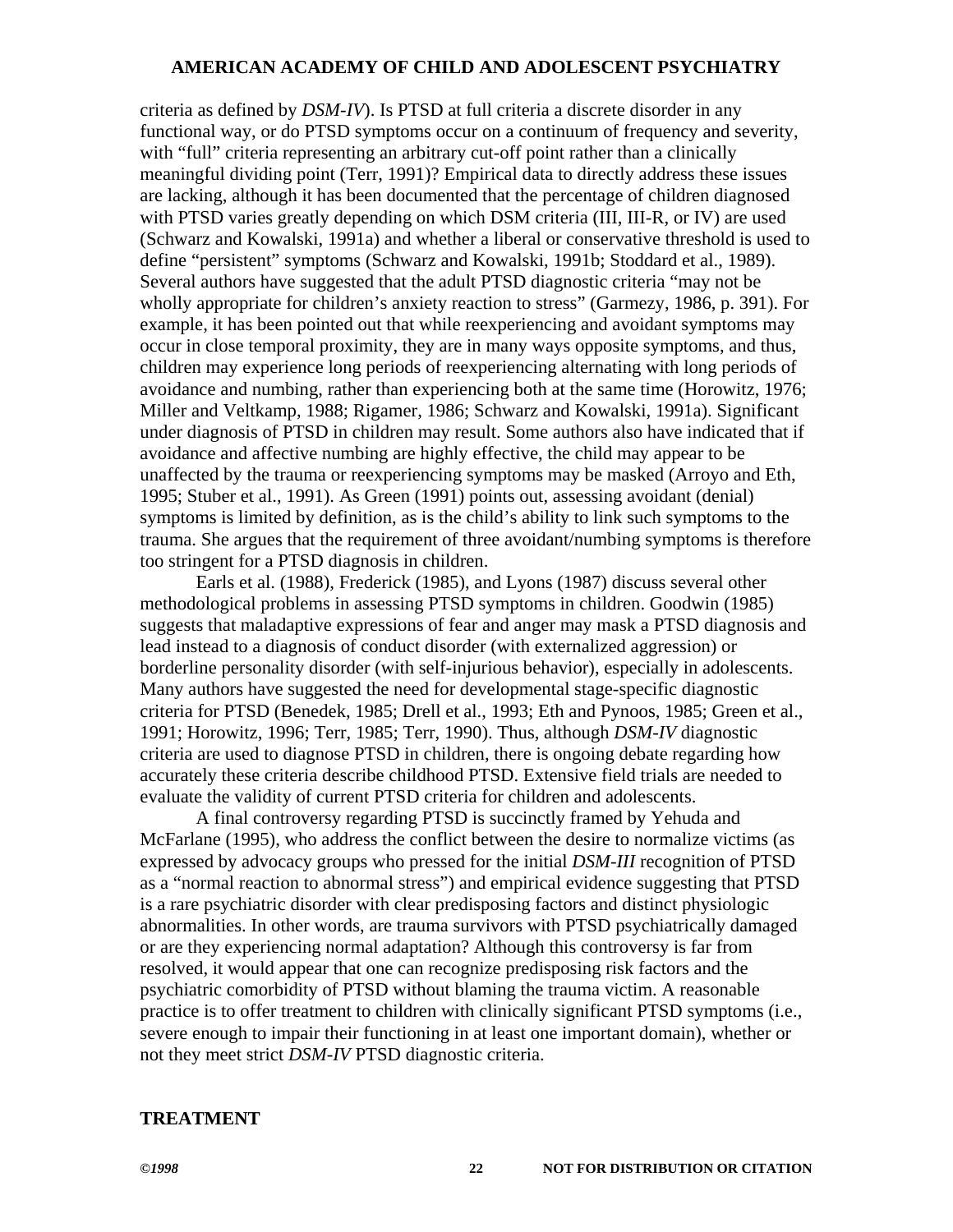Despite the paucity of empirical treatment-outcome studies, strong clinical consensus among experts in the field suggests essential components of treatment for children with PTSD, including direct exploration of the trauma, use of specific stress management techniques, exploration and correction of inaccurate attributions regarding the trauma, and inclusion of parents in treatment (Berliner, in press; Friedrich, 1996).

Very limited empirical support exists for various treatment interventions for children with PTSD. Solomon et al. (1992) examined the treatment literature for PTSD and found somewhat greater empirical support for the use of cognitive behavioral therapy (CBT) than for other forms of psychotherapy or medication in treating this disorder. However, this review was based entirely on studies with adult populations. Garmezy (1986) critiqued the difficulties inherent in empirically studying the impact and treatment of stress on children. Only four controlled studies have examined treatment of PTSD symptoms in children.

Deblinger et al. (1996) used trauma-focused CBT to treat 100 sexually abused children. Subjects were randomly assigned to one of four treatment conditions: child-only receiving CBT, parent-only receiving CBT, child and parent receiving CBT, or assignment to a community treatment control. Results indicated that although all groups improved as measured by the Kiddie-SADS-E PTSD section, the two conditions in which the child received direct treatment demonstrated significantly greater improvement in PTSD symptoms than the other two conditions. This study also demonstrated that including the parent in treatment produced significantly more improvement in externalizing and depressive symptoms.

Cohen and Mannarino (1996a) evaluated trauma-focused CBT for sexually abused preschoolers and their parents. Children were randomly assigned to either the CBT intervention or a nondirective supportive therapy condition. Child PTSD symptoms (as measured by the Weekly Behavior Report) and sexually inappropriate behaviors (as measured by the Child Sexual Behavior Inventory) (Friedrich et al., 1992) significantly decreased in the CBT group only; significant group x time interactions were found at post-treatment (Cohen and Mannarino, 1996a).

A recent study by Goenjian et al. (1997) empirically examined the effectiveness of school-based grief/trauma-focused psychotherapy in decreasing chronic PTSD and depressive symptoms in adolescents following a highly destructive earthquake in Armenia. Children in four schools near the epicenter of the earthquake were evaluated 1½ years after the earthquake; children in two schools were then provided with treatment while children in the remaining two schools were untreated. Pretreatment levels of PTSD (as measured by the Reaction Index) and depression were high in both groups. The treatment included direct exploration of the trauma, relaxation and desensitization procedures, resolution of grief through focusing on nontraumatic memories, and group support through recognition of the commonality of PTSD symptoms among peers. The treated group experienced significant improvement in PTSD and depressive symptoms, whereas these symptoms significantly worsened in the untreated group.

Field et al. (1996) evaluated the impact of massage therapy with children exposed to Hurricane Andrew. They randomly assigned 50 children to massage therapy or to a video attention-control condition. Children completed the PTSD Reaction Index (RI) preand post-treatment. Prior to treatment, both groups scored in the severe range on the RI. The massage therapy group experienced significantly more improvement than the control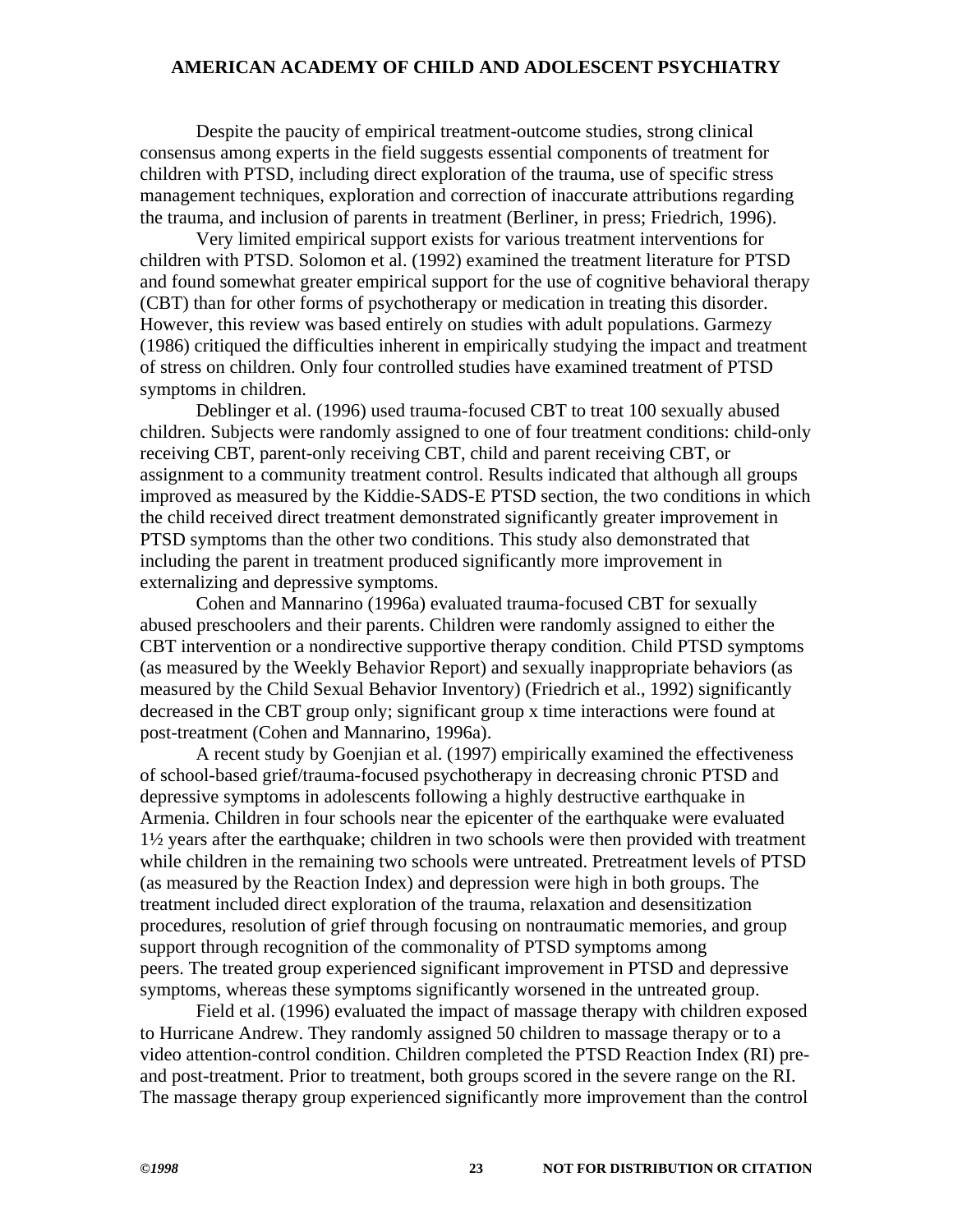group on post-treatment RI scores. This study thus supported the use of muscle relaxation techniques for decreasing PTSD symptomatology.

The first three studies cited above lend empirical support to the use of CBT interventions that include direct discussion of the trauma, desensitization and relaxation techniques, cognitive reframing, and contingency reinforcement programs for problematic behaviors in treating children with PTSD (Cohen and Mannarino, 1993; Deblinger and Heflin, 1996).

# PSYCHOTHERAPY

Direct exploration with the child of the traumatic event and its impact makes intuitive sense if PTSD is conceptualized as a direct response to that event. However, some clinicians avoid directly discussing the event for fear of transiently increasing the child's symptomatology or because of their own need to avoid the negative affect associated with such discussion (Benedek, 1985). There is a powerful adult desire to "let sleeping dogs lie" in children, even if PTSD symptoms suggest that the impact of the trauma is not dormant. The child's own avoidance of talking about the trauma also is often a reason therapists hesitate to directly discuss it. Many therapists have been discouraged from directly discussing certain traumatic events (e.g., child abuse) for fear of tainting the child's potential testimony in subsequent legal proceedings. This concern has arisen from recent controversy regarding the suggestibility of children's memories and the idea that repeated suggestive questioning may change a child's memory regarding the factual aspects of an event (Ceci et al., 1996). However, even if this premise is accepted, and empirical evidence is quite contradictory on this score, direct exploration of the traumatic experience and its meaning to the child as used in psychotherapy does not involve repeated suggestive attempts to alter the child's description of what occurred. Rather, it involves encouraging a child, through relaxation and desensitization procedures, to describe the event with diminished hyper arousal and negative affect. According to Benedek (1985), "Retelling is equivalent to reworking (and is) one attempt at mastery of an experience" (p. 11). Terr (1990) believes that simply asking children about the traumatic experience and how it affected them often seems to have a positive effect. Pynoos and Eth (1986) state that an open discussion of the trauma is essential to mastering anxiety and grief, and that such interventions produce almost immediate relief, not further distress.

Authors vary in the degree to which they advocate explicit exposure techniques. While Deblinger and Heflin (1996) and March et al. (1996) recommend systematic gradual exposure to increasingly upsetting aspects of the trauma, other protocols do not include hierarchical exposure. Regardless of the specific manner in which the trauma is addressed, several authors consider some form of trauma-focused discussion and reconsideration to be the most critical component of treatment for PTSD in children (Azarian et al., 1996; Benedek, 1985; Berliner, in press; Friedrich, 1996; Galante and Foa, 1986; Janoff-Bulman, 1985; Kardiner and Spiegel, 1947; Parson, 1995, 1997; Pynoos and Eth, 1985, 1986; Pynoos and Nader, 1988; Rigamer, 1986; Saigh et al., 1996; Saigh, 1986; Silvern et al., 1995; Snodgrass et al., 1993; Terr, 1990). Thus, strong clinical consensus as well as limited empirical evidence (Cohen and Mannarino, 1996a; Deblinger et al., 1996; Goenjian et al., 1997) support trauma-focused interventions for these children.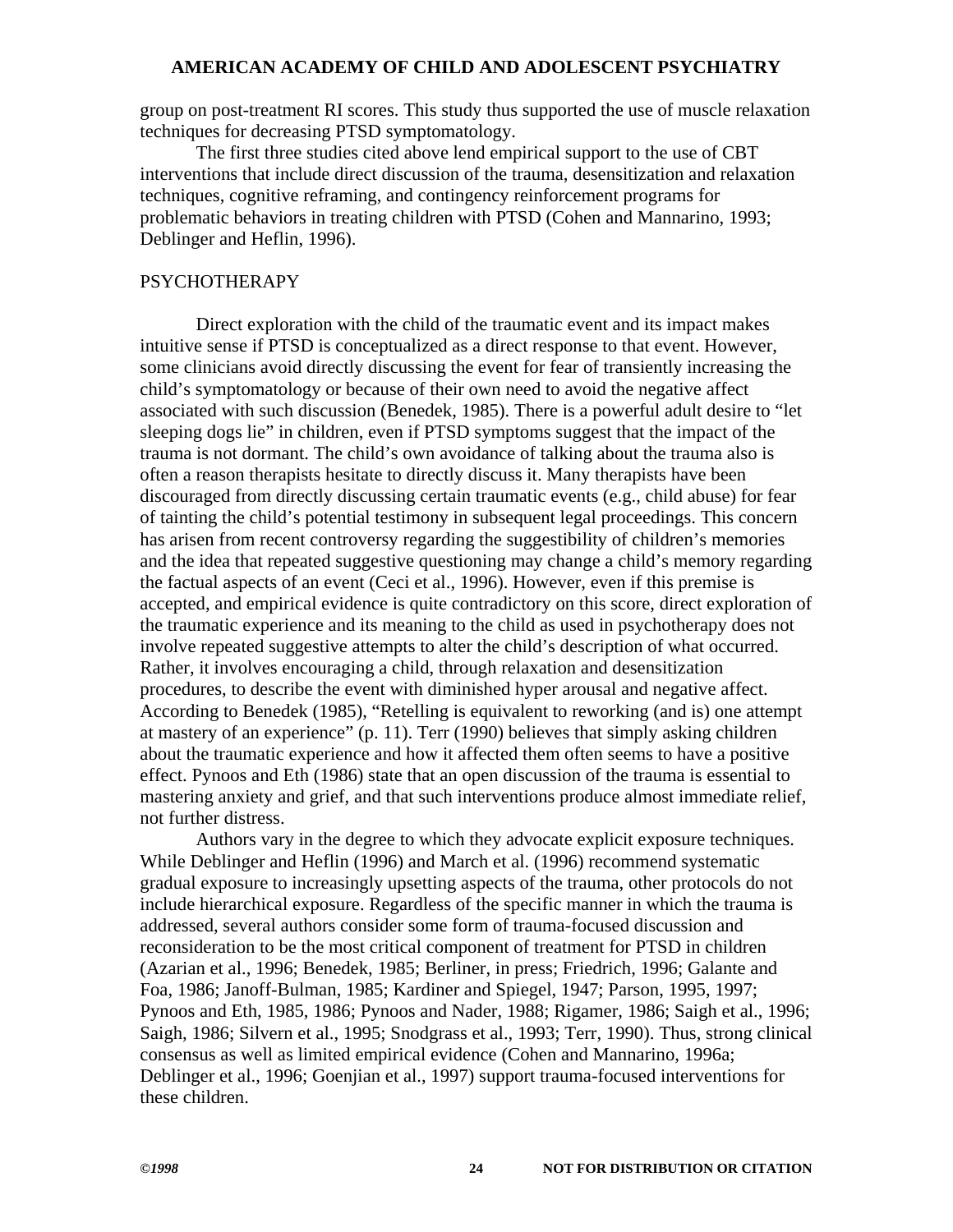These results do not require therapists to insist on traumatized children participating in exposure activities prior to treatment termination. Exposure-based therapies are designed primarily for situations in which traumatic memories or avoidance produce psychological distress. Persistent talking about traumatic memories with children who are very embarrassed or highly resistant may not be indicated**,** and may in fact worsen symptoms. Indirect methods of addressing traumatic issues, such as art and play techniques, may be helpful in these situations. Children exposed to a known trauma who are asymptomatic may not require treatment but may need monitoring for emergence of delayed or "sleeper" symptoms (Mannarino et al., 1991; Pfeffer, 1997).

Stress management techniques frequently are paired with direct discussion of the traumatic event. Siegel (1995) has provided a neuro-cognitive explanation of why stress management may alleviate PTSD symptoms. Progressive muscle relaxation, thoughtstopping, positive imagery, and deep breathing are taught to the child prior to detailed discussions of the trauma (Cohen and Mannarino, 1993; Deblinger and Heflin, 1996; Parson, 1997; Saigh et al., 1996; Saigh, 1986; Snodgrass et al., 1993). Mastering these skills gives the child a sense of control over thoughts and feelings rather than feeling overwhelmed by them, and allows the child to approach the direct discussion of the traumatic event with confidence that this will not lead to uncontrollable reexperiencing symptoms and fear. Stress management techniques also are useful to the child outside of the therapeutic context, if and when reexperiencing phenomena occur.

Another element common to most interventions for traumatized children involves evaluation and reconsideration of cognitive assumptions the child has made with regard to the traumatic event (Berliner, in press; Cohen and Mannarino, 1993; Deblinger and Heflin, 1996; Joseph et al., 1993; Pynoos and Eth, 1986; Spaccarelli, 1995). Faulty attributions regarding the trauma (e.g., "It was my fault," "Nothing is safe anymore") should be explored and challenged, beyond mere reassurances. Challenging most often is accomplished through step-by-step logical analysis of the child's cognitive distortions within therapy sessions. Other issues, such as survivor's guilt and omen formation, also should be challenged.

Expert consensus also indicates that inclusion of parents and/or supportive others in treatment is important for resolution of PTSD symptoms. Parental emotional reaction to the traumatic event and parental support of the child are powerful mediators of the child's PTSD symptomatology. Including parents in treatment helps them monitor the child's symptomatology and learn appropriate behavioral management techniques, both in the intervals between treatment sessions and after therapy is terminated. In addition, helping parents resolve their emotional distress related to the trauma, to which the parent usually has had either direct or vicarious exposure, can help the parent be more perceptive of and responsive to the child's emotional needs (Burman and Allen-Meares, 1994; Rizzone et al., 1994). Many parents benefit from direct psycho education regarding their child's PTSD symptoms and how to manage these (Deblinger and Heflin, 1996; Parson, 1997; Rigamer, 1986). Most authors describing treatments for children with PTSD recommend including one or more parent-directed components (Berliner, in press; Blom, 1986; Brent et al., 1995; Burman and Allen-Meares, 1994; Butler et al., 1996; Cohen and Mannarino, 1993; Deblinger and Heflin, 1996; Friedrich, 1996; Galante and Foa, 1986; Kolko, 1996; Macksoud and Aber, 1996; Parson, 1997; Rigamer, 1986; Simons and Silveira, 1994; Terr, 1989).

Data on the efficacy of group versus individual therapy for children with PTSD are scarce. A meta analysis of treatment outcome studies for PTSD in adult women

*©1998* **25 NOT FOR DISTRIBUTION OR CITATION**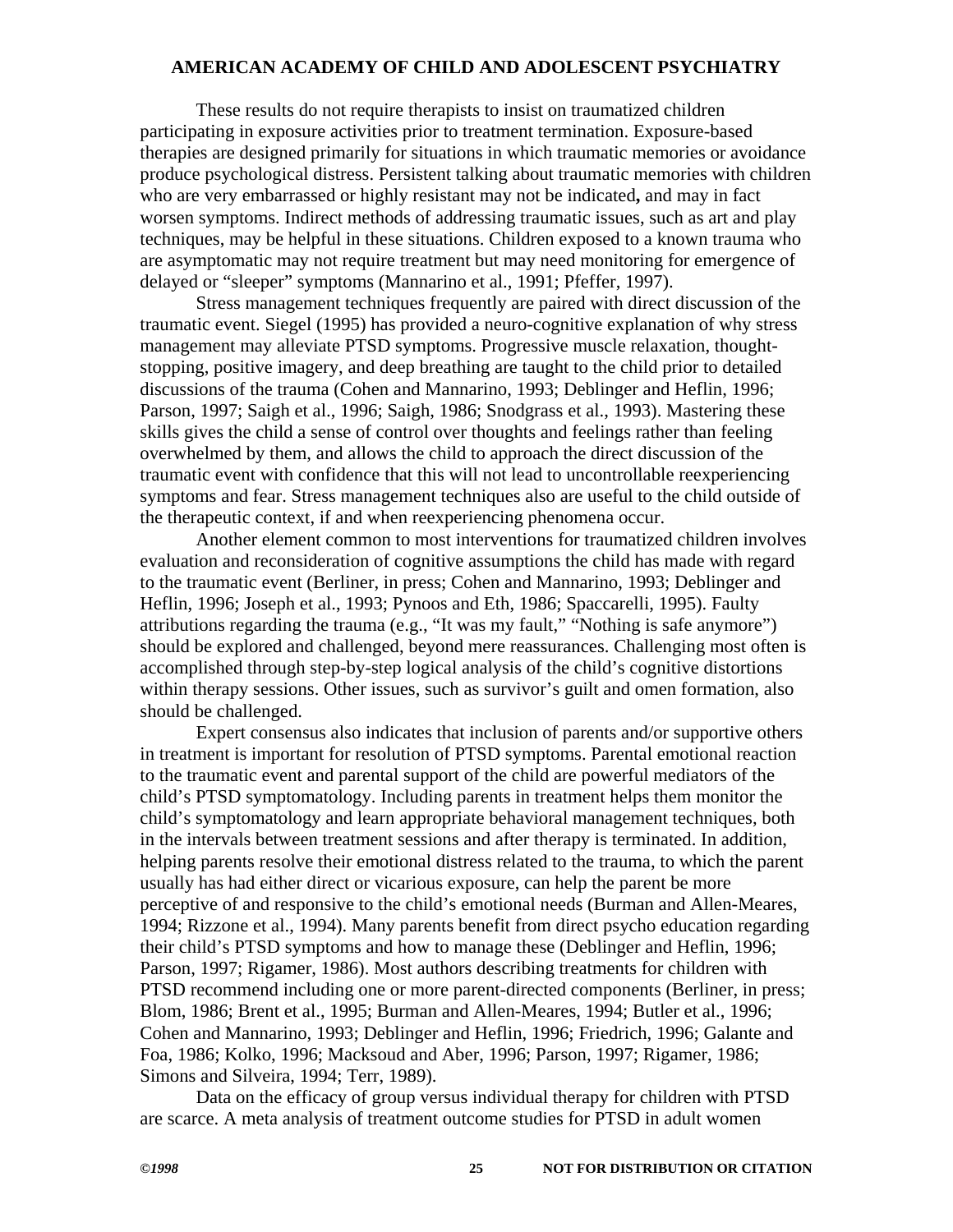survivors of childhood sexual abuse demonstrated a larger effect size for individual therapy than group treatment across a variety of therapeutic approaches (Chard, 1994). Friedrich (1996) concluded that, in general, a trauma-focused approach that treats the child's specific symptoms is more important than the treatment modality (group, family, individual) used. Although most treatment descriptions emphasize individual child therapy, several authors have focused on the efficacy of providing crisis intervention to parents, teachers, and/or children in groups at school, in the hospital, or in other community settings (Blom, 1986; Galante and Foa, 1986; Goenjian et al., 1997; LeGreca et al., 1996; Pynoos and Nader, 1988; Rigamer, 1986; Stallard and Law, 1993; Stoddard, 1996; Sullivan and Evans, 1994; Yule and Udwin, 1991). Many of these interventions used convenience samples of schools or towns exposed to a common traumatic event. Group interventions in such situations provide the most timely intervention to the largest possible number of exposed children, and should be strongly considered. The rationale for crisis intervention following this type of trauma is that timely direct discussion of the event and its impact may prevent the development of avoidance and other PTSD symptoms in large numbers of exposed children.

Treatment of the dissociative symptoms described in some children with chronic PTSD is more complex. Clinicians should be aware that some children with PTSD have prominent dissociative symptoms that may take the form of hallucinations or disorganized thinking and behavior. These symptoms may be difficult to distinguish from psychotic states, and should be understood as manifestations of PTSD rather than a form of psychosis. In the case of sexually and physically abused children, the use of physical restraint or forcible medication administration may produce further trauma or worsen symptoms. Clinicians should be cautious in using these interventions or in diagnosing psychosis in children and adolescents with a history of significant trauma. Because of the complexity of treating PTSD complicated by dissociative symptoms, clinicians should consult additional references, such as Putnam (1997), Lewis and Putnam (1996), and Silberg (1996).

Not all behavioral and emotional problems in children with PTSD are necessarily related to the trauma. In treating children with PTSD, it is essential that the clinician recognize the presence of preexisting and comorbid psychiatric disorders, and provide appropriate interventions for these difficulties in conjunction with trauma-focused treatment.

# OTHER PSYCHOSOCIAL TREATMENTS

Several alternative treatment techniques have been described for use in children with PTSD. Pynoos and Nader (1988) describe a "psychological first aid" approach for children exposed to community violence, which may be offered in schools as well as in traditional treatment settings. This model emphasizes clarifying the facts about the traumatic event, normalizing children's PTSD reactions, encouraging expression of feelings, teaching problem-solving techniques, and referring for ongoing treatment for the most symptomatic children. Chemtob et al. (1997) describe a similar intervention, psychological debriefing, for use in disaster situations. Sullivan and Evans (1994) advocate a treatment approach that integrates trauma-focused interventions with 12-step interventions for use in adolescents with PTSD and chemical dependency. Lowenstein (1995) has described the use of a therapeutic activity book, the *Resolution Scrapbook,* as an aid to treating children with PTSD. Many authors advocate the use of psycho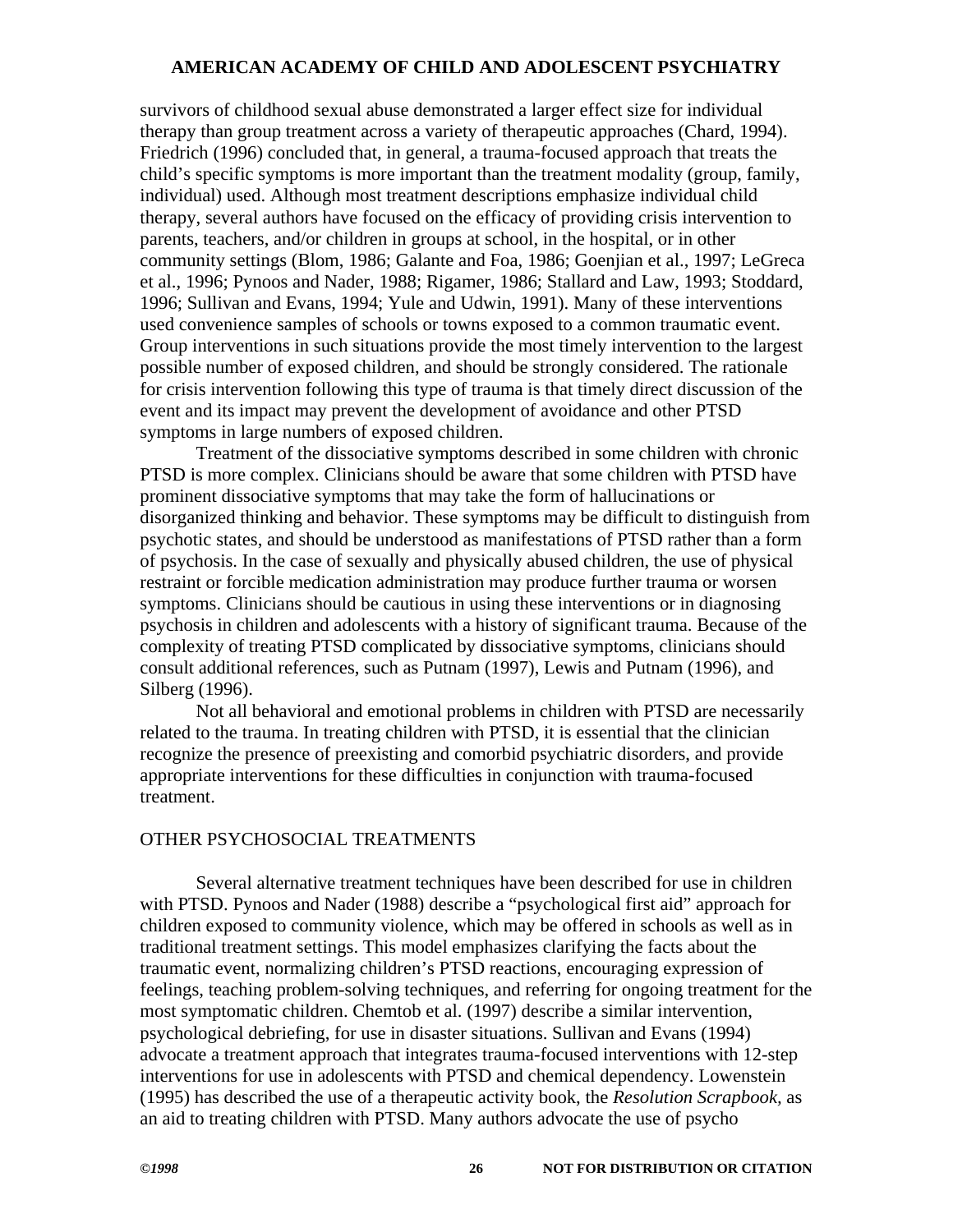education for parents and teachers to enlist their support for traumatized children (Blom, 1986; Butler et al., 1996; Galante and Foa, 1986; LaGreca et al., 1996; Molta, 1995; Nir, 1985; Rigamer, 1986). Education about the traumatic experience (common emotional reactions to this kind of event, how to respond/protect oneself if this event were to recur, etc.) may also be beneficial to children. Some have advocated psychoanalytic interventions for children with PTSD (Gaensbauer, 1994). No empirical studies have documented the efficacy of these interventions, which may be of significant value in certain clinical situations.

Additional specialized interventions may be necessary for children exhibiting particularly problematic PTSD symptoms, such as inappropriate sexual behavior. Specific treatment protocols are available (MacFarlane and Cunningham, 1986); and referral to specialized treatment programs may be appropriate in these situations.

Eye movement desensitization and reprocessing (EMDR) is an intervention that combines cognitive therapy components with directed eye movements. There is some empirical support for the effectiveness of EMDR in reducing PTSD symptoms in adults (Forbes et al., 1994; Wilson et al., 1995). One study demonstrated that an EMDR intervention with no eye movement was as effective as standard EMDR, indicating that the cognitive interventions rather than eye movement per se may account for EMDR's impact on PTSD symptoms (Pitman et al., 1996). No controlled studies have evaluated the risks and benefits of EMDR in children and adolescents.

#### PSYCHOPHARMACOLOGY

As noted above, a few studies have indicated that some children with PTSD exhibit physiologic abnormalities similar to those seen in adults with PTSD. Although findings are preliminary**,** these reports have led clinicians to prescribe a variety of medications for children with PTSD, despite a lack of randomized trials supporting efficacy. Looff et al. (1995) reported that carbamazepine at serum levels of 10.0 to 11.5 ug/mL resulted in complete remission of symptoms in 22 out of 28 children with PTSD. These findings were complicated by the fact that several of the children were concurrently taking Ritalin, clonidine, selective serotonin reuptake inhibitors (SSRIs), or tricyclic antidepressants. Famularo et al. (1988) demonstrated significant decreases in PTSD symptomatology in 11 sexually and/or physically abused children following a 5 week course of propranolol. Neither study used a control group or randomization of treatment.

Marmar et al. (1993) and DeBellis et al. (1994a) suggested but did not empirically evaluate the possibility that an -2 adrenergic agonist such as clonidine might be more effective than psychostimulants for ADHD symptoms in sexually abused and other children with comorbid PTSD. Horrigan (1996) reported a single case study in which a long acting -2 agonist, guanfacine, was successful in reducing nightmares in a 7-year-old child with PTSD. Harmon and Riggs (1996) reported a decrease in at least some PTSD symptoms in all seven children included in an uncontrolled clinical trial using clonidine patches. Brent et al. (1995) suggested that antidepressants may be helpful for some children with PTSD, particularly those with a predominance of depressive or panic disorder symptoms. To date, there have been no empirical studies of antidepressants for PTSD in children.

At this time there is inadequate empirical support for the use of any particular medication to treat PTSD in children **(**March et al., 1996). Drawing from the adult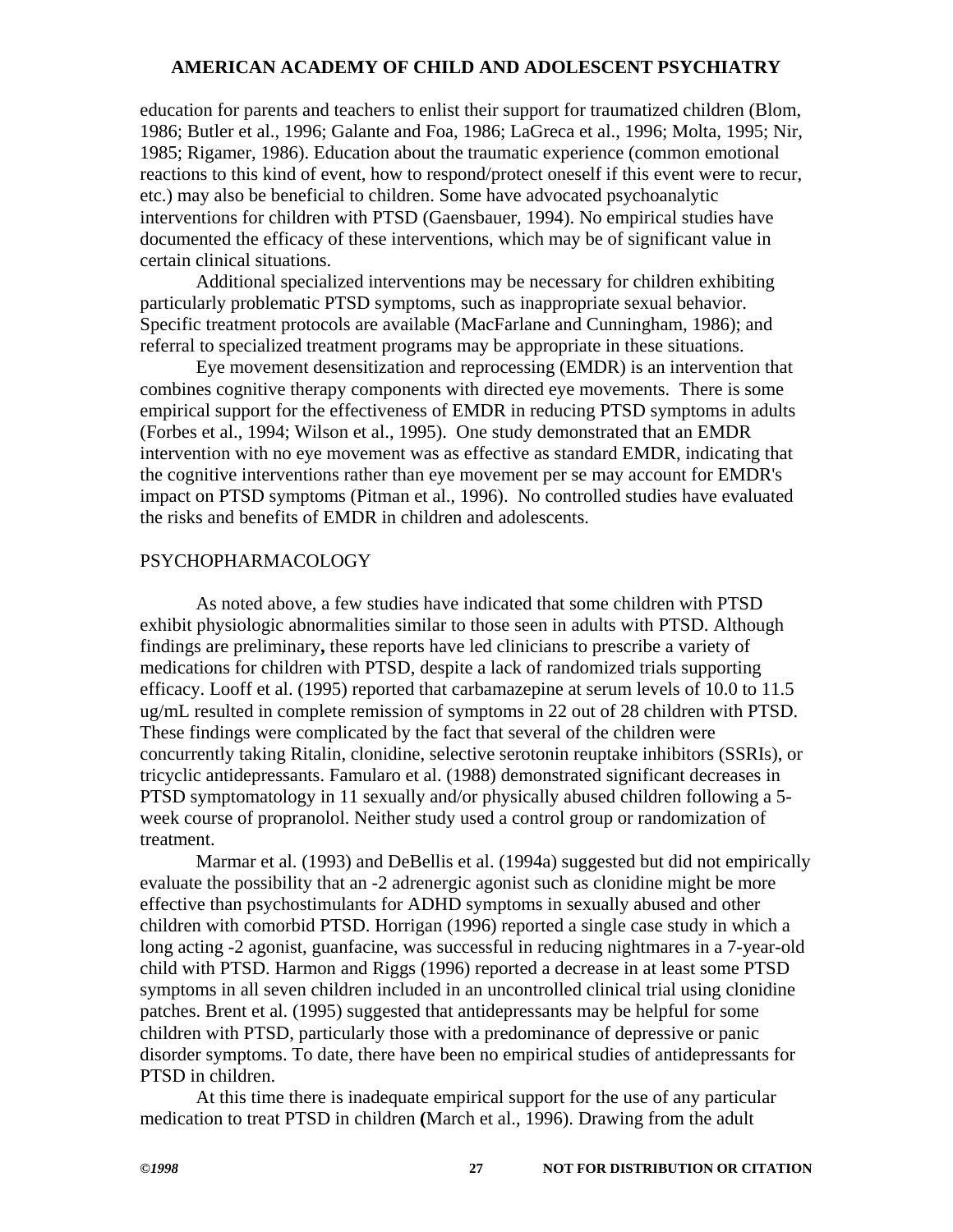literature, it appears that the use of conventional psychotropic medication for PTSD is at most mildly effective (Davidson and March, 1997). Due to the lack of adequate empirical data, clinicians must rely on judgment to determine the appropriateness of psychopharmacologic interventions in children with PTSD who have prominent depressive, anxiety, panic, and/or ADHD symptoms. As a general practice medication should be selected on the basis of established practice in treating the comorbid condition (e.g., antidepressants for children with prominent depressive symptoms). Because of their favorable side effect profile and evidence supporting effectiveness in treating both depressive and anxiety disorders, SSRIs often are the first psychotropic medication chosen for treating pediatric PTSD. Imipramine also is used frequently with children with comorbid panic symptoms.

Due to the lack of empirical studies evaluating efficacy of treatment for PTSD in children, it is premature to recommend a hierarchy of interventions. However, outpatient psychotherapy is generally considered the preferred initial treatment, with psychotropic medications used as an adjunctive treatment in children with prominent depressive or panic symptoms.

# **CONFLICT OF INTEREST**

As a matter of policy, some of the authors to these practice parameters are in active clinical practice and may have received income related to treatments discussed in these parameters. Some authors may be involved primarily in research or other academic endeavors and also may have received income related to treatments discussed in these parameters. To minimize the potential for these parameters to contain biased recommendations due to conflict of interest, the parameters were reviewed extensively by Work Group members, consultants, and Academy members; authors and reviewers were asked to base their recommendations on an objective evaluation of the available evidence; and authors and reviewers who believed that they might have a conflict of interest that would bias, or appear to bias, their work on these parameters were asked to notify the Academy.

#### **SCIENTIFIC DATA AND CLINICAL CONSENSUS**

Practice parameters are strategies for patient management, developed to assist clinicians in psychiatric decision-making. These parameters, based on evaluation of the scientific literature and relevant clinical consensus, describe generally accepted approaches to assess and treat specific disorders, or to perform specific medical procedures. The validity of scientific findings was judged by design, sample selection and size, inclusion of comparison groups, generalizability, and agreement with other studies. Clinical consensus was determined through extensive review by the members of the Work Group on Quality Issues, child and adolescent psychiatry consultants with expertise in the content area, the entire Academy membership, and the Academy Assembly and Council.

These parameters are not intended to define the standard of care; nor should they be deemed inclusive of all proper methods of care or exclusive of other methods of care directed at obtaining the desired results. The ultimate judgment regarding the care of a particular patient must be made by the clinician in light of all the circumstances presented by the patient and his or her family, the diagnostic and treatment options available, and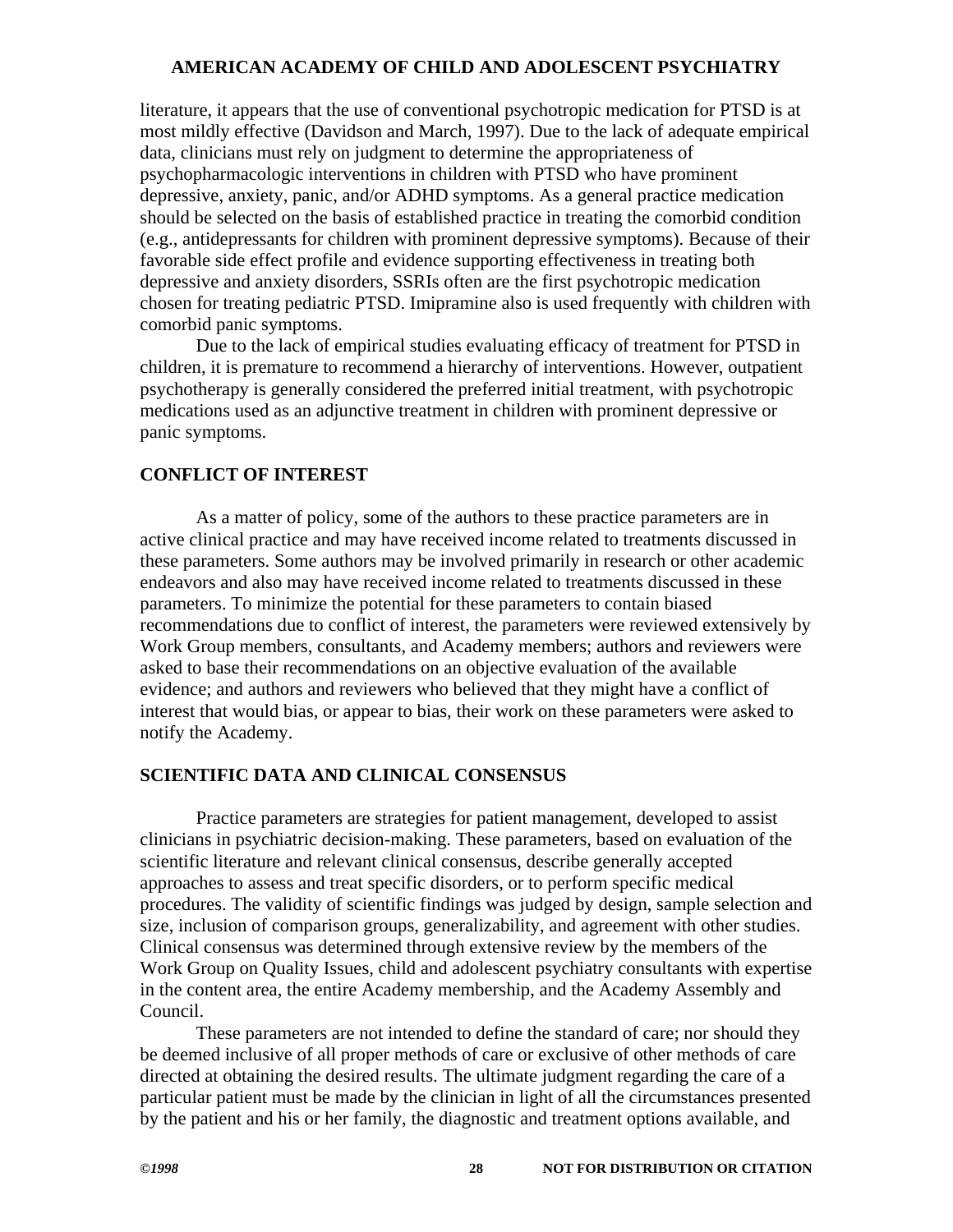available resources. Given inevitable changes in scientific information and technology, these parameters will be reviewed periodically and updated when appropriate.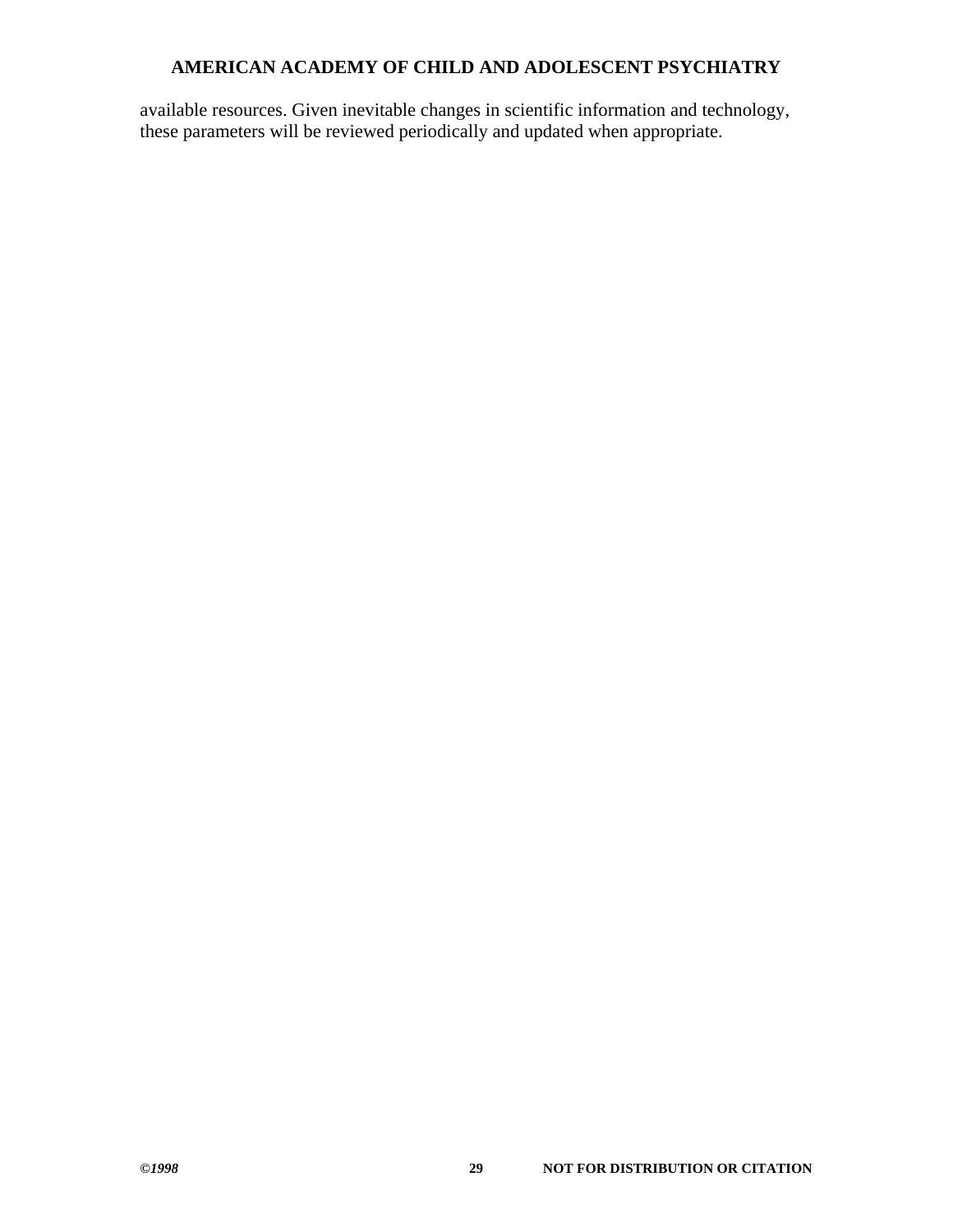# **Outline of Practice Parameters for the Assessment and Treatment of Children and Adolescents With Posttraumatic Stress Disorder**

- I. Diagnostic assessment.
	- A. Interview with parent or primary caregiver (Note: If a parent is the alleged perpetrator of child abuse or domestic violence that is the identified traumatic event, the non-offending parent or other primary caretaker should be interviewed. Interview of the alleged perpetrator is not required to diagnose and treat PTSD in the child.)
		- 1. Obtain report of the traumatic event(s) and determine whether it qualifies as an "extreme" stressor.
			- a. Note the nature of the event, when it occurred, the parents' perception of the child's degree of exposure to the event.
		- 2. Obtain report of any preceding, concurrent, or more recent stressors in the child's life.
			- a. Child abuse or neglect.
			- b. Significant conflict, separation, or divorce.
			- c. Frequent moves, school changes, or other significant

disruptions.

- d. Family deaths, illnesses, disabilities, or substance abuse.
- e. Exposure to domestic or community violence.
- f. Serious traumatic events in the parents' lives of which the child has knowledge.
- 3. Obtain report of *DSM-IV* PTSD symptomatology in the child, with particular attention to developmental variations in clinical presentation.
	- a. Reexperiencing symptoms.
	- b. Avoidant and numbing symptoms.
	- c. Increased arousal symptoms.
- 4. Obtain report of any other significant current symptomatology, with particular attention to disorders with high comorbidity with PTSD.
	- a. Depressive symptoms including self-injurious behavior.
	- b. Non-PTSD anxiety symptoms, including panic attacks.
	- c. ADHD and conduct symptoms.
	- d. Substance abuse.
- 5. Obtain report of whether the symptoms began prior to or following the identified traumatic event(s). (Note: This determination may be difficult if the stressor has been longstanding or ongoing; e.g., physical abuse).
- 6. Obtain report of the parents' and other significant others' emotional reaction to the traumatic event.
	- a. Ascertain whether the parent or primary caregiver was directly exposed to the trauma (e.g., driving when a motor vehicle accident occurred) or experienced only vicarious exposure (e.g., child disclosed sexual abuse by a stranger).
	- **b.** Obtain report of the presence of parental PTSD symptoms following the traumatic event.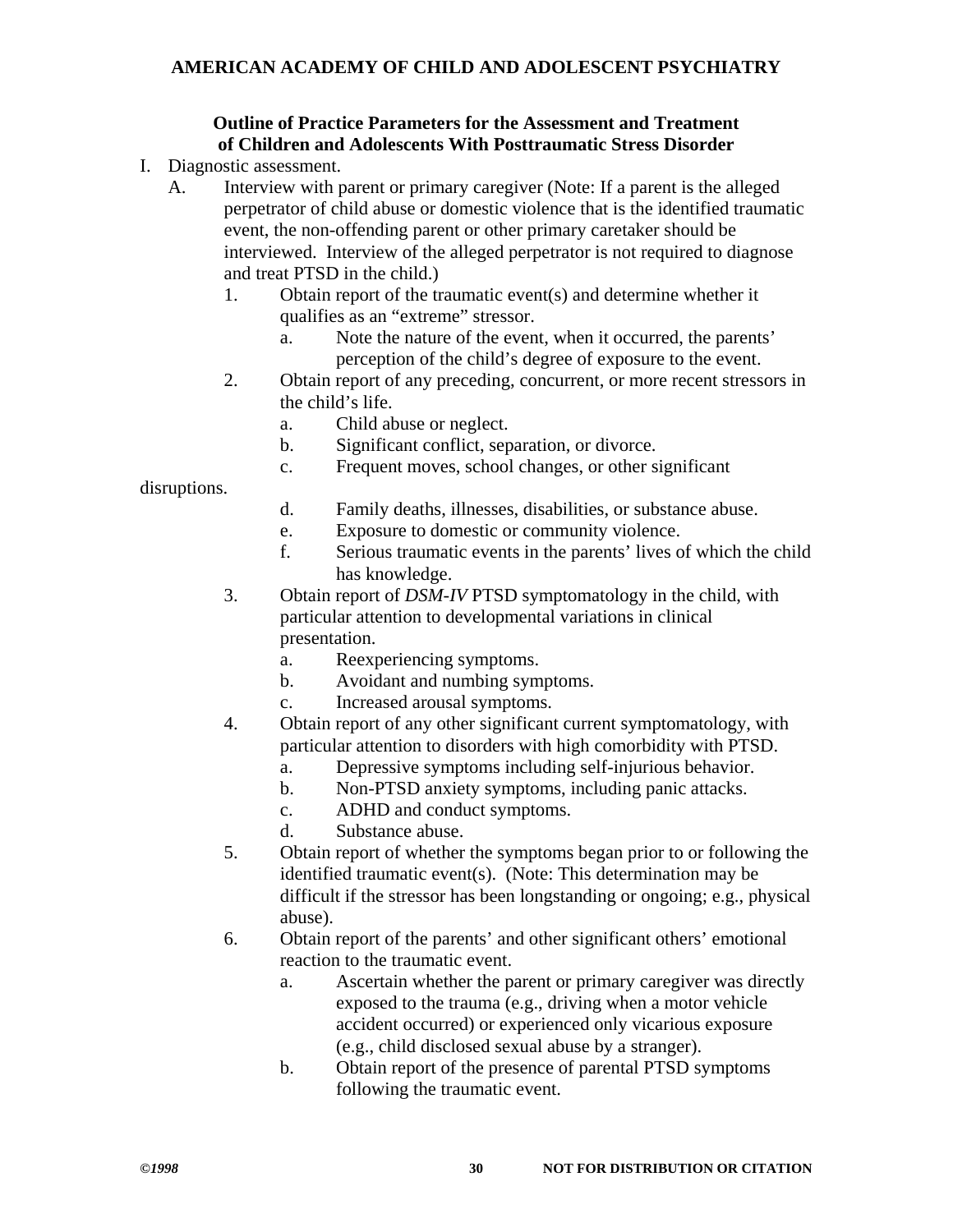- c. Obtain perception of how much support has been available to the child since the event.
- 7. Obtain report of child's past psychiatric history.
	- a. Outpatient psychotherapy.
	- b. Partial or inpatient hospitalization.
	- c. Psychotropic medications.
	- d. Symptom course.
- 8. Obtain medical history.
	- a. Significant current or past medical problems, somatic complaints, surgery, significant injuries.
	- **b.** Current or past medications.
	- c. Current primary medical care provider.
- 9. Obtain report of child's developmental history, with particular emphasis on reactions to normal stressors (e.g., birth of sibling, beginning school) and child's level of functioning prior to the traumatic stressor.
- 10. Obtain report of school history, with particular emphasis on changes in school behavior, concentration, activity level, and performance since the traumatic stressor.
- 11. Obtain report of family history and family members' medical/psychiatric history.
	- a. PTSD symptoms or diagnosis.
	- b. Mood disorders.
	- c. Anxiety disorders.
	- d. Family medical conditions including any that may present as anxiety or mood disorders (e.g., thyroid disease).
- B. Interview with the child, including mental status exam.
	- 1. Obtain child's report of the reason for referral.
	- 2. Encourage child to describe his or her memories of the traumatic event. (Note: There is no consensus regarding the optimal degree of detail, or whether certain kinds of leading questions are helpful or harmful. Clinical consensus clearly indicates that requesting some description of the stressor from the child is desirable but that the use of highly suggestive questioning is not recommended.)
	- 3. Obtain the child's report of trauma-related attributions and

perceptions.

a. Who or what the child believes was responsible for the

traumatic event.

- b. Whether the child believes he or she had any responsibility for causing or perpetuating the traumatic event.
- c. Whether the child believes he or she should have behaved differently in response to the event.
- d. Whether the child feels ostracized, damaged, or negatively judged by others as a result of being exposed to the stressor.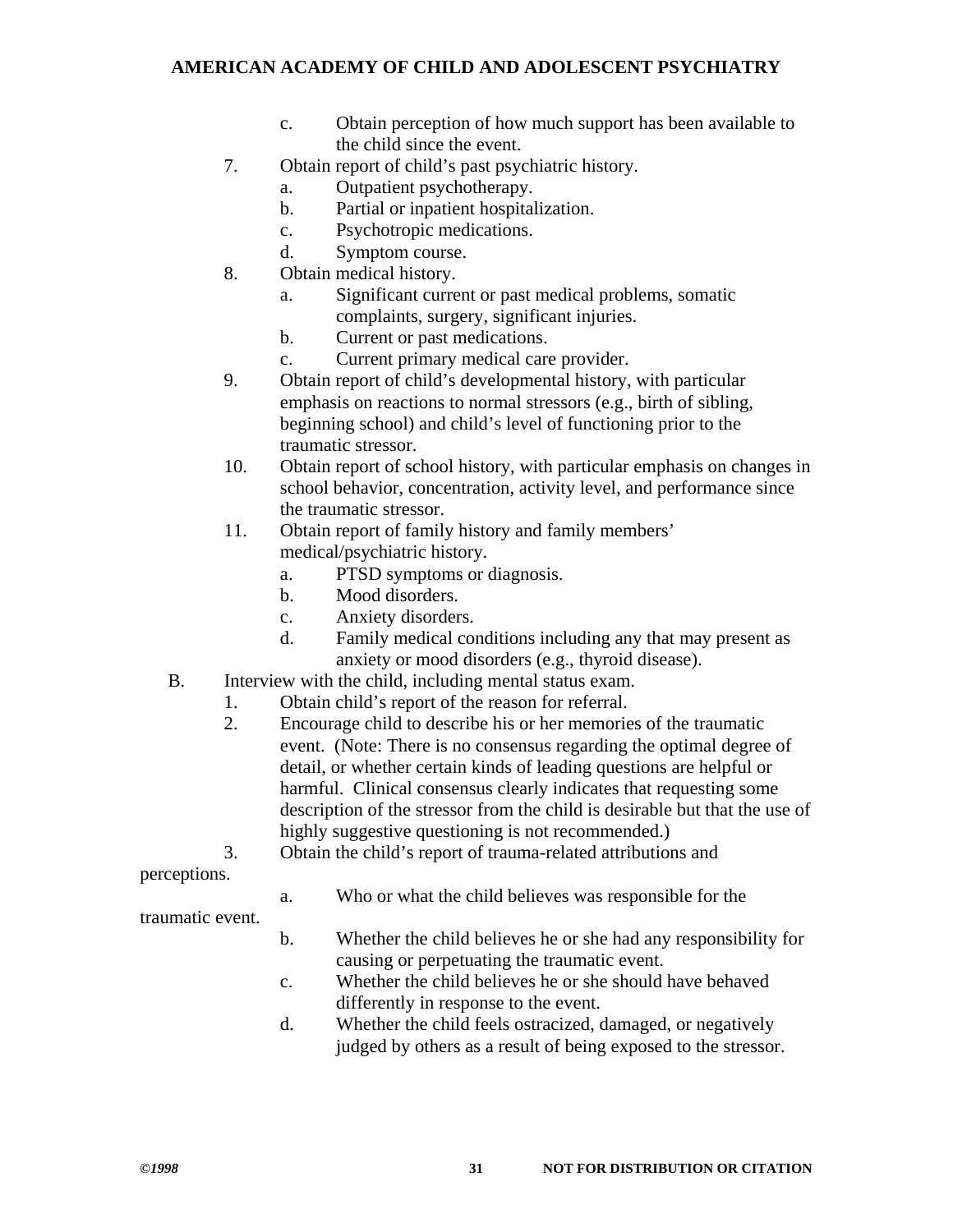e. The child's perception of how emotionally distressed and supportive parents and significant others have been since the traumatic event.

- f. In cases where the stressor was not public knowledge, child's perception of w
- g. The child's perception of how "normal" his or her current symptoms are in reaction to the stressor.
- 4. Obtain child's report of present symptomatology, with particular emphasis on developmentally appropriate questioning regarding *DSM-IV* PTSD criteria symptoms. (Note: Although it is important for the evaluator to explore with the child the link between the traumatic event and PTSD symptomatology, many children may not make this connection. This should not deter the evaluator from diagnosing PTSD if the temporal relationship between the event and symptom formation as reported by child or parent supports this diagnosis.)
- 5. Obtain child's report of symptomology frequently associated with

PTSD.

- a. Depressive symptoms, including suicidal ideation.
- b. Substance abuse or self-injurious behavior (in older children and adolescents).
- c. Dissociative symptoms, including fugue states, periods of amnesia, depersonalization or derealization (in older children and adolescents).
- d. Panic attacks and other non-PTSD anxiety symptoms.
- 6. Observe the child for the elements of the mental status exam and for behaviors that are found with PTSD.
	- a. Increased startle reaction or vigilance.
	- b. Traumatic reenactment (in younger children).
	- c. Observable changes in affect or attention that may be indicative of reexperiencing phenomena.
- C. Obtain information from school with appropriate release of information, if clinically indicated. (Note: Although school reports may be helpful with regard to confirming certain symptoms or post-traumatic changes, in many cases, school reports are not necessary to diagnose or treat PTSD in children.)
	- 1. Academic functioning with particular attention to changes since the traumatic event.
	- 2. Interactions with peers and involvement in non-academic activities, with particular attention to changes since the traumatic event.
	- 3. Temporal appearance of ADHD symptoms (i.e., present prior to or only after the traumatic event).
- D. Determine the need for additional evaluations (IQ testing, speech and language evaluation, pediatric evaluation).
- E. Consider the usefulness of standardized interviews and rating scales. Although semistructured interviews and parent- and child-rating scales of PTSD symptomatology may be helpful in following clinical course of children with PTSD, the diagnosis of PTSD is based primarily upon the clinical interview.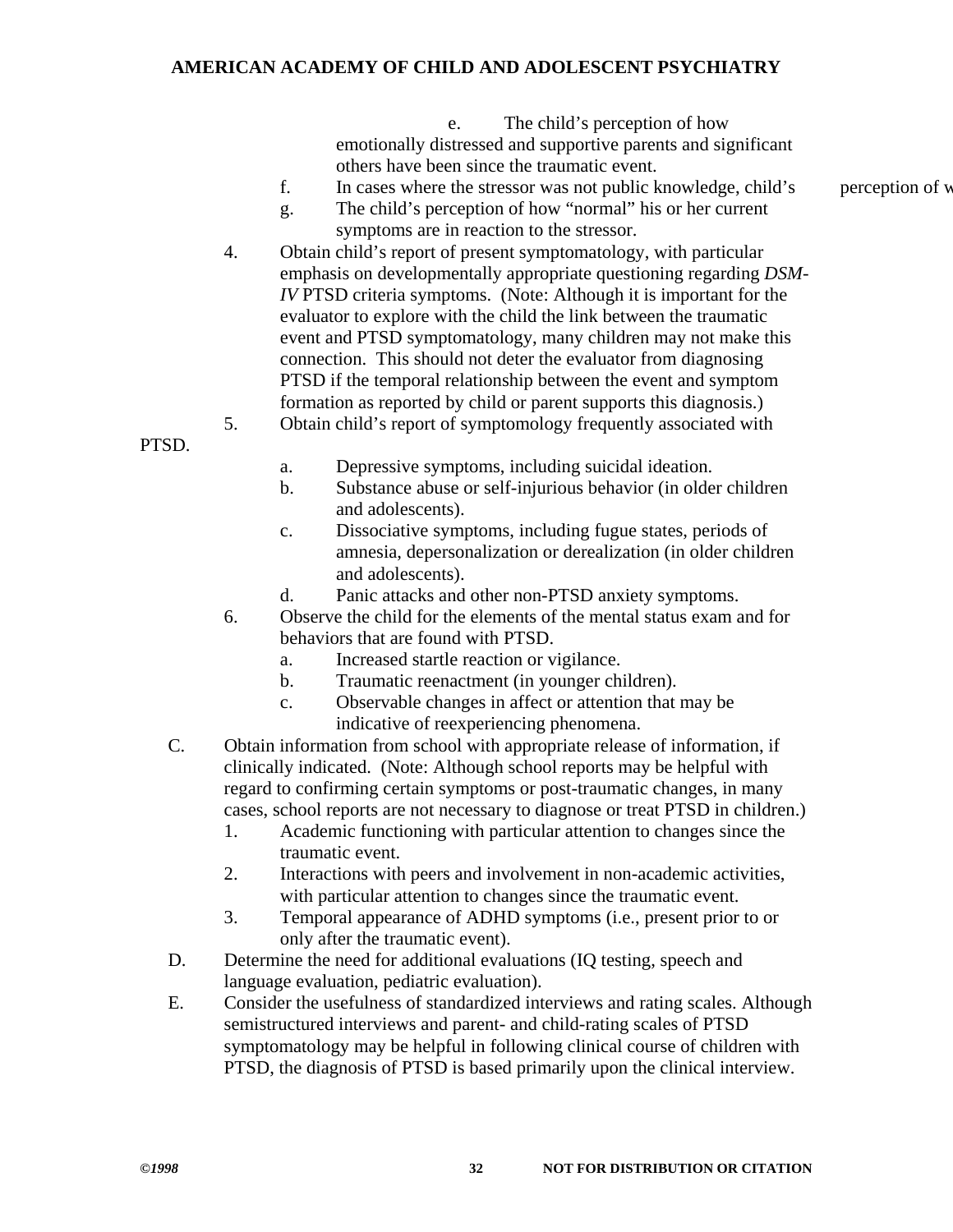The use of standardized interviews and scales is not necessary to make this diagnosis.

- 1. Semistructured interviews. The following semistructured interviews include PTSD sections; none has established psychometric properties for measuring *DSM-IV* PTSD symptoms in children.
	- a. K-SADS-PL.
	- b. Diagnostic Interview Schedule.
	- c. Structured Clinical Interview for *DSM-III-R*.
	- d. Clinician-Administered PTSD Scale for Children and

Adolescents.

- 2. Child- and parent-rating forms that may be clinically useful for following the course of PTSD symptoms in children.
	- a. PTSD Reaction Index.
	- b. Trauma Symptom Checklist for Children.
		- c. Checklist of Child Distress Symptoms—
		- Child and Parent Report Versions.
	- d. Children's Impact of Traumatic Events Scale.
	- e. Child PTSD Symptom Scale.
	- f. Impact of Events Scale (Revised version for adolescents).
- II. Differential diagnosis. Psychiatric disorders that may be comorbid with or misdiagnosed as PTSD, or which PTSD may be misdiagnosed as.
	- A. Acute stress disorder.
	- B. Adjustment disorders.
	- C. Panic disorder.
	- D. Generalized anxiety disorder.
	- E. MDD.
	- F. ADHD.
	- G. Substance use disorders.
	- H. Dissociative disorders.
	- I. Conduct disorder.
	- J. Borderline or other personality disorder.
	- K. Schizophrenia or other psychotic disorder.
	- L. Malingering.
	- M. Factitious disorder.
- III. Establish the subtype of PTSD present.
	- A. Acute.
	- B. Chronic.
	- C. With delayed onset.
- IV. Treatment.

Formulate the treatment plan based on the clinical presentation of the child and to address both PTSD symptoms and other behavioral and emotional problems the child is experiencing. The course of PTSD and its particular symptom pattern in different children is extremely variable. Short-term, long-term, or intermittent treatment may be required. Different levels of care (outpatient, partial or inpatient hospitalization) and modalities (individual, family, group, psychopharmacologic therapy) may be required for different children or for a given child at different points in the course of the disorder.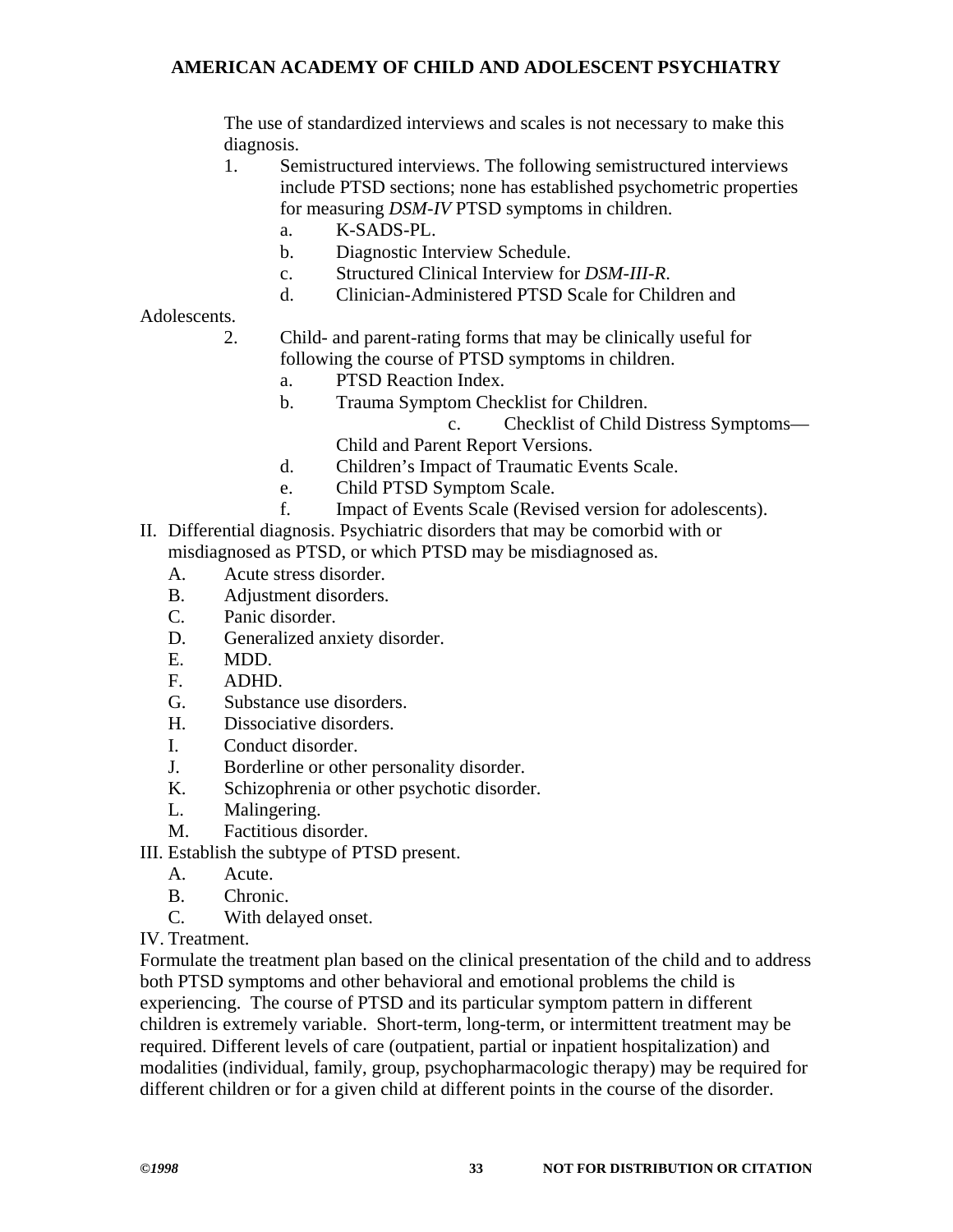Comprehensive treatment for PTSD is generally multimodal and may include any or all of the following components.

- A. Psychoeducation. Education of the child, parents, teachers, and/or significant others regarding the symptoms, clinical course, treatment options, and prognosis of childhood PTSD.
- B. Individual therapy.
	- 1. Trauma-focused therapy.
		- a. Exploration and open discussion of the traumatic event; relaxation, desensitization/exposure techniques may be useful.
		- b. Examination and correction of cognitive distortions in attributions about the traumatic event.
		- c. Behavioral interventions to address inappropriate traumatic reenactment (e.g., sexually inappropriate behaviors following sexual abuse; self-injurious, aggressive, and other behavioral difficulties).
		- d. Cognitive-behavioral techniques to help child gain control over intrusive reexperiencing symptoms.
			- 2. Insight-oriented, interpersonal, and

psychodynamic/psychoanalytic therapeutic interventions may be appropriate for treating PTSD in some children.

- 3. Therapy to address non-PTSD behavioral and emotional difficulties, in conjunction with trauma-focused interventions.
- C. Family Therapy.
	- 1. Trauma-focused parental therapy.
		- a. Exploration and resolution of the emotional impact of the traumatic event on the parent.
		- b. Identification and correction of inaccurate parental attributions regarding the traumatic event (e.g., self-blame, blaming the child).
		- c. Identification and implementation of appropriate supportive parenting behaviors and parental reinforcement of therapeutic interventions (e.g., teaching parents to help the child use progressive relaxation techniques).
		- d. Parent training on management of inappropriate child

behaviors.

- 2. Traditional family therapy with all immediate family members for families with high conflict, harsh discipline, and/or when PTSD symptoms are present in several family members. However, family therapy generally should occur only after the child has received individual intervention to optimize comfortable disclosure of traumatic experiences and trauma-related symptoms. No empirical or clinical consensus is currently available regarding the use of family therapy for children with PTSD.
- D. Group Therapy.
	- 1. Trauma-focused groups for children of similar developmental levels who have experienced similar traumatic exposure may be beneficial in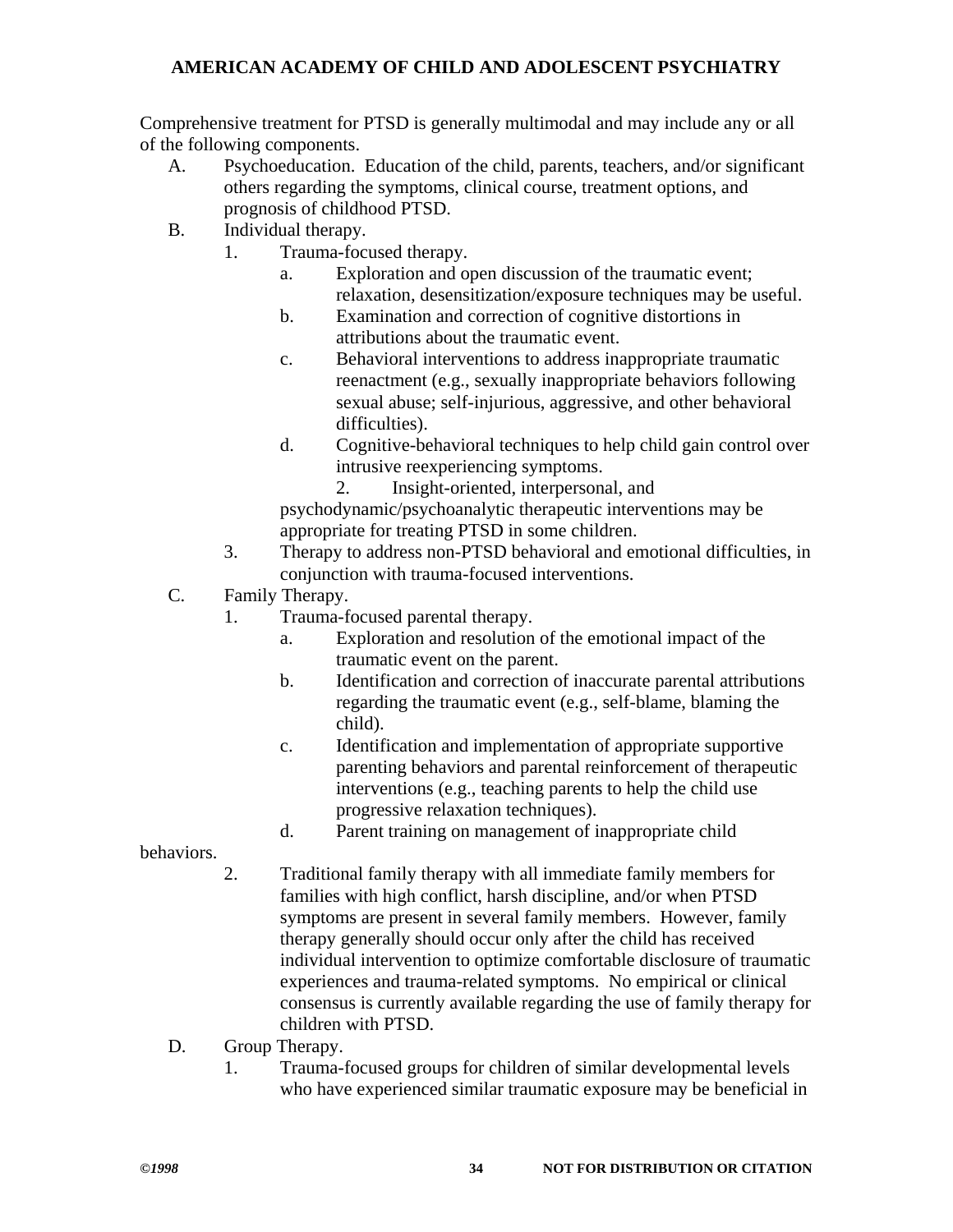encouraging open discussion of and appropriate attributions regarding the event.

- 2. School-based group crisis intervention may be particularly useful in disaster situations.
- 3. Adult psychoeducational groups may be helpful in addressing parental and/or teacher concerns following exposure of groups of children to disaster or community violence situations.
- E. Psychopharmacology.
	- 1. Antidepressants (SSRIs, tricyclic antidepressants) may be useful for children exhibiting concurrent major depressive or panic disorder symptoms.
	- 2. Psychostimulants or -adrenergic agonists (e.g., clonidine) may be useful for children exhibiting concurrent ADHD symptoms.
	- 3. Antianxiety medications (benzodiazepines, propranolol) generally have not been used to treat children with PTSD. There is no current clinical consensus that use of these medications is effective for this population.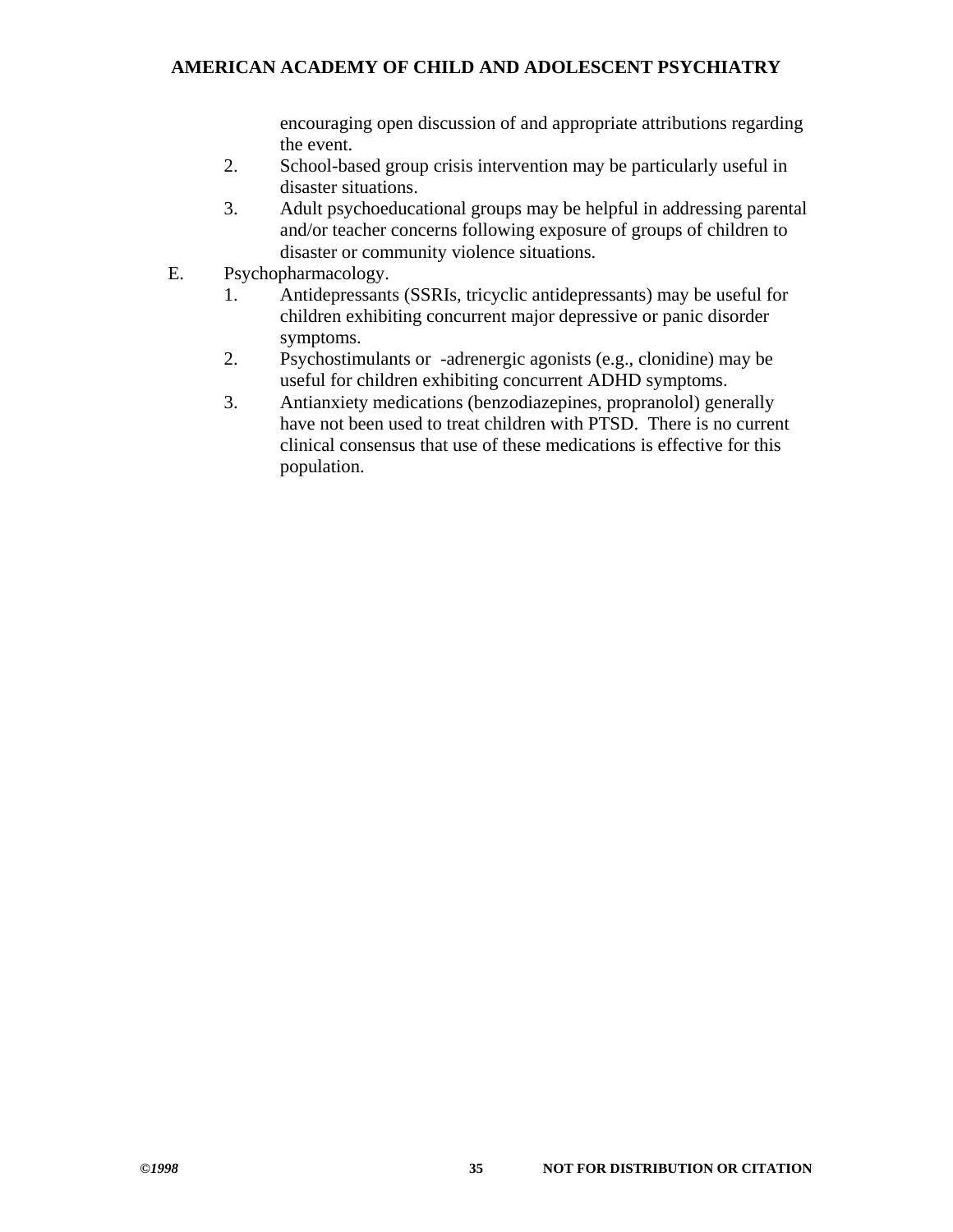#### **REFERENCES**

*References marked with an asterisk are particularly recommended*.

- Ahmad A, Mohamad K (1996), The socioemotional development of orphans in orphanages and traditional foster care in Iraqi Kurdistan. *Child Abuse Negl*  20:1161-1173
- Almqvist K, Brandell-Forsberg M (1997), Refugee children in Sweden: posttraumatic stress disorder in Iranian preschool children exposed to organized violence. *Child Abuse Negl* 21:351-366
- Amaya-Jackson L, March JS (1995), Posttraumatic stress disorder. In: *Anxiety Disorders in Children and Adolescents,* March JS, ed. New York: Guilford Press, pp 276- 300
- American Academy of Child and Adolescent Psychiatry (1997a), Practice parameters for the psychiatric assessment of children and adolescents. *J Am Acad Child Adolesc Psychiatry* 36(suppl):4S-20S
- American Academy of Child and Adolescent Psychiatry (1997b), Practice parameters for the forensic evaluation of children and adolescents who may have been physically or sexually abused. *J Am Acad Child Adolesc Psychiatry* 36(suppl):37S-56S
- American Psychiatric Association (1980), *Diagnostic and Statistical Manual of Mental Disorders, 3rd edition (DSM-III).* Washington, DC: American Psychiatric Association
- American Psychiatric Association (1987), *Diagnostic and Statistical Manual of Mental Disorders, 3rd edition-revised (DSM-III-R)*. Washington, DC: American Psychiatric Association
- American Psychiatric Association (1994), *Diagnostic and Statistical Manual of Mental Disorders, 4th edition (DSM-IV)*. Washington, DC: American Psychiatric Association
- Anthony EJ (1986), Terrorizing attacks on children by psychotic parents. *J Am Acad Child Adolesc Psychiatry* 25:326-335
- Appelbaum PS (1997), Ethics in evolution: the incompatibility of clinical and forensic functions. *Am J Psychiatry* 154:445-446
- Armstrong FD, Gay CL, Levy JD (1994), Acute reactions. In: *Behavioral Aspects of Pediatric Burns,* Tarnowski KJ, ed. New York: Plenum Press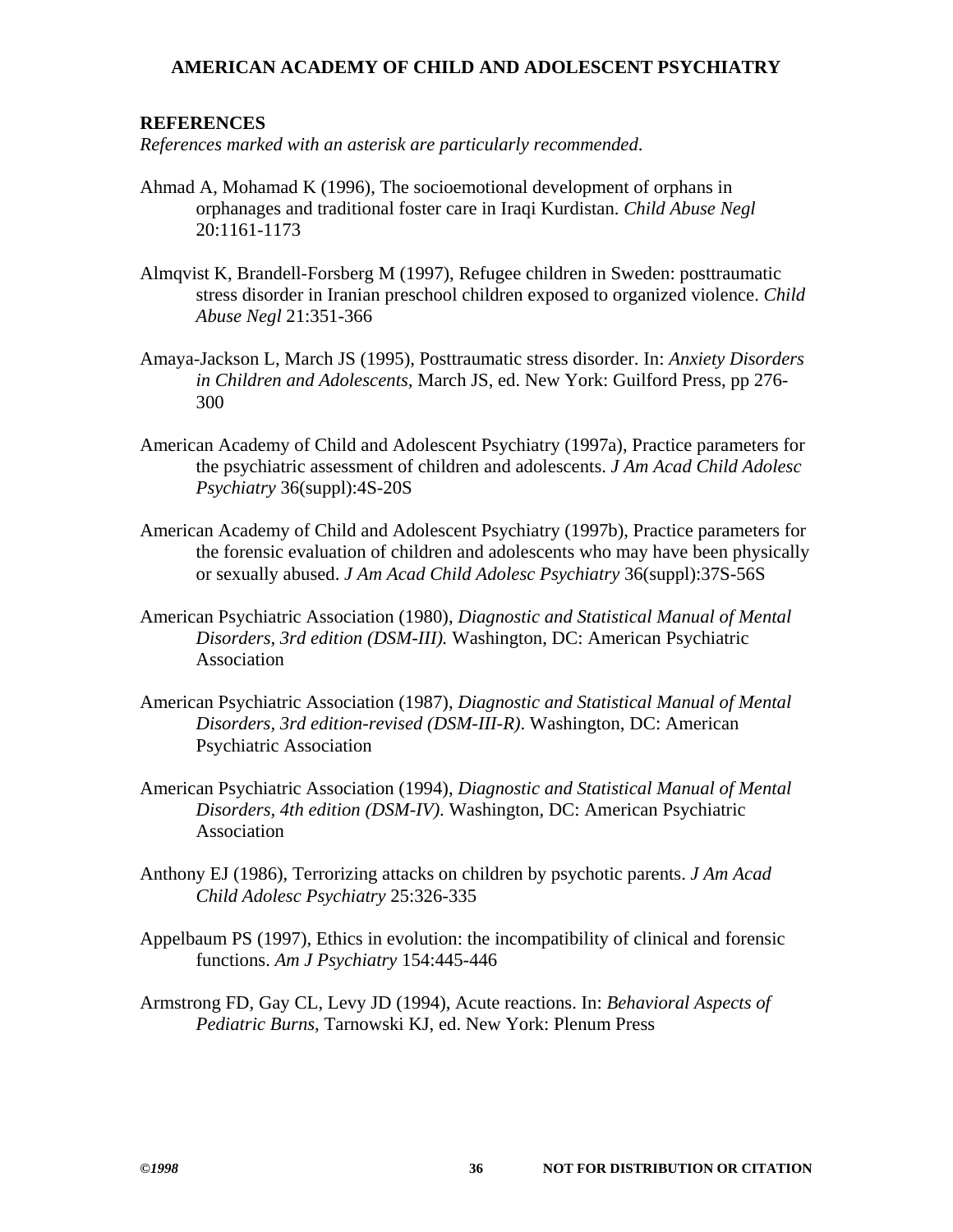- Arroyo W, Eth S (1985), Children traumatized by Central American warfare. In: *Posttraumatic Stress Disorder in Children*, Eth S, Pynoos RS, eds. Washington, DC: American Psychiatric Press, pp 101-120
- Arroyo W, Eth S (1995), Assessment following violence witnessing trauma. In: *Ending the Cycle of Violence: Community Responses to Children of Battered Women*, Peled E, Jaffe PG, Edleson JL, eds. Thousand Oaks, CA: Sage Publications
- Azarian A, Miller TW, Skriptchenko-Gregorian V (1996), Baseline assessment of children traumatized by the Armenian earthquake. *Child Psychiatry Hum Dev* 27:29-41
- \*Benedek E (1985), Children and psychic trauma: a brief review of contemporary thinking. In: *Posttraumatic Stress Disorder in Children*, Eth S, Pynoos RS, eds. Washington, DC: American Psychiatric Press, pp 1-16
- \*Berliner L (1997), Intervention with children who experience trauma. In: *The Effects of Trauma and the Developmental Process*, Cicchetti D, Toth S, eds. New York: John Wiley, pp 491-514
- Berman SL, Kurtines WM, Silverman WK, Serafini LT (1996), The impact of exposure to crime and violence on urban youth. *Am J Orthopsychiatry* 66:329-336
- Berton MW, Stabb SD (1996), Exposure to violence and posttraumatic stress disorder in urban adolescents. *Adolescence* 31:489-498
- Bloch D, Siber E, Perry S (1956), Some factors in the emotional reaction of children to disaster. *Am J Psychiatry* 113:416-422
- Blom GA (1986), A school disaster intervention and research aspects. *J Am Acad Child Adolesc Psychiatry* 25:336-345
- Boney-McCoy A, Finkelhor D (1996), Is youth victimization related to trauma symptoms and depression after controlling for prior symptoms and family relationships? *J Consult Clin Psychol* 64:1406-1416
- Boyle S, Bolton D, Nurrish J, O'Ryan D, Udwin O, Yule W (1995), The Jupiter sinking follow-up: predicting psychopathology in adolescence following trauma. Presented at the 11th Annual Meeting of the International Society for Traumatic Stress Studies, Boston, Nov 2--6, 1995
- Brent DA, Perper JA, Moritz G et al. (1995), Posttraumatic stress disorder in peers of adolescent suicide victims. *J Am Acad Child Adolesc Psychiatry* 34:209-215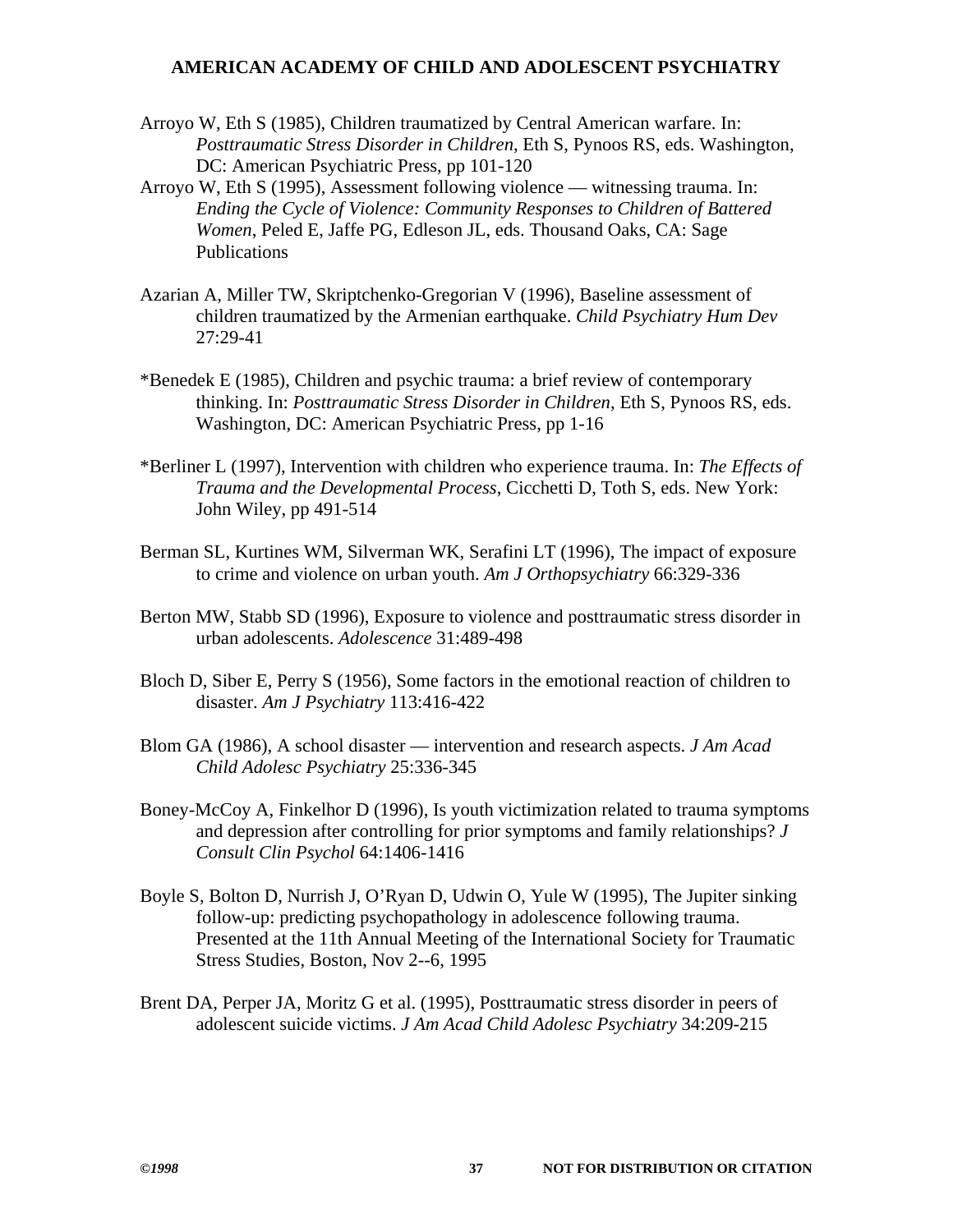- Breslau N, Davis CG, Andeski P, Peterson E (1991), Traumatic events and posttraumatic stress disorder in an urban population of young adults. *Arch Gen Psychiatry* 48:216-222
- Briere J (1995), *The Trauma Symptom Checklist for Children (TSC-C) Manual*. Odessa, FL: Psychological Assessment Resources, Inc
- Burman S, Allen-Meares P (1994), Neglected victims of murder: children's witness to parental homicide. *Soc Work* 39:28-34
- Burton D, Foy D, Bwanausi C, Johnson J, Moore L (1994), The relationship between traumatic exposure, family dysfunction, and posttraumatic stress symptoms in male juvenile offenders. *Journal of Traumatic Stress* 7:83-93
- Butler RW, Rizzi LP, Handwerger BA (1996), The assessment of posttraumatic stress disorder in pediatric cancer patients and survivors. *J Pediatr Psychol* 21:499-504
- Ceci SJ, Leichtman M, White T (in press), Interviewing preschoolers: remembrance of things planted. In: *The Child Witness in Context: Cognitive, Social, and Legal Perspectives,* DP Peters, ed. Dordrecht, Netherlands: Kluwer Academic
- Chard KM (1994), A meta analysis of post traumatic stress disorder treatment outcomes of women survivors. Dissertation, Indiana University, Bloomington, IN
- Charney DS, Deutch AY, Krystal JH, Southwick SM, Davis M (1993), Psychobiologic mechanisms of posttraumatic stress disorder. *Arch Gen Psychiatry* 50:294-305
- Chemtob CM, Tomas S, Law W, Cremniter D (1997), Postdisaster psychosocial intervention: a field study of the impact of debriefing on psychological distress. *Am J Psychiatry* 154:415-417
- Clark DB, Bukstein OG, Smith MG, Kaczynski NA, Mezzich AC, Donovan JE (1995), Identifying anxiety disorders in adolescents hospitalized for alcohol abuse or dependence. *Psychiatric Services* 46:618-620
- Cohen JA, Mannarino AP (1993), A treatment model for sexually abused preschoolers. *Journal of Interpersonal Violence* 8:115-131
- \*Cohen JA, Mannarino AP (1996a), A treatment outcome study for sexually abused preschool children: initial findings. *J Am Acad Child Adolesc Psychiatry* 35:42-50
- Cohen JA, Mannarino AP (1996b), The weekly behavior report: a parent-report instrument for sexually abused preschoolers. *Child Maltreatment* 1:353-360
- Cohen JA, Mannarino AP (1996c), Factors that mediate treatment outcome in sexually abused preschoolers. *J Am Acad Child Adolesc Psychiatry* 35:1402-1410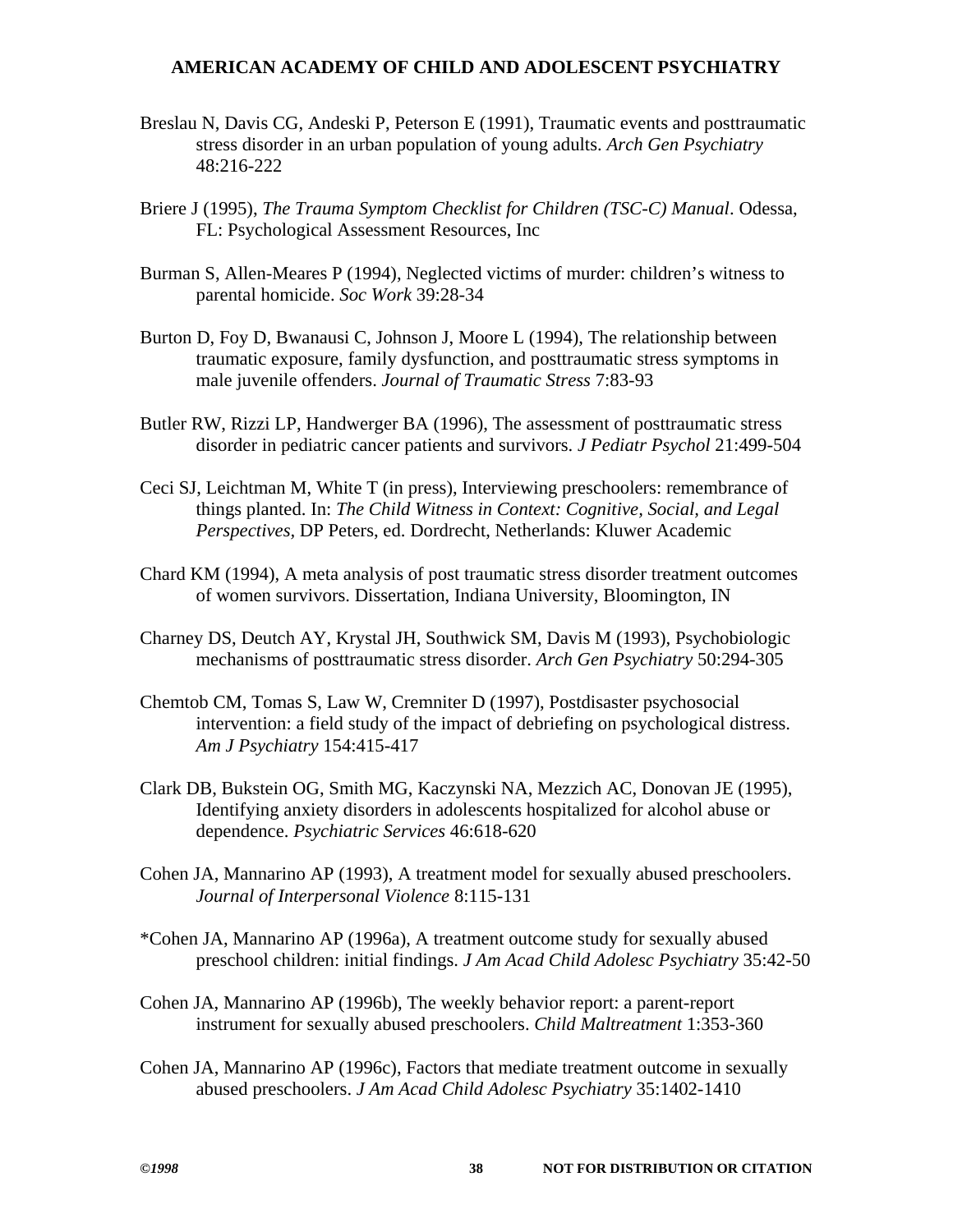- Conte JR, Schuerman JR (1987), The effects of sexual abuse on children: a multidimensional view. *Journal of Interpersonal Violence* 8:115-131
- Cuffe SP, McCullough EL, Pumariega AJ (1994), Comorbidity of attention deficit hyperactivity disorder and posttraumatic stress disorder. *Journal of Child and Family Studies* 3:327-336
- Davidson J, Smith R (1990), Traumatic experiences in psychiatric outpatients. *Journal of Traumatic Stress Studies* 3:459-475
- Davidson JRT, March JS (1997), Traumatic stress disorders. In: *Psychiatry,* Vol 2, Tasman A, Kay J, Lieberman JA, eds. Philadelphia: WB Saunders, pp 1085-1098
- DeBellis MD, Chrousos GP, Dorn LD et al. (1994a), H-P-A axis dysregulation in sexually abused girls. *J Clin Endocrinol Metab* 78:249-255
- DeBellis MD, Lefter L, Trickett PK, Putnam FW (1994b), Urinary catecholamine excretion in sexually abused girls. *J Am Acad Child Adolesc Psychiatry* 33:320- 327
- \*Deblinger E, Heflin AH (1996), *Cognitive Behavioral Interventions for Treating Sexually Abused Children*. Thousand Oaks, CA: Sage Publications
- \*Deblinger E, Lippman J, Steer R (1996), Sexually abused children suffering posttraumatic stress symptoms: Initial treatment outcome findings. *Child Maltreatment* 1:310-321
- Diehl VA, Zea MC, Espino CM (1994), Exposure to war violence, separation from parents, post-traumatic stress and cognitive functioning in Hispanic children. *Rev Int Psicol* 28:25-41
- DiNocola VF (1996), Ethnocentric aspects of posttraumatic stress disorder and related disorders among children and adolescents. In: *Ethnocultural Aspects of Posttraumatic Stress Disorder: Issues, Research and Clinical Applications*, Marsella AJ, Friedman MJ, Gerrity ET, Scurfield RM, eds. Washington, DC: American Psychological Press, pp 389-414
- Drell MJ, Siegel CH, Gaensbauer TJ (1993), Posttraumatic stress disorder. In: *Handbook of Infant Mental Health,* Zeanah CH, ed. New York: Guilford
- DyregrovA, Yule W (1995), Screening measures: the development of the UNICEF screening battery. Presented at "Children and War" Symposium, Fourth European Conference on Traumatic Stress, Paris, May 7-11, 1995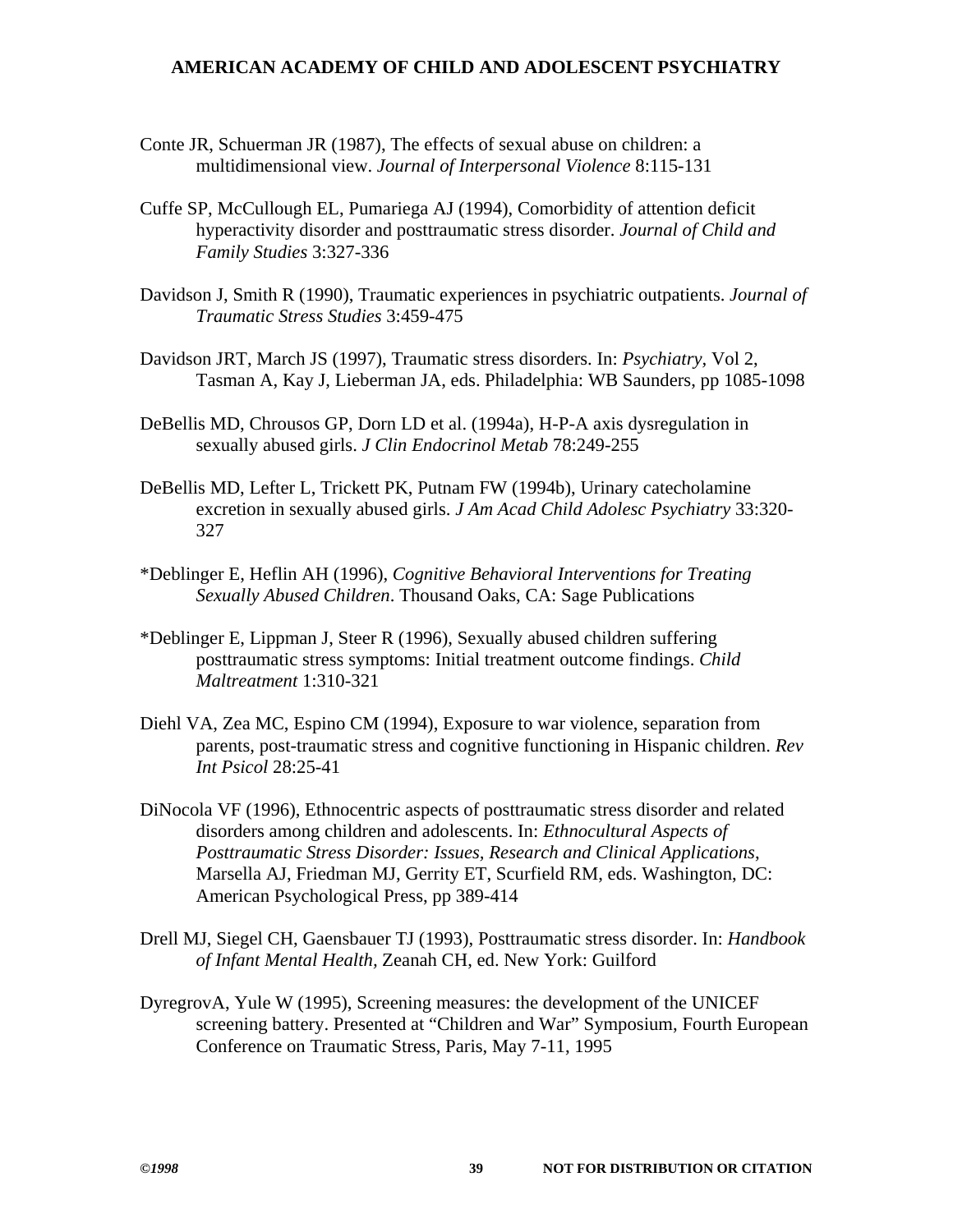- Earls F, Smith E, Reich W, Jung KG (1988), Investigating psychopathological consequences of a disaster in children: a pilot study incorporating a structured diagnostic interview. *J Am Acad Child Adolesc Psychiatry* 27:90-95
- Egendorf A, Kadushin C, Laufer RS, Rothbart G, Sloan L (1981), *Legacies of Vietnam: Comparative Adjustment of Veterans and their Peers,* Vols I--IV. Washington, DC: US Government Printing Office
- Eisen M (1997), Posttraumatic symptom inventory for children. In: *Trauma Assessments: A Clinician's Guide,* Carlson E, ed. New York: Guilford, pp 254-255
- \*Eth S, Pynoos R (1985), Developmental perspectives on psychic trauma in childhood. In: *Trauma and its Wake,* Figley CR, ed. New York: Brunner/Mazel, pp 36-52
- Famularo R, Fenton T, Augustyn M, Zuckerman B (1996), Persistence of pediatric posttraumatic stress after two years. *Child Abuse Negl* 20:1245-1248
- Famularo R, Kinscheiff R, Fenton T (1988), Propranolol treatment for childhood posttraumatic stress disorder, acute type: a pilot study. *Am J Dis Child* 142:1244- 1247
- Field T, Seligman S, Scafedi F, Schanberg S (1996), Alleviating posttraumatic stress in children following Hurricane Andrew. *J Appl Dev Psychol* 17:37-50
- Figley C (1978), *Stress Disorders Among Vietnam Veterans*. New York: Brunner/Mazel
- Finkelhor D (1990), Early and long-term effects of child sexual abuse: an update. *Journal of Professional Psychological Research and Practice* 32:325-330
- Fletcher K (1997a), Childhood PTSD interview child form. In: *Trauma Assessments: A Clinician's Guide*, Carlson E, ed. New York: Guilford, pp 248-250
- Fletcher K (1997b), When bad things happen scale. In: *Trauma Assessments: A Clinician's Guide,* Carlson E, ed. New York: Guilford, pp 257-258
- Foa EB (1995), Posttraumatic diagnostic scale. National Computer Systems, Minnetonka, MN
- Forbes D, Creamer M, Rycroft P (1994), Eye movement desensitization and reprocessing in posttraumatic stress disorder: A pilot study using assessment Measures. *J Behavior Therapy and Experimental Psychiatry* 25:113-120
- Ford JD, Thomas JE, Rogers KC et al (1996), Assessment of children's PTSD following abuse or accidental trauma. Presented at the Annual Meeting of the International Society for Traumatic Stress Studies, San Francisco, November 9-13, 1996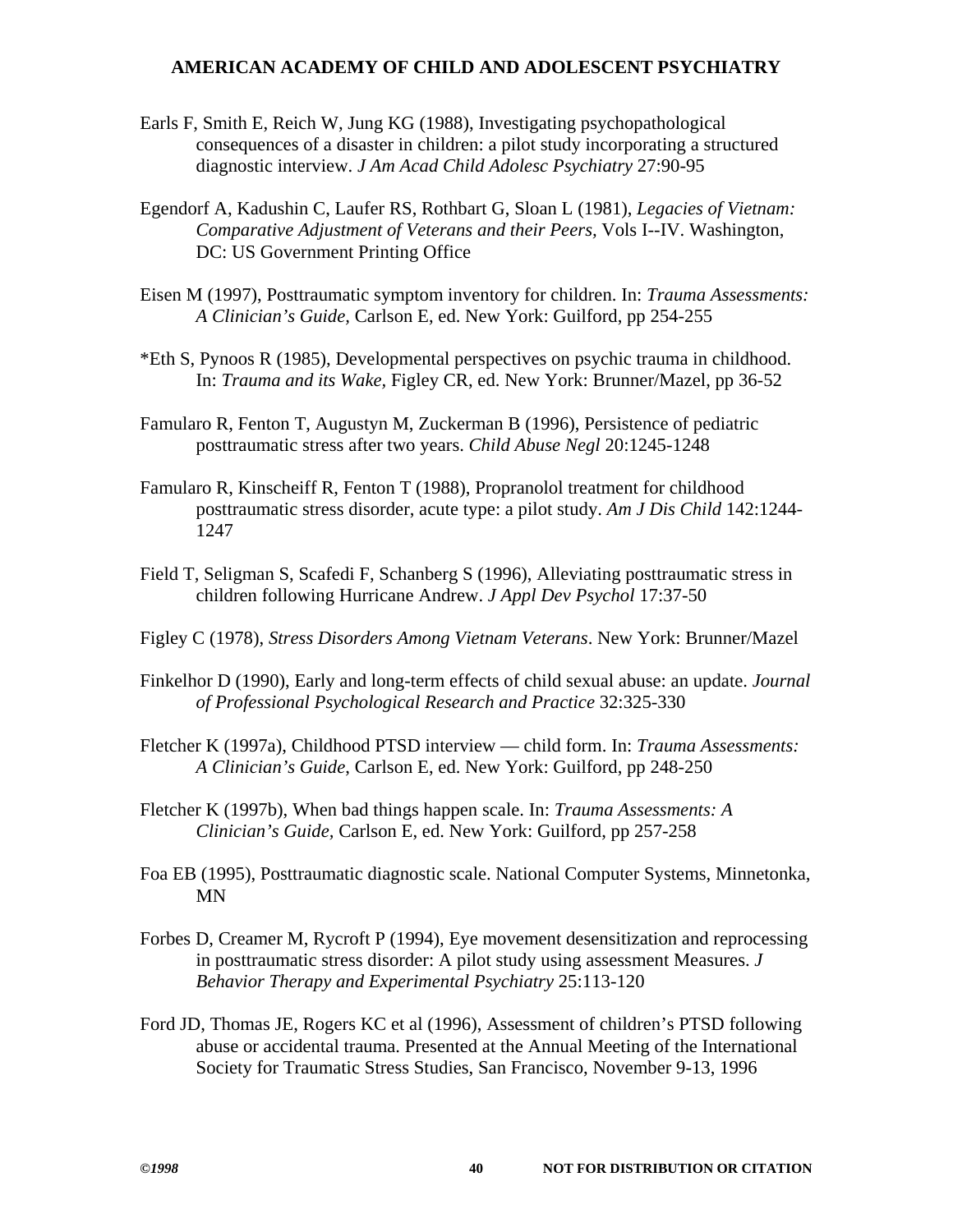- \*Foy DW, Madvig BT, Pynoos RS, Camilleri AJ (1996), Etiologic factors in the development of posttraumatic stress disorder in children and adolescents. *J Sch Psychol* 34:133-145
- Frank E, Turner SM, Stuewart BD (1980), Initial response to rape: the impact of factors within the rape situation. *Journal of Behavioral Assessment* 2:39-53
- \*Frederick CJ (1985), Children traumatized by catastrophic situations. In: *Posttraumatic Stress Disorder in Children,* Eth S, Pynoos RS, eds. Washington, DC: American Psychiatric Press, pp 71-100
- Freud A, Burlingham DT (1943), *War and Children*. London: Medical War Books
- Friedrich WN (1996), Clinical considerations of empirical treatment studies of abused children. *Child Maltreatment* 1:343-347
- Friedrich WN, Grambsch P, Damon L et al. (1992), The child sexual behavior inventory: normative and clinical comparisons. *Psychological Assessment* 4:303-311
- Friedrich WN, Urquiza AJ, Beilke R (1986), Behavioral problems in sexually abused young children. *J Pediatr Psychol* 11:47-57
- Gaensbauer TJ (1994), Therapeutic work with a traumatized toddler. *Psychoanal Study Child* 49:412-433
- Galante R, Foa D (1986), An epidemiological study of psychic trauma and treatment effectiveness for children after a natural disaster. *J Am Acad Child Adolesc Psychiatry* 25:357-363
- Garbarino J, Kostelny K (1996), The effects of political violence on Palestinian children's behavior problems: a risk accumulation model. *Child Dev* 67:33-45
- Garrison CZ, Bryant ES, Addy CL, Spurrier PG, Freedy JR, Kilpatrick DG (1995), Posttraumatic stress disorder in adolescents after Hurricane Andrew. *J Am Acad Child Adolesc Psychiatry* 34:1193-1201
- \*Garmezy N (1986), Children under severe stress: critique and commentary. *J Am Acad Child Adolesc Psychiatry* 25:384-392
- Glod CA, Teicher MH (1996), Relationship between early abuse, PTSD, an activity levels in prepubertal children. *J Am Acad Child Adolesc Psychiatry* 35:1384-1393
- Goenjian AK, Karayan I, Pynoos RS et al. (1997), Outcome of psychotherapy among early adolescents after trauma. *Am J Psychiatry* 154:536-542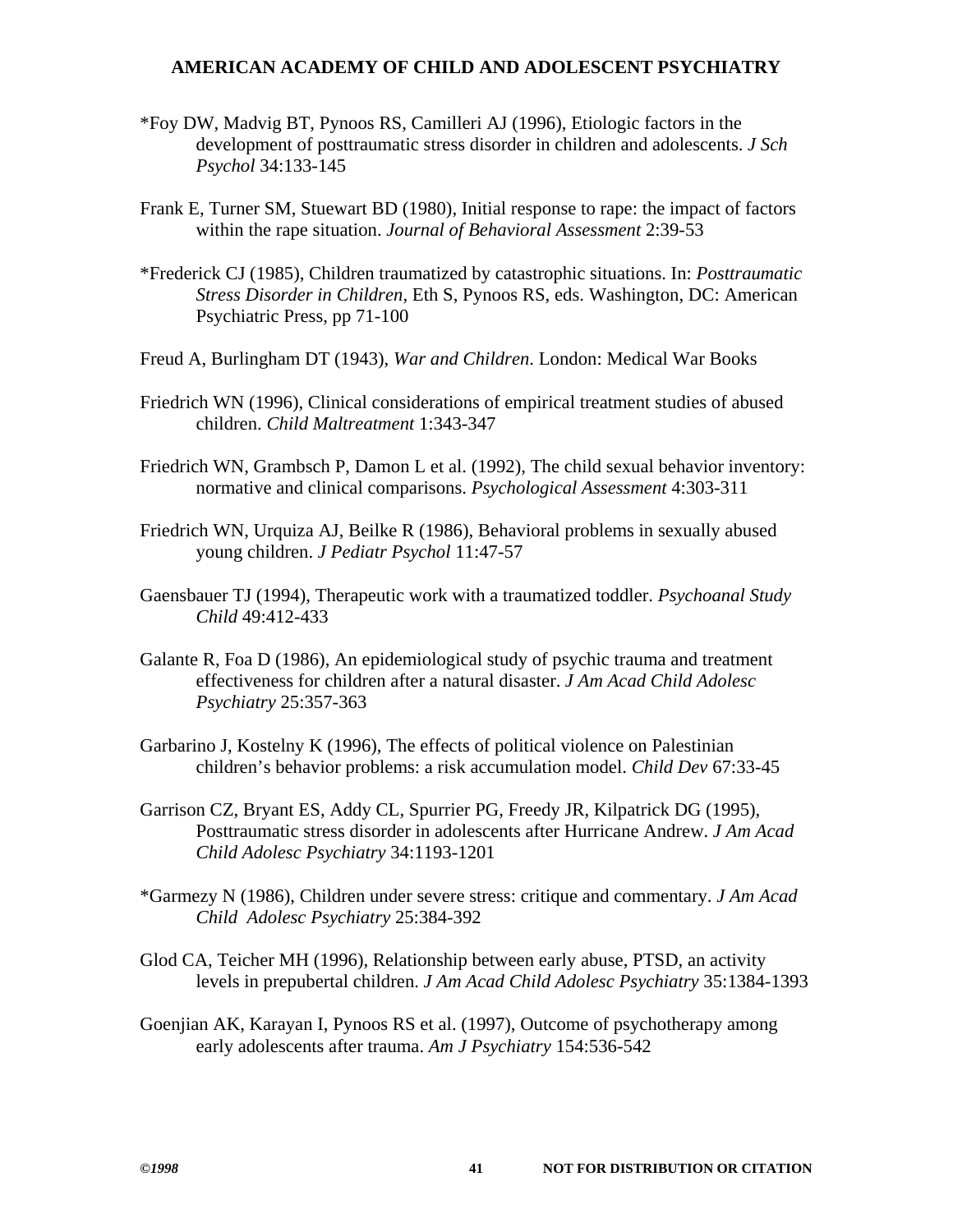- Goenjian AK, Pynoos RS, Steinberg AM et al. (1995), Psychiatric comorbidity in children after the 1988 earthquake in Armenia. *J Am Acad Child Adolesc Psychiatry* 34:1174-1184
- Goodwin J (1985), Post-traumatic symptoms in incest victims. In: *Posttraumatic Stress Disorder in Children,* Eth S, Pynoos RS, eds. Washington, DC: American Psychiatric Press, pp 155-168
- Goodwin J (1988), Post-traumatic stress symptoms in abused children. *Journal of Traumatic Stress* 1:475-488
- Green AH (1985), Children traumatized by physical abuse. In: *Posttraumatic Stress Disorder in Children,* Eth S, Pynoos RS, eds. Washington, DC: American Psychiatric Press, pp 133-154
- \*Green BL (1991), Disaster and posttraumatic stress disorder. In: *Posttraumatic Stress Disorder in Review: Recent Research and Future Directions,* Davidson J, Foa E, eds. Washington, DC: American Psychiatric Press, pp 207-212
- Green BL, Grace MC, Vary MG, Kramer TL, Gleser GC, Leonard AC (1994), Children of disaster in the second decade: a 17 year follow up of the Buffalo Creek survivors. *J Am Acad Child Adolesc Psychiatry* 33:71-79
- Green BL, Korol M, Grace MC et al. (1991), Children and disaster: age, gender and parental effects on posttraumatic stress disorder symptoms. *J Am Acad of Child Adolesc Psychiatry* 30:945-951
- Greenberg SA, Shuman DW (1997), Irreconcilable conflict between therapeutic and forensic roles. *Journal of Professional Psychological Practice and Research*  28:50-57
- Handford HA, Mayes SD, Mattison RE et al. (1986), Child and parent reactions to the Three Mile Island nuclear accident. *J Am Acad Child Adolesc Psychiatry* 25:346- 356
- Harmon RJ, Riggs PD (1996), Clinical perspectives: clonidine for posttraumatic stress disorder in preschool children. *J Am Acad Child Adolesc Psychiatry* 35:1247- 1249
- Helzer JE, Robins LN, McEvoy L (1987), Posttraumatic stress disorder in the general population. *N Engl J Med* 317:1630-1634
- Herman JL (1992), *Trauma and recovery.* New York: Basic Books
- Herman JL, Perry JC, van der Kolk BA (1989), Childhood trauma in borderline personality disorder. *Am J Psychiatry* 146:490-495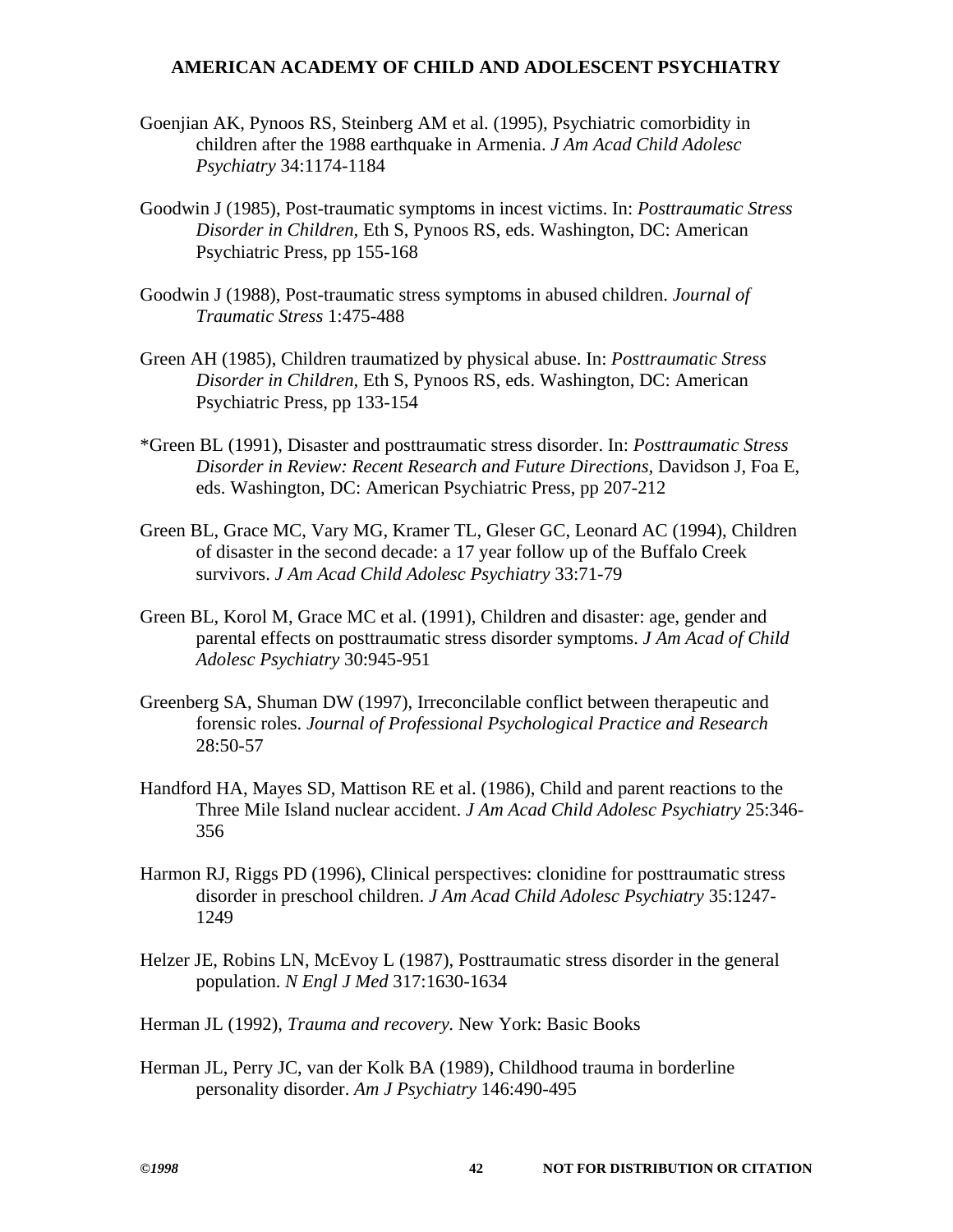- Herman JL, van der Kolk BA (1987), Traumatic antecedents of borderline personality disorder. In: *Psychological Trauma,* van der Kolk BA, ed. Washington, DC: American Psychiatric Press, pp 303-327
- Hoffman MA, Bizman A (1996), Attributions and responses to the Arab-Israeli conflict: a developmental analysis. *Child Dev* 67:117-128
- Hornstein NL (1996), Complexities of psychiatric differential diagnosis in children with dissociative symptoms and disorders. In: *The Dissociative Child*, Silberg J, ed. Lutherville, MD: Sidran Press, pp 27-46
- \*Horowitz FD (1996), Developmental perspectives on child and adolescent posttraumatic stress disorder. *J Sch Psychol* 34:189-191
- Horowitz M (1976), *Stress Response Syndromes.* New York: Jason Arondson
- Horrigan JP (1996), Guanfacine for posttraumatic stress disorder nightmares (letter to editor). *J Am Acad Child Adolesc Psychiatry* 35:975-976
- Hubbard J, Realmuto GM, Northwood AK, Masten AS (1995), Comorbidity of psychiatric diagnoses with posttraumatic stress disorder in survivors of childhood trauma. *J Am Acad Child Adolesc Psychiatry* 34:1167-1173
- Janoff-Bulman R (1985), The aftermath of victimization: rebuilding shattered assumptions. In: *Trauma and its Wake*, Figley CR, ed. New York: Brunner/Mazel, pp 15-35
- Jenkins EJ, Bell CC (1994), Violence among inner city high school students and posttraumatic stress disorder. In: *Anxiety Disorders in African Americans*, Friedman S, ed. New York: Springer Publishing
- Johnson KM, Foa EB, Jaycox LH, Rescoda L (1996), A self-report diagnostic instrument for children with PTSD. Presented at the 12th Annual Meeting of the International Society for Traumatic Stress Studies, San Francisco, November 9-13, 1996
- Joseph S, Brewin C, Yule W, Williams R (1993), Causal attributions and posttraumatic stress disorder in adolescents. *J Child Psychol Psychiatry* 34:274-253
- Kardiner A (1941), *The Traumatic Neuroses of War*. New York: Hoeber
- Kardiner A, Spiegel H (1947), *War, Stress and Neurotic Illness*. New York: Hoeber
- Kaufman J, Birmaher B, Brent D et al. (1997), Schedule for affective disorders and schizophrenia for school-age children — present and lifetime version (K-SADS-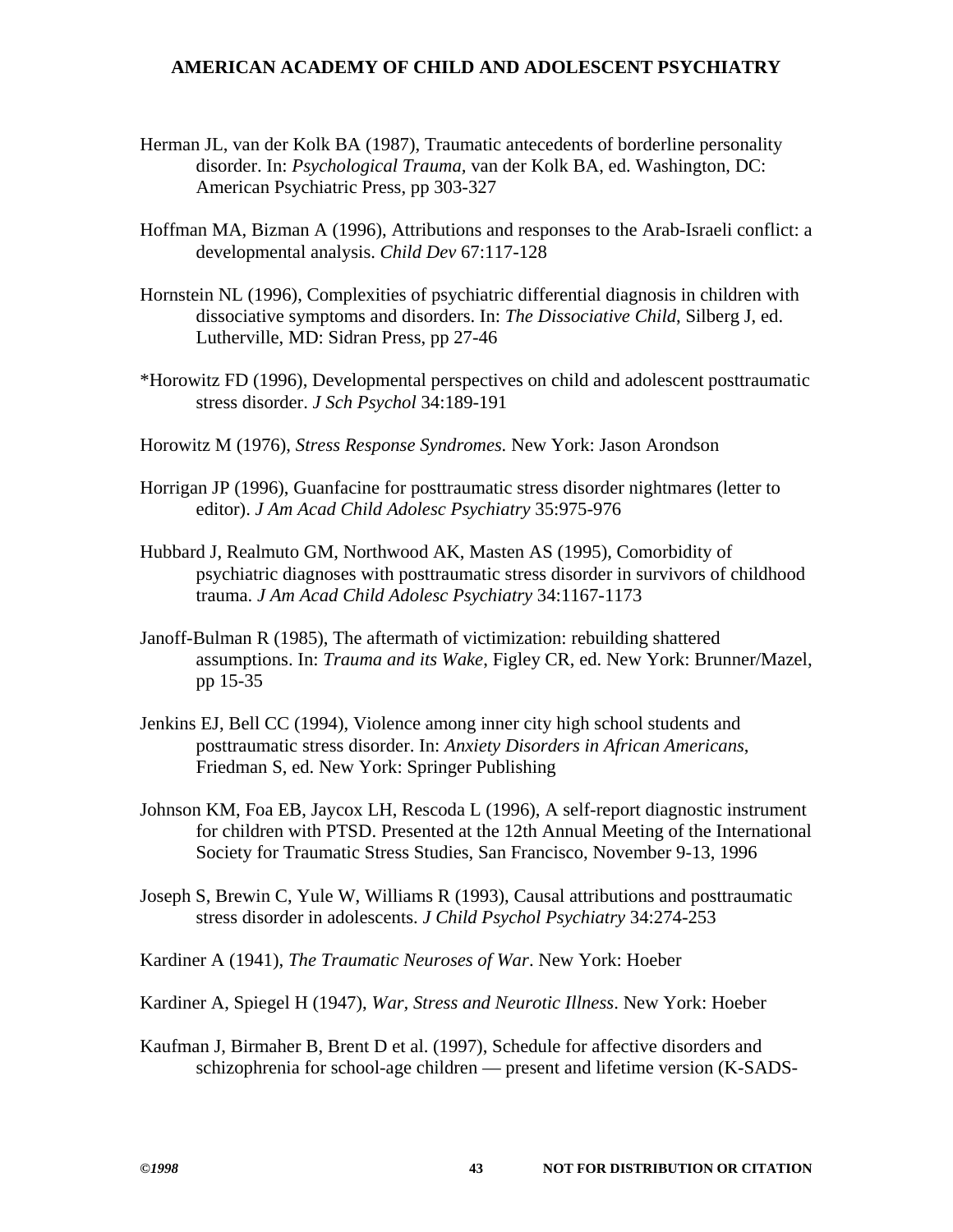PL): initial reliability and validity data. *J Am Acad Child Adolesc Psychiatry*  36:980-988

- Kilpatrick DG, Veronen LJ, Best CL (1985), Factors predicting psychological distress among rape victims. In: *Trauma and its Wake,* Vol I: *The Study and Treatment of Post-traumatic Stress Disorder*, Figley CR, ed. New York: Brunner/Mazel, pp 113-141
- Kinzie JD, Sack WH, Angell RH, Manson S, Rath B (1986), The psychiatric effects of massive trauma on Cambodian children: I. The children. *J Am Acad Child Adolesc Psychiatry* 25:370-376
- Kiser LJ, Heston J, Milsap PA, Pruitt DB (1991), Physical and sexual abuse in childhood: relationships with posttraumatic stress disorder. *J Am Acad Child Adolesc Psychiatry* 30:776-783
- Kolko D (1996), Individual cognitive-behavioral treatment and family therapy for physically abused children and their offending parents: a comparison of clinical outcomes. *Child Maltreatment* 1:322-342
- Koocher GP, O'Malley JE (1981), *The Damocles Syndrome*. New York: McGraw-Hill
- Koverola C (in press), Posttraumatic stress disorder. In *Handbook of Child Behavior Therapy in the Psychiatric Setting*, Ammerman RT, Hersen M., eds. New York: John Wiley and Sons
- \*Kratochwill TR (1996), Posttraumatic stress disorder in children and adolescents: commentary and recommendations. *J Sch Psychol* 34:185-188
- LaGreca AM, Vemberg EM, Silverman WK, Prinstein MJ (1996), Symptoms of posttraumatic stress in children after Hurricane Andrew: a prospective study. *J Consult Clin Psychol* 64:712-723
- Laor N, Wolmer L, Mayes LC, Gershon A, Weizman R, Cohen DT (1997), Israeli preschool children under Scuds: a 30-month follow-up. *J Am Acad Child Adolesc Psychiatry* 36:349-356
- Lonigan CJ, Shannon MP, Taylor CM, Finch AJ, Sallec FR (1994), Children exposed to disaster: II. Risk factors for the development of post-traumatic symptomatology. *J Am Acad Child Adolesc Psychiatry* 33:94-105
- Looff D, Grimley P, Kuiler F, Martin A, Shunfield L (1995), Carbamazepine for posttraumatic stress disorder (letter). *J Am Acad Child Adolesc Psychiatry* 34:703-704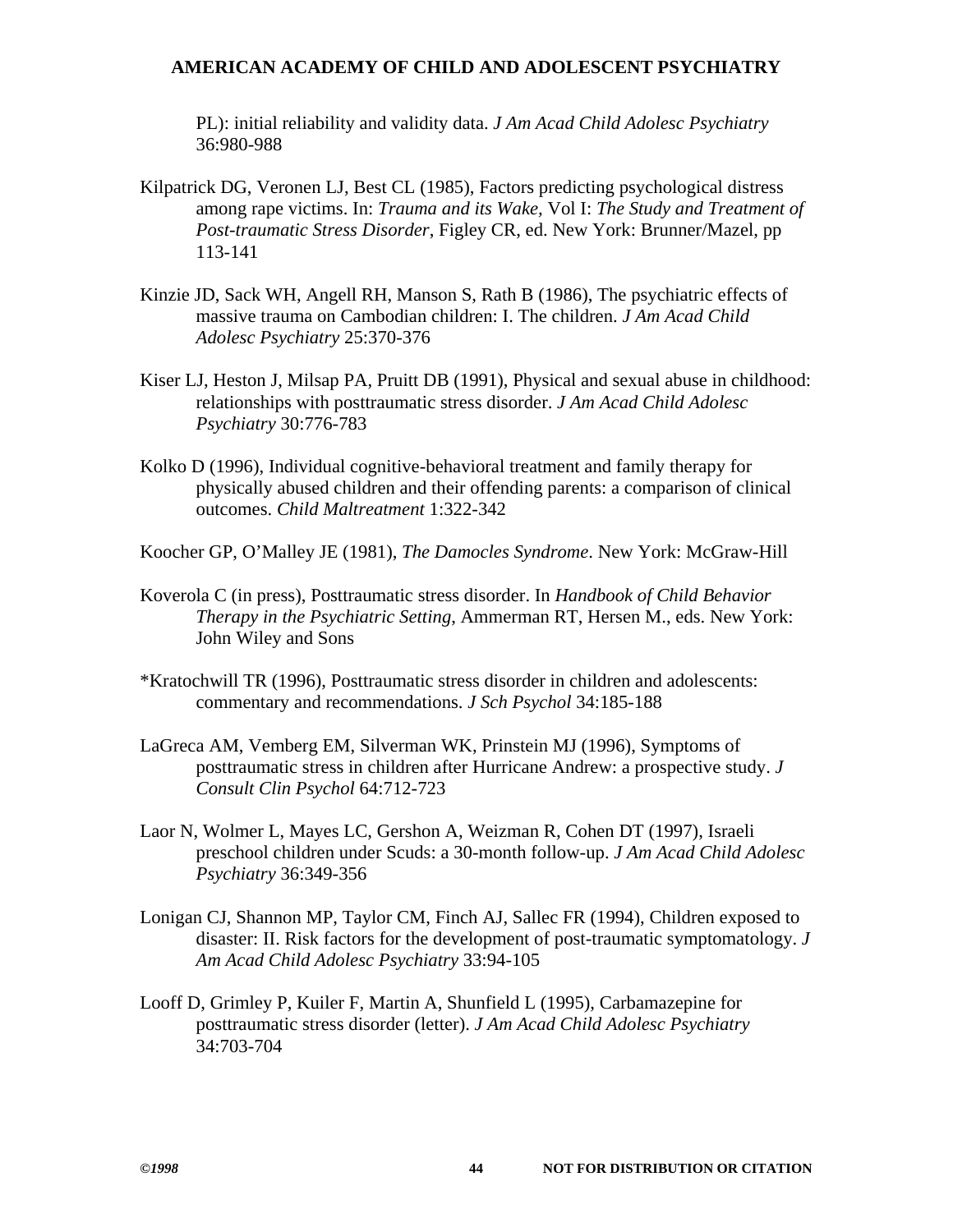- Lowenstein LB (1995), The resolution scrapbook as an aid in the treatment of traumatized children. *Child Welfare* 74:899-904
- \*Lyons JA (1987), Posttraumatic stress disorder in children and adolescents: a review of the literature. *Dev Behav Pediatr* 8:349-356
- MacFarlane K, Cunningham C (1986), *Steps to Healthy Touching.* Mt. Dora, FL: Kidsrights
- Macksoud MS, Aber JL (1996), The war experiences and psychosocial development of children in Lebanon. *Child Dev* 67:70-88
- Malmquist CP (1986), Children who witness parental murder: posttraumatic aspects. *J Am Acad Child Adolesc Psychiatry* 25:320-325
- Mannarino AP, Cohen JA, Gregor M (1989), Emotional and behavioral difficulties in sexually abused girls. *Journal of Interpersonal Violence* 4:437-451
- Mannarino AP, Cohen JA, Smith JA, Moore-Motily S (1991), Six and twelve month follow-up of sexually abused girls. *Journal of Interpersonal Violence* 6:484-511
- Manson S, Beals J, O'Nell T et al. (1996), Wounded spirits, ailing hearts: posttraumatic stress disorder and related disorders among American Indians. In: *Ethnocultural Aspects of Posttraumatic Stress Disorder: Issues, Research and Clinical Applications*, Masella AJ, MJ Friedman, ET Gerrity et al., eds. Washington DC: American Psychological Association, pp255-283
- March JS (in press), Assessment of pediatric posttraumatic stress disorder. In: *Posttraumatic Stress Disorder: A Comprehensive Approach to Assessment and Treatment,* Saigh P, Bremner J, eds. Needham Heights, MA: Allyn and Bacon
- March JS, Amaya-Jackson L, Murray MC, Schulte A (1996), Cognitive-behavioral psychotherapy for children and adolescents with posttraumatic stress disorder: a controlled trial of a new protocol-driven treatment package. Norbert and Charlotte Rieger Award Lecture. In: Proceedings of the AACAP Annual Meeting, Philadelphia, October 23-26, 1996
- March JS, Amaya-Jackson L, Pynoos RS (1996), Pediatric posttraumatic stress disorder. In: *Textbook of Child and Adolescent Psychiatry,* 2nd ed, Weiner JM, ed. Washington, DC: American Psychiatric Press
- March JS, Amaya-Jackson L, Terry R, Costanzo P (1997), Posttraumatic symptomatology in children and adolescents after an industrial fire in Hamlet, North Carolina. *J Am Acad Child Adolesc Psychiatry* 36: 1080-1088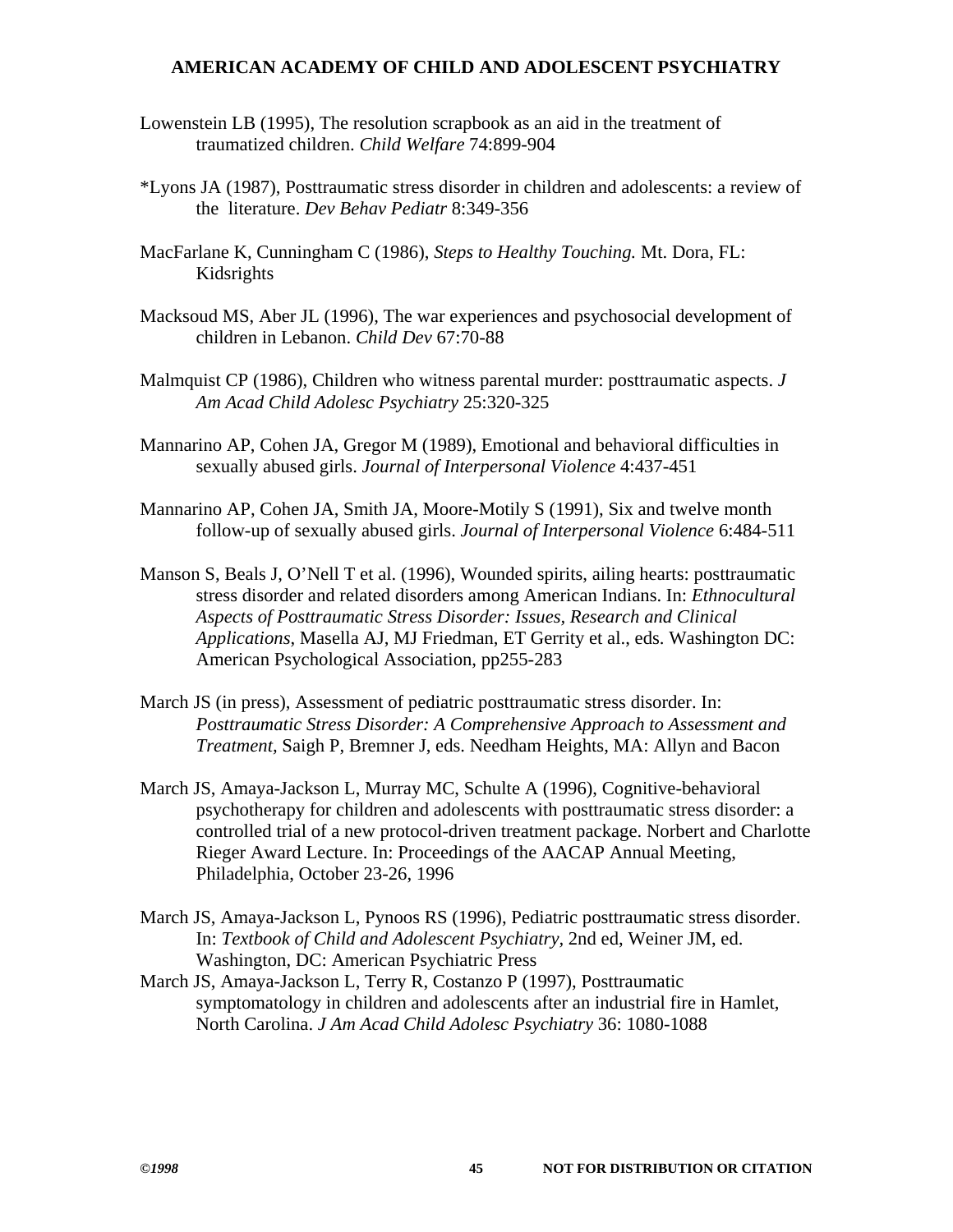- \*Marmar CK, Foy D, Kagan B, Pynoos RS (1993), An integrated approach for treating posttraumatic stress. In: *Posttraumatic Stress Disorder: A Clinical Review*, Pynoos RS, ed. Lutherville, MD: Sidran Press, pp 239-272
- Martinez P, Richters JE (1993), The NIMH community violence project: II. Children's distress symptoms associated with violence exposure. *Psychiatry* 59:22-35
- McFarland AC (1987), Posttraumatic phenomena in a longitudinal study of children following natural disaster. *J Am Acad Child Adolesc Psychiatry* 26:764-769
- McLeer SV, Callaghan M, Henry D, Wallen J (1994), Psychiatric disorders in sexually abused children. *J Am Acad Child Adolesc Psychiatry* 33:313-319
- McLeer SV, Deblinger E, Henry D, Orvashal H (1992), Sexually abused children at high risk for posttraumatic stress disorder. *J Am Acad Child Adolesc Psychiatry* 31:875-879
- Meyer WJ, Blakeney P, Moore P (1994), Parental well-being and behavioral adjustment of pediatric survivors of burns. *J Burn Care Rehabil* 15:62-68
- Milgram NA, Toubiana YH, Klingman A, Raviv A, Goldstein I (1988), Situational exposure and personal loss in children's acute and chronic stress reactions to a school bus disaster. *Journal of Traumatic Stress* 1:339-352
- Miller TW, Veltkamp LJ (1988), Effects of multigenerational sexual abuse in rural America. *Int J Fam Psychiatry* 9:259-275
- Molta RW (1995), Childhood posttraumatic stress disorder and the schools. *Can J Sch Psychol* 11:65-78
- Nader K, Pynoos RS, Fairbanks L, Frederick C (1990), Children's posttraumatic stress disorder reactions one year after a sniper attack at their school. *Am J Psychiatry* 147:1526-1530
- Nader KO, Kriegler JA, Blake DD, Pynoos RS, Newman E, Weathers FW (1996), Clinician Administered PTSD Scale for Children and Adolescents for *DSM-IV*. National Center for PTSD and UCLA Trauma Psychiatry Program, Dept of Psychiatry, UCLA School of Medicine, Los Angeles, CA
- Newman CJ (1976), Children of disaster: clinical observations at Buffalo Creek. *Am J Psychiatry* 133:306-312
- Nir Y (1985), Posttraumatic stress disorder in children with cancer. In: *Posttraumatic Stress Disorder in Children*, Eth S, Pynoos RS, eds. Washington, DC: American Psychiatric Press, pp 121-132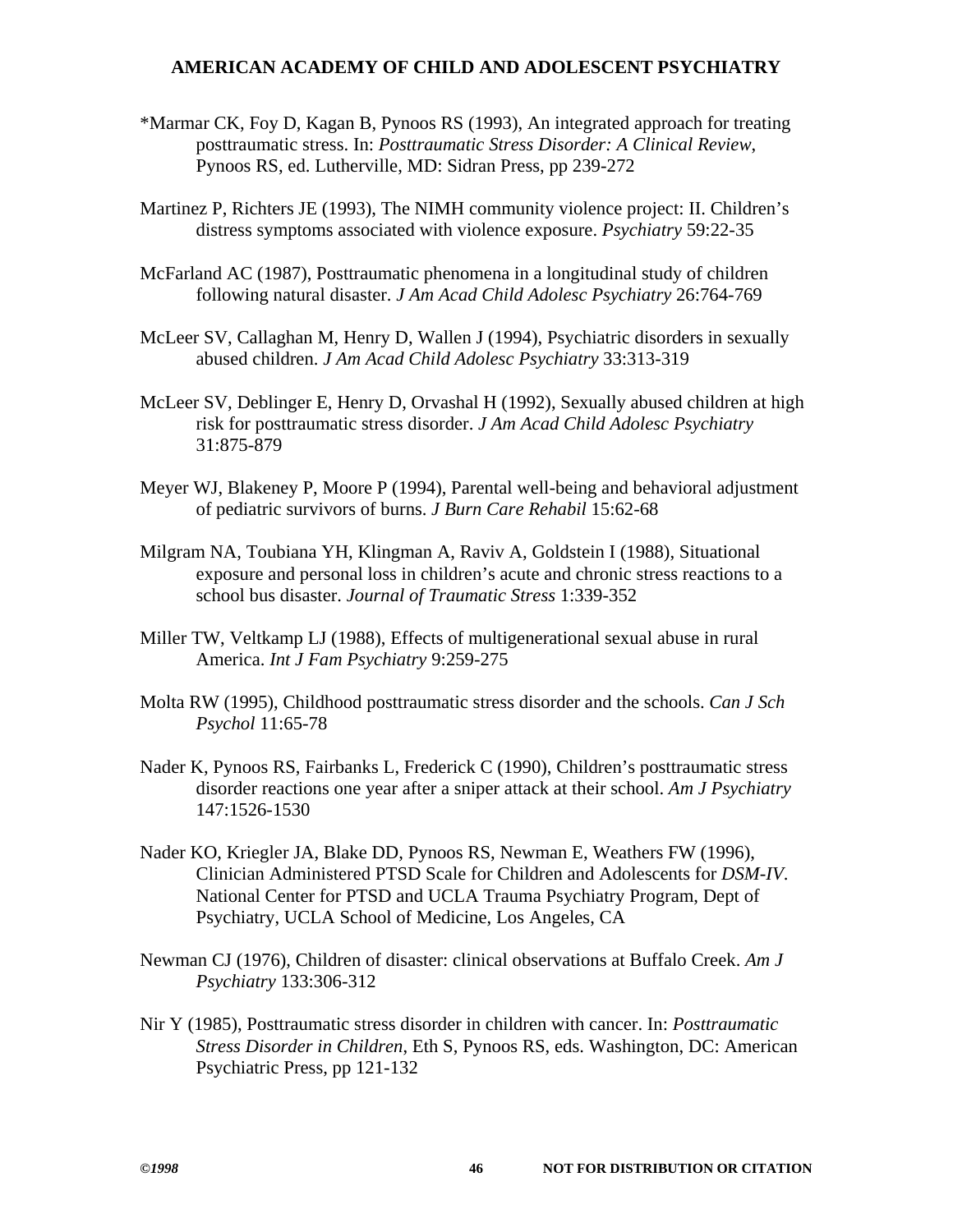- Ornitz EM, Pynoos RS (1989), Startle modulation in children with posttraumatic stress disorder. *Am J Psychiatry* 146:866-870
- Parker J, Watts H, Allsopp MR (1995), Posttraumatic stress symptoms in children and parents following a school-based fatality. *Child Care Health Dev* 21:183-189
- Parson ER (1995), Post-traumatic stress and coping in an inner-city child. *Psychoanal Stud Child* 50:272-307
- \*Parson EW (1997), Posttraumatic child therapy (P-TCT). *Journal of Interpersonal Violence* 12:172-194
- Pelcovitz D, Kaplan S, Goldenberg B, Mandel F, Lehane J, Guarrero J (1994), Posttraumatic stress disorder in physically abused adolescents. *J Am Acad Child Adolesc Psychiatry* 33:305-312
- \*Perry BD (1994), Neurobiological sequelae of childhood trauma: posttraumatic stress disorder in children. In: *Catecholamine Function in Posttraumatic Stress Disorder: Emerging Concepts*, Murburg MM, ed. Washington, DC: American Psychiatric Press, pp 233-255
- Pfeffer CR (1997), *Severe Stress and Mental Disturbance in Children.* Washington, DC: American Psychiatric Association
- Pitman RK, Orr SP, Altman B, Longpre RE, Poire RE, Macklin ML (1996), Emotional processing during eye-movement desensitization and reprocessing therapy of Vietnam veterans with chronic post-traumatic stress disorder. *Compr Psychiatry*  37:419-429
- Putnam FW (1997), *Dissociation in Children and Adolescents: A Developmental Perspective.* New York: Guilford
- \*Pynoos R, Eth S (1986), Witness to violence: the child interview. *J Am Acad Child Adolesc Psychiatry* 25:306-319
- Pynoos RS, Eth S (1985), Children traumatized by witnessing acts of personal violence: homicide, rape or suicidal behavior. In: *Posttraumatic Stress Disorder in Children*, S Eth and R Pynoos, eds. Washington, DC: American Psychiatric Press, pp 17-44
- Pynoos RS, Frederick C, Nader K et al. (1987), Life threat and posttraumatic stress in school-age children. *Arch Gen Psychiatry* 44:1057-1063
- Pynoos RS, Nader K (1988), Psychological first aid and treatment approach to children exposed to community violence: research implications. *Journal of Traumatic Stress* 1:445-473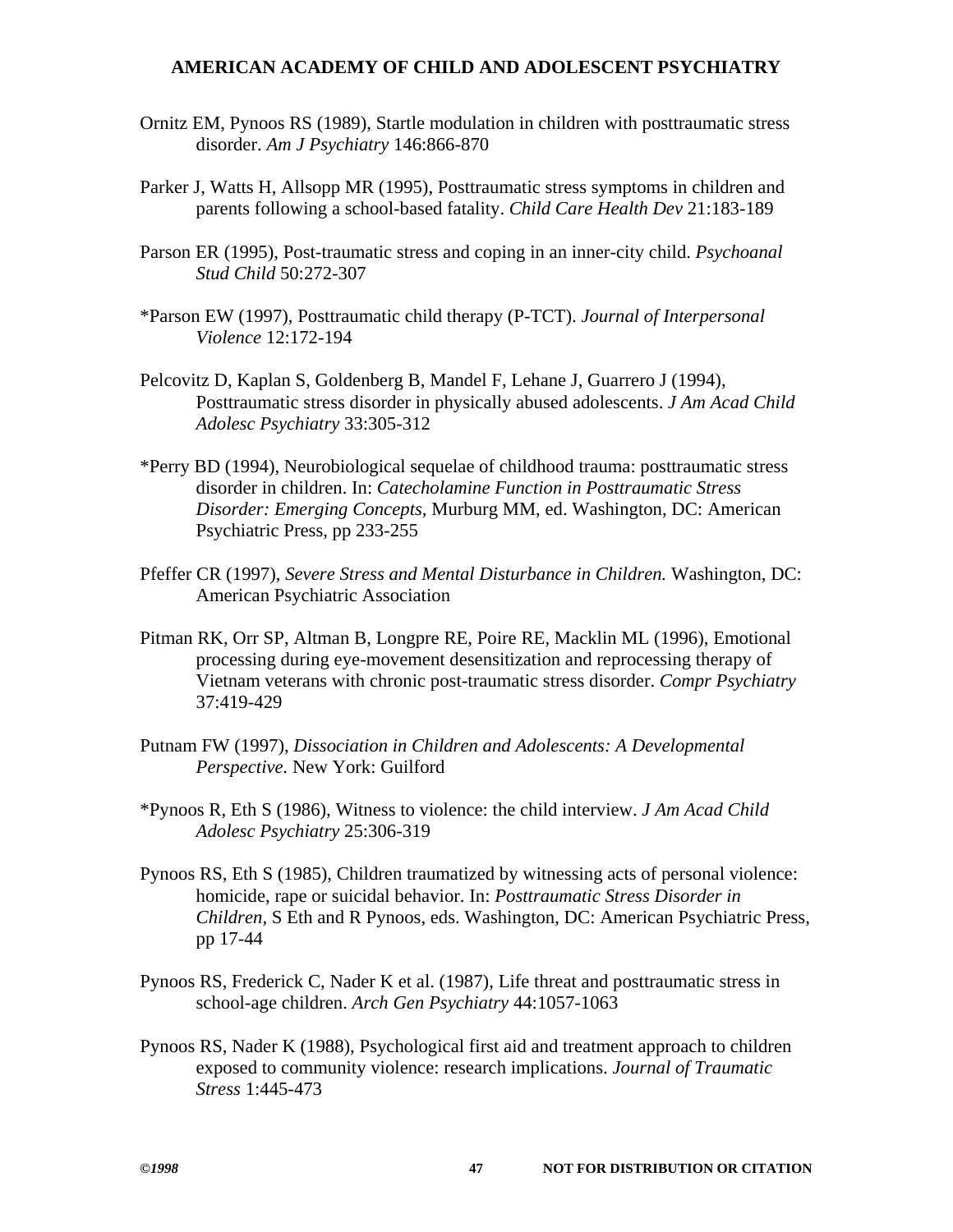- \*Pynoos RS, Steinberg AM, Wraith R (1995), A developmental model of childhood traumatic stress. In: *Manual of Developmental Psychology,* Vol 2: *Risk, Disorder, and Adaptation*, Cicchetti D, Cohen D, eds. New York: John Wiley, pp 72-95
- Realmuto GM, Masten AS, Carole LF, Hubbard J, Groteluschen A, Chhun B (1992), Adolescent survivors of massive childhood trauma in Cambodia: life events and current symptoms. *Journal of Traumatic Stress* 5:589-599
- Ribbe DP, Lipovsky JA, Freedy JR (1995), Posttraumatic stress disorder. In: *Clinical Handbook of Anxiety Disorders in Children and Adolescents*, Eisen AR, Kearney CA, Shaefer CE, eds. Northvale, NJ: Jason Aronson, Inc, pp 317-356
- Richters JE, Martinez P (1990), *Checklist of Child Distress Symptoms: Parent Report.*  Washington, DC: National Institute of Mental Health
- Richters JE, Martinez P, Valla JP (1990), Levonn: a cartoon-based interview for assessing children's distress symptoms. Washington, DC: National Institute of Mental Health
- Rigamer EF (1986), Psychological management of children in a national crisis. *J Am Acad Child Adolesc Psychiatry* 25:364-369
- Rizzone LP, Stoddard FJ, Murphy JM, Kruger LT (1994), Posttraumatic stress disorder in mothers of children and adolescents with burns. *J Burn Care Rehabil* 15:158-163
- Russell D (1983), The incidence and prevalence of intrafamilial and extrafamilial sexual abuse of female children. *Child Abuse Negl* 7:133-146
- Rutter M (1987), Continuities and discontinuities from infancy. In: *Handbook of Infant Development*, 2nd ed, Osofsky J, ed. New York: Wiley and Sons
- Sack WH, Angell RH, Kinzie JD, Rath B (1986), The psychiatric effects of massive trauma on Cambodian children: II. The family, the home and the school. *J Am Acad Child Adolesc Psychiatry* 25:377-383
- Sack WH, Clarke GN, Seeley J (1995), Posttraumatic stress disorder across two generations of Cambodian refugees. *J Am Acad Child Adolesc Psychiatry* 34:1160-1166
- Saigh P (1988), The validity of the *DSM-III* posttraumatic stress disorder classification as applied to adolescents. *Prof Sch Psychol* 3:283-290
- Saigh P (1989), The development and validation of the Children's Posttraumatic Stress Disorder Inventory. *International Journal of Special Education* 4:75-84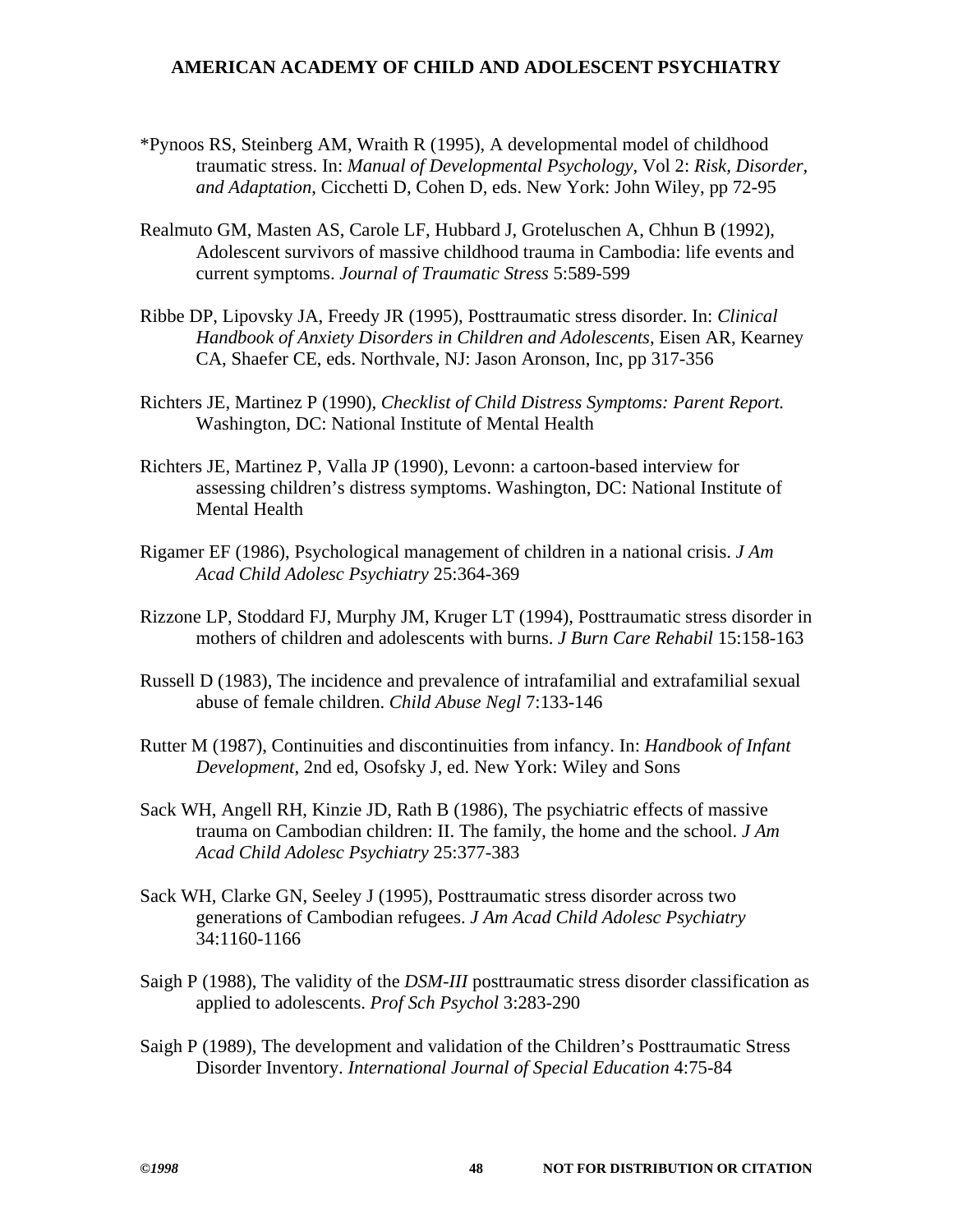- Saigh PA (1986), In vitro flooding in one treatment of a six year-old boy's traumatic stress disorder. *Behav Res Ther* 24:685-688
- Saigh PA, Yule W, Inamdar SC (1996), Imaginal flooding of traumatized children and adolescents. *J Sch Psychol* 34:163-183
- Saxe GN, Stoddard FJ, Markey C, Taft C, King D, King L (1997), The child stress reaction checklist: a measure of ASD and PTSD in children. Presented at the Annual Meeting of the International Society for Traumatic Stress Studies, Montreal, November 6-10, 1997
- \*Scheeringa MS, Zeanah CH, Drell MJ, Larrieu JA (1995), Two approaches to diagnosing posttraumatic stress disorder in infancy and early childhood. *J Am Acad Child Adolesc Psychiatry* 34:191-200
- Schwarz ED, Kowalski JM (1991a), Posttraumatic stress disorder after a school shooting: effects of symptom threshold selection and diagnosis by *DSM-III*, *DSM-III-R*, or proposed *DSM-IV*. *Am J Psychiatry* 148:592-597
- Schwarz ED, Kowalski JM (1991b), Malignant memories: posttraumatic stress disorder in children and adults after a school shooting. *J Am Acad Child Adolesc Psychiatry* 30:936-944
- Shannon MP, Lonigan CJ, Finch AJ, Taylor CM (1994), Children exposed to disaster: epidemiology of post-traumatic symptoms and symptom profile. *J Am Acad Child Adolesc Psychiatry* 33:80-93
- Shaw JA, Applegate B, Schorr C (1996), Twenty-one month follow-up study of school age children exposed to Hurricane Andrew. *J Am Acad Child Adolesc Psychiatry*  35:359-364
- Shaw JA, Applegate B, Tanner S et al. (1995), Psychological effects of Hurricane Andrew on an elementary school population. *J Am Acad Child Adolesc Psychiatry* 34:1185-1192
- Siegel DJ (1995), Memory, trauma and psychotherapy: a cognitive science view. *J Psychother Pract Res* 4:93-122
- Silberg JL (1996), *The Dissociative Child*. Lutherville, MD: Sidran Press
- Silvern L, Karyl J, Landis TY (1995), Individual psychotherapy for the traumatized children of abused women. In: *Ending the Cycle of Violence: Community Responses to Children of Battered Women*, Peled E, Jaffe PG, Edleson PL, eds. Thousand Oaks, CA: Sage Publications, pp 43-76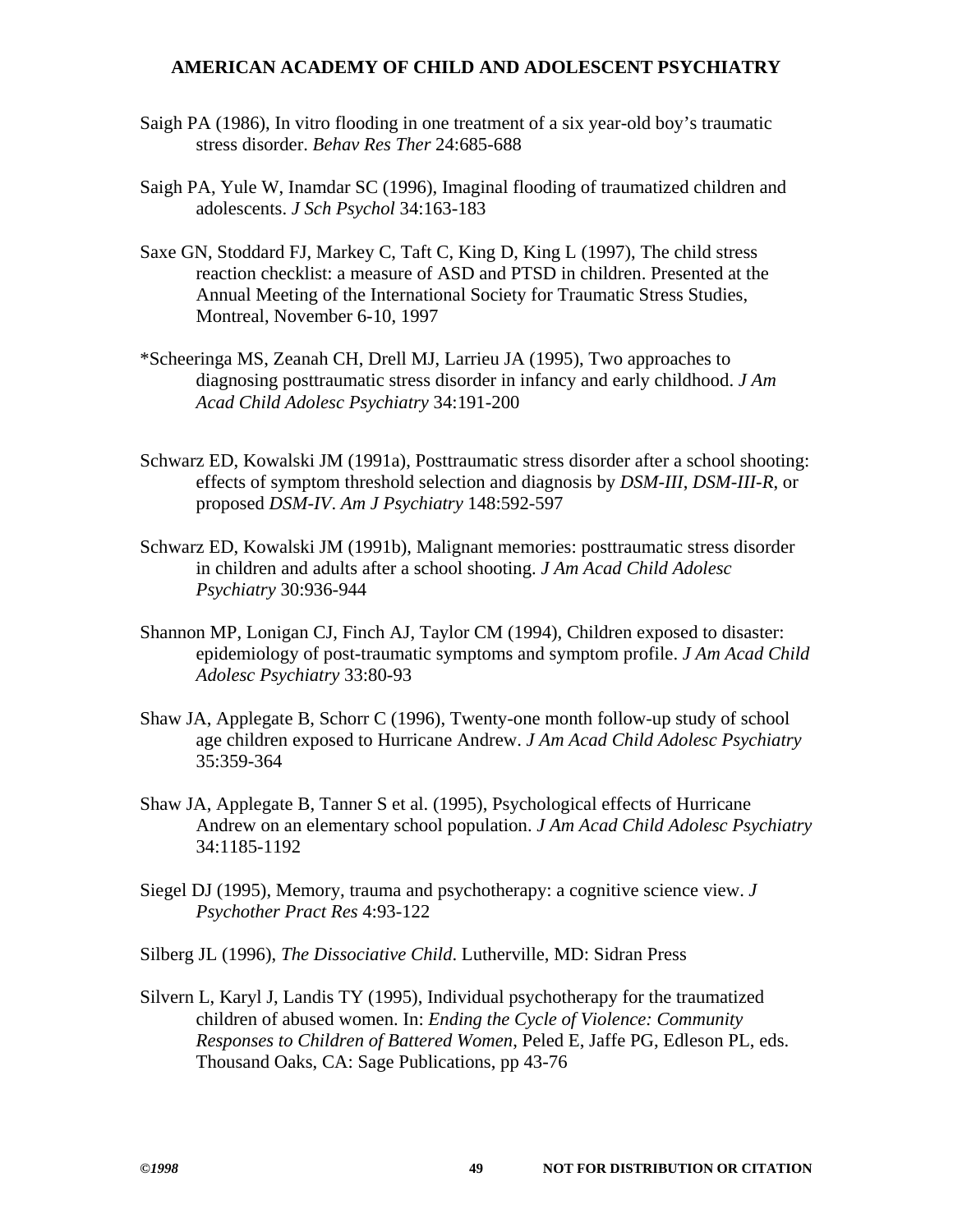- Simons D, Silveira WR (1994), Posttraumatic stress disorder in children after television programmes. *BMJ* 305:389-390
- Singer MI, Anglin T, Song L, Lunghofer L (1995), Adolescents' exposure to violence and associated symptoms of psychological trauma. *J Am Med Assoc* 273:477-482
- Solomon SD, Gerrity ET, Muff AM (1992), Efficacy of treatments for posttraumatic stress disorder: an empirical review. *J Am Med Assoc* 268:633-638
- Southwick SM, Krystal JH, Bremner JD, et al. (1997), Noradrenergic and serotonergic function in posttraumatic stress disorder. *Arch Gen Psychiatry* 54:749-758
- Snodgrass L, Yamamoto J, Frederick C (1993), Vietnamese refugees with posttraumatic stress disorder symptomatology: Intervention via a coping skills model. *Journal of Traumatic Stress* 6:569-574
- Spaccarelli S (1995), Measuring abuse stress and negative cognitive appraisals in child sexual abuse: validity data on two new scales. *J Abnorm Child Psychol* 23:703- 727
- Spiegel D (1984), Multiple personality as a post-traumatic stress disorder. *Psychiatr Clin North Am* 7:101-110
- Stallard P, Law F (1993), Screening and psychological debriefing of adolescent survivors of life threatening events. *Br J Psychiatry* 163:660-665
- Steiner H, Garcia IG, Matthews Z (1997), Posttraumatic stress disorder in incarcerated juvenile delinquents. *J Am Acad Child Adolesc Psychiatry* 36:357-365
- Stoddard FJ (1996), Care of infants, children, and adolescents with burn injuries. In: Lewis M, ed. *Child and Adolescent Psychiatry*. Washington, DC: American Psychiatric Press, pp1016-1033
- Stoddard FJ, Norman DK, Murphy M (1989), A diagnostic outcome study of children and adolescents with severe burns . *J Trauma* 29:471-477
- Stone MH (1990), Abuse and abusiveness in borderline personality disorder. In: *Family Environment and Borderline Personality Disorder*, Links PS, ed. Washington, DC: American Psychiatric Press
- Strasburger LH, Gutheil TG, Brodsky A (1997), On wearing two hats: role conflict in serving as both psychotherapist and expert witness. *Am J Psychiatry* 154:448-456
- Stuber ML, Nader K, Yasuda P, Pynoos RS, Cohen S (1991), Stress responses after pediatric bone marrow transplantation: preliminary results of a prospective longitudinal study. *J Am Acad Child Adolesc Psychiatry* 30:952-957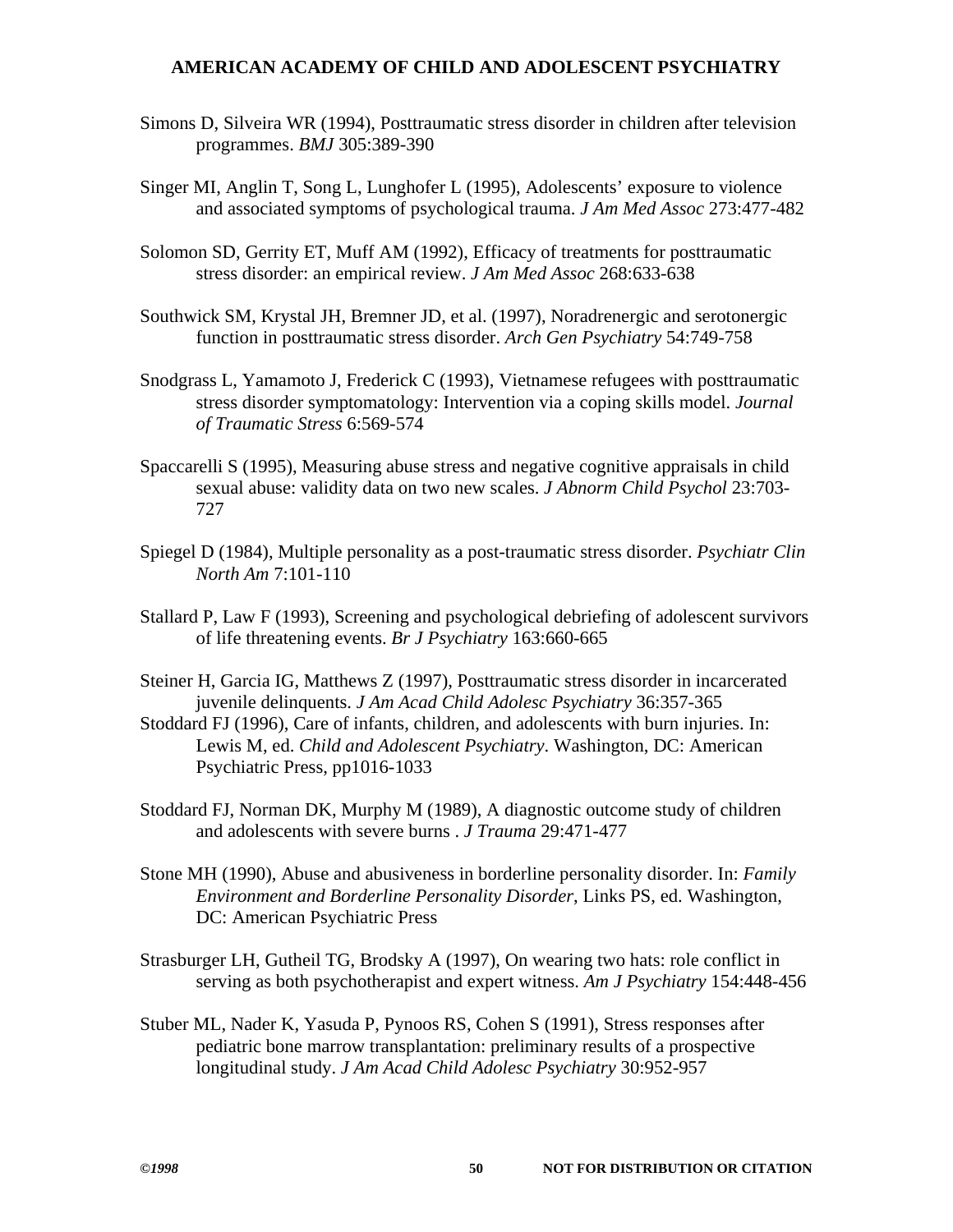- Sullivan JM, Evans K (1994), Integrated treatment for the survivor of childhood trauma who is chemically dependent. *J Psychoactive Drugs* 26:369-378
- \*Terr LC (1979), Children of Chowchilla: study of psychic trauma. *Psychoanal Stud Child* 34:54-627
- Terr LC (1983), Chowchilla revisited: the effect of psychic trauma four years after a school bus kidnaping. *Am J Psychiatry* 140:1543-1550
- Terr LC (1985), Children traumatized in small groups. In: *Posttraumatic Stress Disorder in Children,* Eth S, Pynoos RS, eds. Washington, DC: American Psychiatric Press, pp 45-70
- Terr LC (1989), Treating psychic trauma in children: a preliminary discussion. *Journal of Traumatic Stress* 2:3-19
- \*Terr LC (1990), *Too Scared to Cry*. New York: Harper and Row
- \*Terr LC (1991), Childhood traumas: an outline and overview. *Am J Psychiatry* 148:10- 20
- True WR, Rice J, Eisen SA et al. (1993), A twin study of genetic and environmental contributions to liability for posttraumatic stress symptoms. *Arch Gen Psychiatry* 50:257-264
- Vernberg EM, LaGreca AM, Silverman WK, Prinstein MJ (1996), Prediction of posttraumatic stress symptoms in children after Hurricane Andrew. *J Abnorm Psychol* 105:237-248
- Weine S, Becker DF, McGlashan TH, Vojvoda D, Hartman S, Robbins JP (1995), Adolescent survivors of "ethnic cleansing:" observations on the first year in America. *J Am Acad Child Adolesc Psychiatry* 34:1153-1159
- Wilson SA, Becker LA, Tiner RH (1995), Eye movement desensitization and reprocessing treatment for psychologically traumatized individuals. *J Consulting and Clinical Psychology* 63:928-937
- Wolfe DA, Sas L, Wekerle C (1994), Factors associated with the development of posttraumatic stress disorder among child victims of sexual abuse. *Child Abuse Negl* 18:37-50
- Wolfe VV, Gentile C, Wolfe DA (1989), The impact of sexual abuse on children: a posttraumatic stress disorder formulation. *Behav Ther* 20:215-228